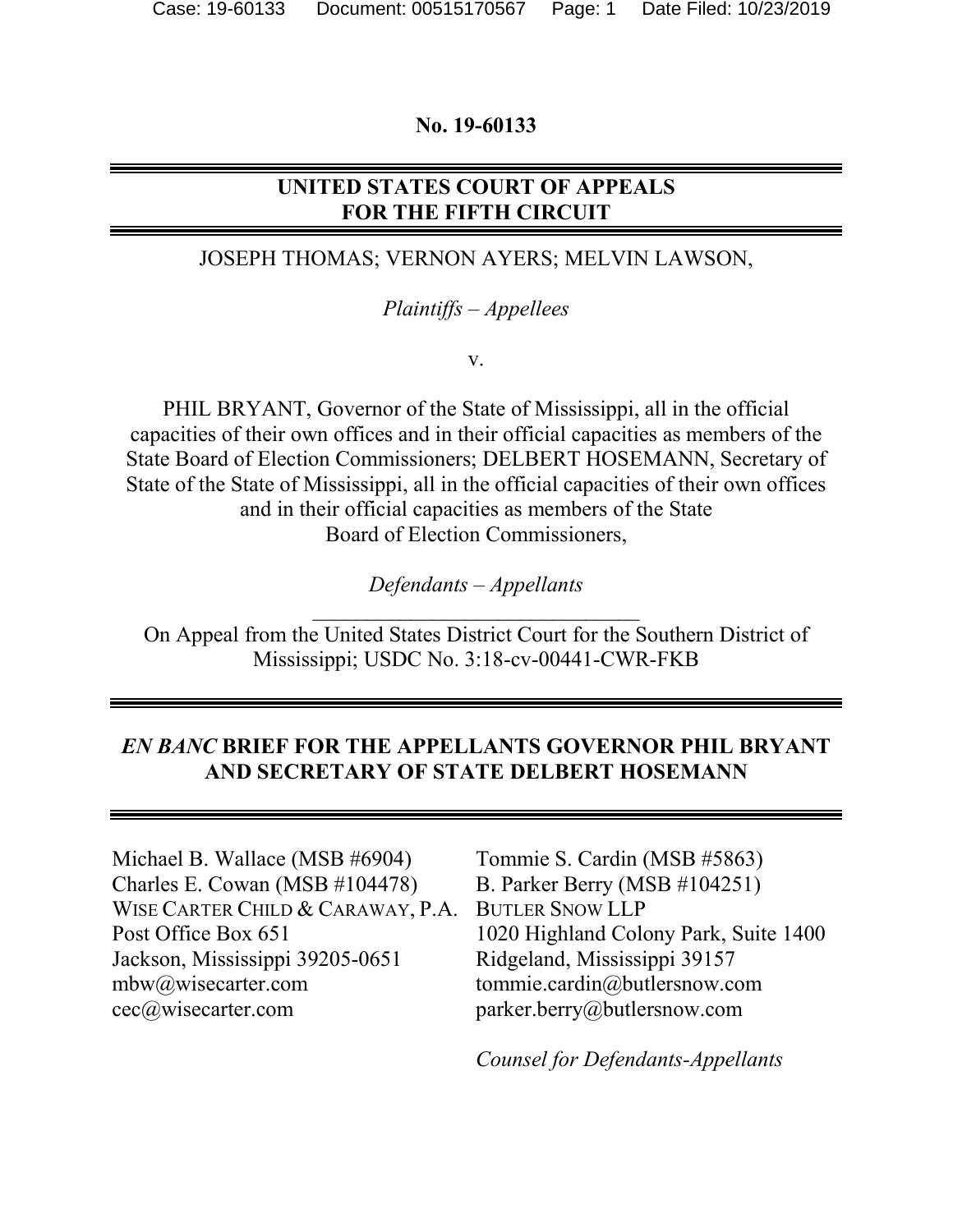Case: 19-60133 Document: 00515170567 Page: 2 Date Filed: 10/23/2019

### **CERTIFICATE OF INTERESTED PARTIES**

<span id="page-1-0"></span>The undersigned counsel of record for Appellants Governor Phil Bryant and Secretary of State Delbert Hosemann certifies that the following listed persons and entities as described in the fourth sentence of Rule 28.2.1 have an interest in the outcome of this case. These representations are made in order that the judges of this Court may evaluate possible disqualification or recusal.

#### **District Court:**

Hon. Carlton Reeves

### **Plaintiffs-Appellees:**

- 1. Joseph Thomas
- 2. Vernon Ayers
- 3. Melvin Lawson

**Counsel of Record:** Robert B. McDuff (MSB #2532) 767 North Congress Street Jackson, Mississippi 39202

> Kristen Clarke Jon Greenbaum Ezra D. Rosenberg Arusha Gordon LAWYERS' COMMITTEE FOR CIVIL RIGHTS UNDER LAW 1500 K. Street, NW, Suite 900 Washington, D.C. 20005 (202) 662-8315 jgreenbaum@lawyerscommittee.org

Beth L. Orlansky (MSB #3938)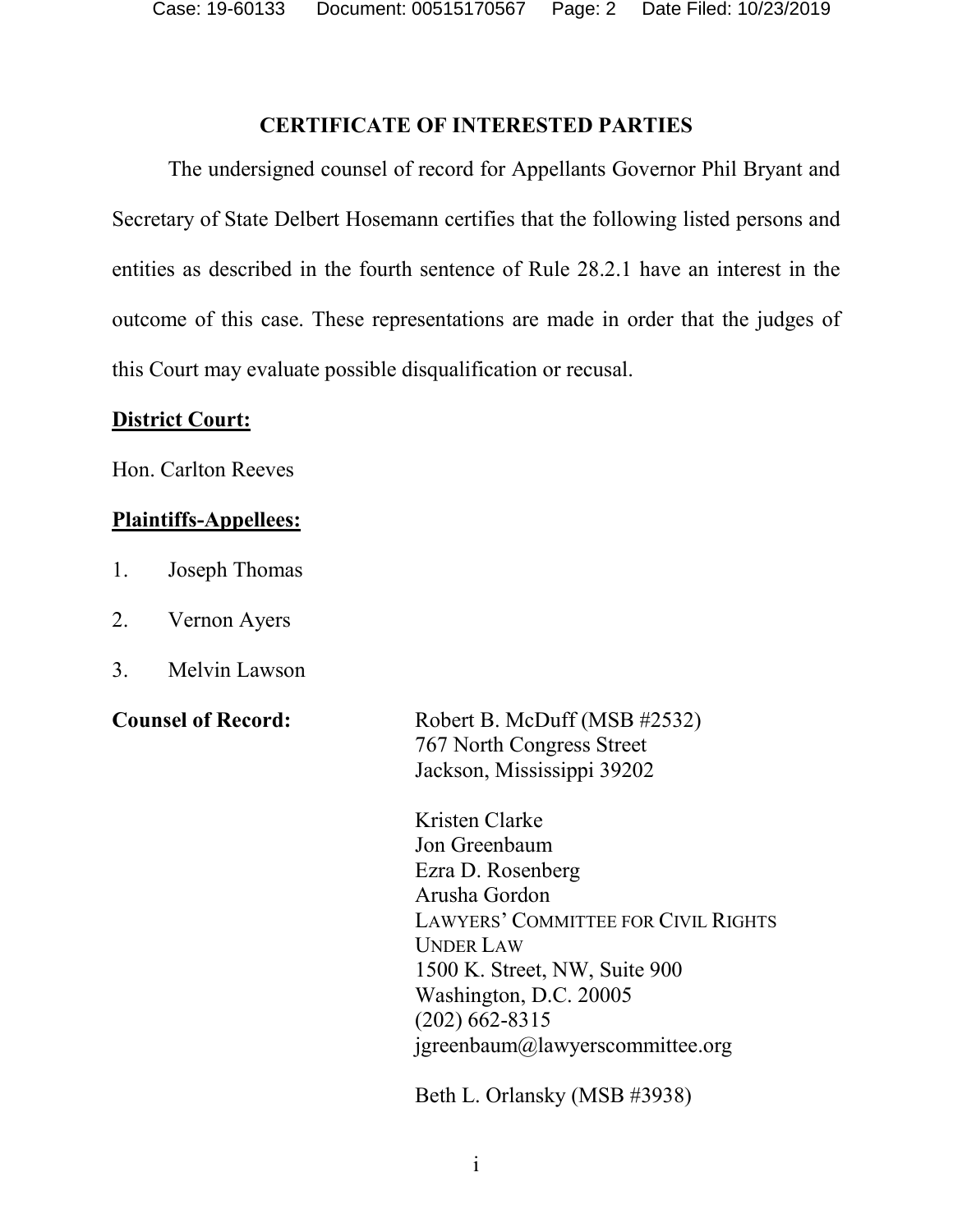Advocacy Director MISSISSIPPI CENTER FOR JUSTICE P.O. Box 1023 Jackson, MS 39215-1023 (769) 230-2838 borlansky@mscenterforjustice.org

Ellis Turnage (MSB #8131) TURNAGE LAW OFFICE 108 N. Pearman Ave. Cleveland, Mississippi 38732

Peter Kraus Charles Siegel Caitlyn Silhan WATERS KRAUS 3141 Hood Street, Suite 700 Dallas, Texas 75219

# **Defendants-Appellants**

- 1. Phil Bryant, Governor of the State of Mississippi
- 2. Delbert Hosemann, Secretary of State of the State of Mississippi

| <b>Counsel of Record:</b> | Tommie S. Cardin (MSB #5863)   |
|---------------------------|--------------------------------|
|                           |                                |
|                           | B. Parker Berry (MSB #104251)  |
|                           | <b>BUTLER SNOW LLP</b>         |
|                           | Suite 1400                     |
|                           | 1020 Highland Colony Parkway   |
|                           | Ridgeland, MS 39157            |
|                           | Post Office Box 6010           |
|                           | Ridgeland, MS 39158-6010       |
|                           | Tel: (601) 985-4570            |
|                           | Fax: (601) 985-4500            |
|                           | tommie.cardin@butlersnow.com   |
|                           | parker.berry@butlersnow.com    |
|                           | Michael B. Wallace (MSB #6904) |
|                           | Charles E. Cowan (MSB #104478) |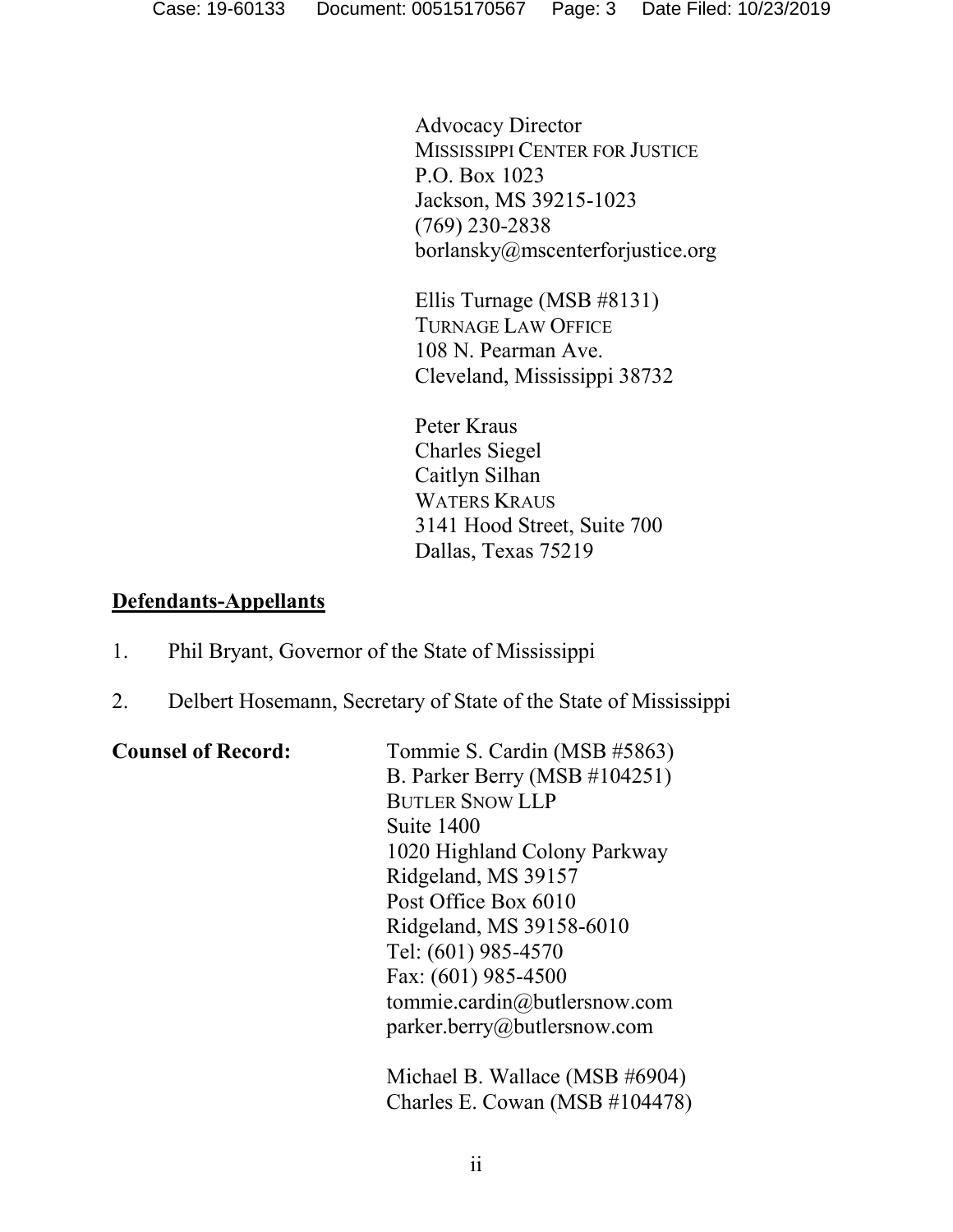WISE CARTER CHILD & CARAWAY, P.A. Post Office Box 651 Jackson, MS 39205-0651 (601) 968-5534 mbw@wisecarter.com cec@wisecarter.com

I hereby certify that to the best of my knowledge and belief, these are the

only persons having an interest in the outcome of this appeal.

*s/ Tommie S. Cardin* TOMMIE S. CARDIN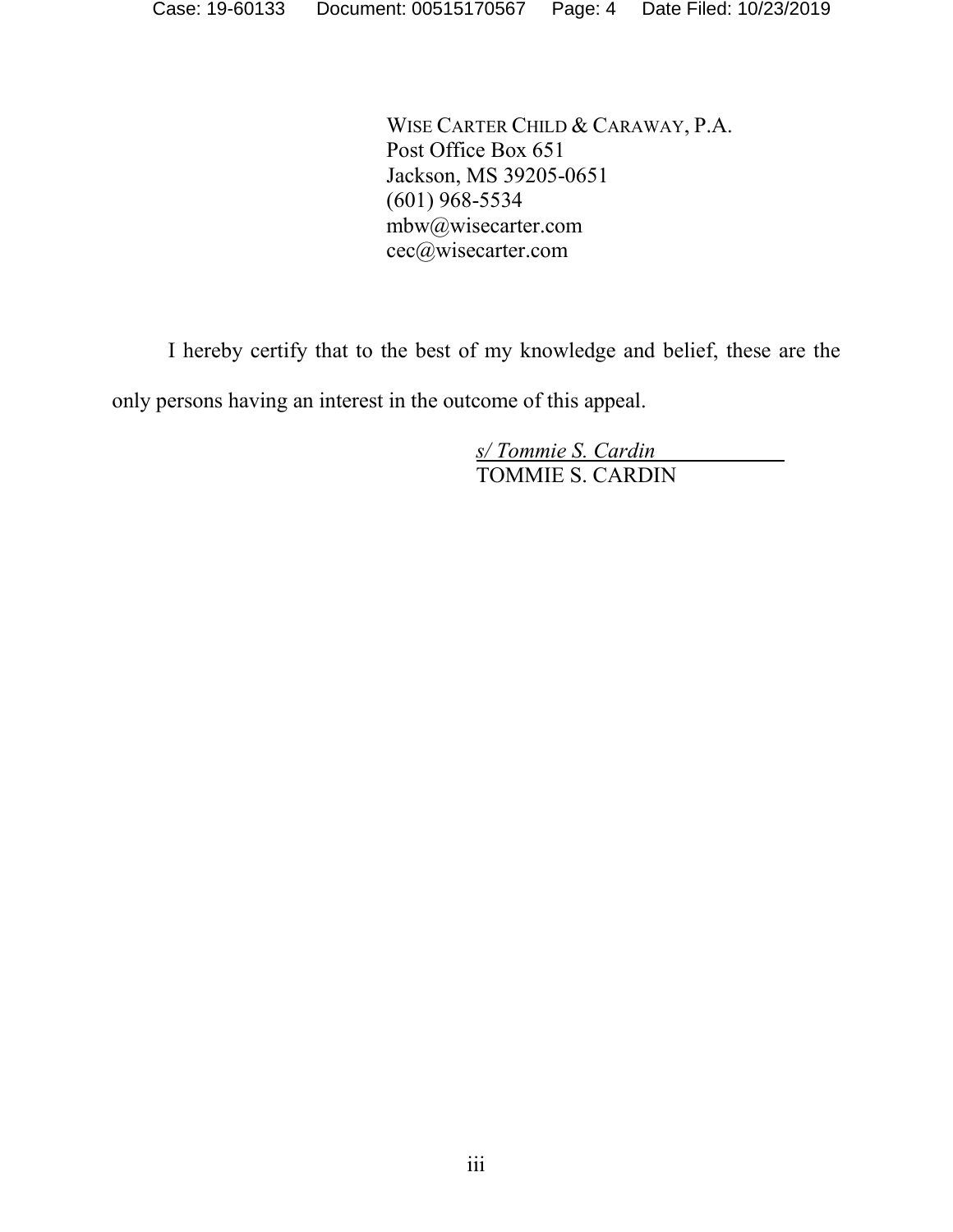# **TABLE OF CONTENTS**

<span id="page-4-0"></span>

| $\mathbf{I}$ . |                 | The district court lacked jurisdiction for failure to grant the<br>request for a three-judge court required by 28 U.S.C. § 2284(a)11  |  |
|----------------|-----------------|---------------------------------------------------------------------------------------------------------------------------------------|--|
| II.            |                 | Plaintiffs' § 2 claim is barred by the doctrine of laches20                                                                           |  |
|                | $A_{\cdot}$     |                                                                                                                                       |  |
|                | $\mathbf{B}$    |                                                                                                                                       |  |
| III.           |                 | The district court erred as a matter of law by finding that the<br>boundaries of District 22 violate § 2 of the Voting Rights Act. 29 |  |
|                | $\mathsf{A}$ .  | The results test of $\S 2$ is not violated by a single legislative                                                                    |  |
|                | <b>B</b> .      | The results test of $\S 2$ is not violated unless participation in the<br>political process is depressed among black citizens37       |  |
|                | $\mathcal{C}$ . | Section 2 must be construed as precluding liability here to<br>avoid the severe constitutional doubts raised by the district          |  |
|                |                 |                                                                                                                                       |  |
|                |                 |                                                                                                                                       |  |
|                |                 |                                                                                                                                       |  |
|                |                 |                                                                                                                                       |  |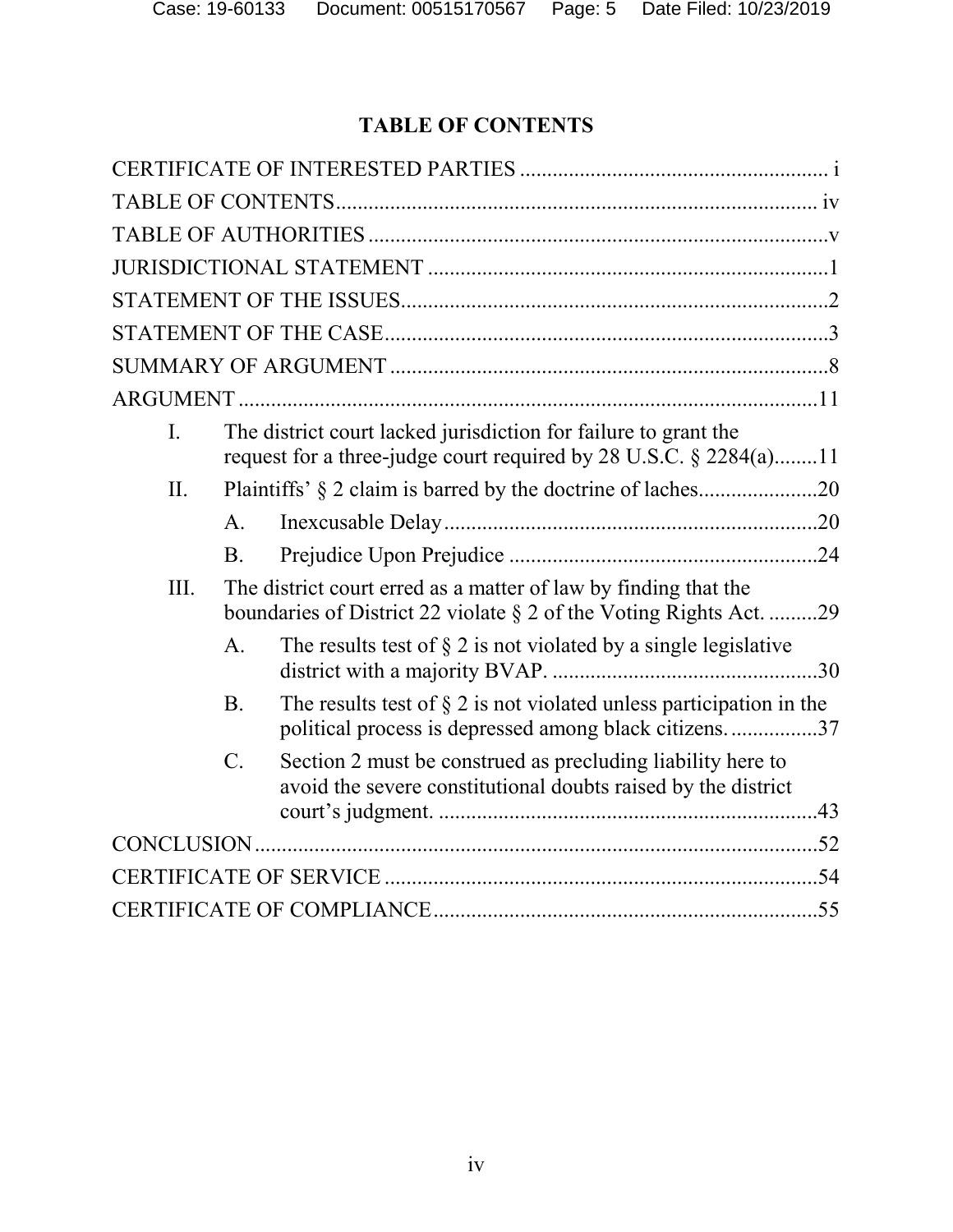# **TABLE OF AUTHORITIES**

# <span id="page-5-0"></span>*Cases*

| Allen v. Board of Elections,                                              |  |
|---------------------------------------------------------------------------|--|
| Am. Rice, Inc. v. Producers Rice Mill, Inc.,                              |  |
| Arizona Minority Coalition for Fair Redistricting, 366 F. Supp. 2d 887887 |  |
| Arlington Central School Dist. Bd. of Ed. v. Murphy,                      |  |
| Armco, Inc. v. Armco Burglar Alarm Co.,                                   |  |
| Armour v. Ohio,                                                           |  |
| Barrios v. Nelda Faye, Inc.,                                              |  |
| Bartlett v. Strickland,                                                   |  |
| BedRoc Ltd. v. United States,                                             |  |
| Beer v. United States,                                                    |  |
| Bennett v. Speer,                                                         |  |
| Branch v. Smith,                                                          |  |
| Cano v. Davis,                                                            |  |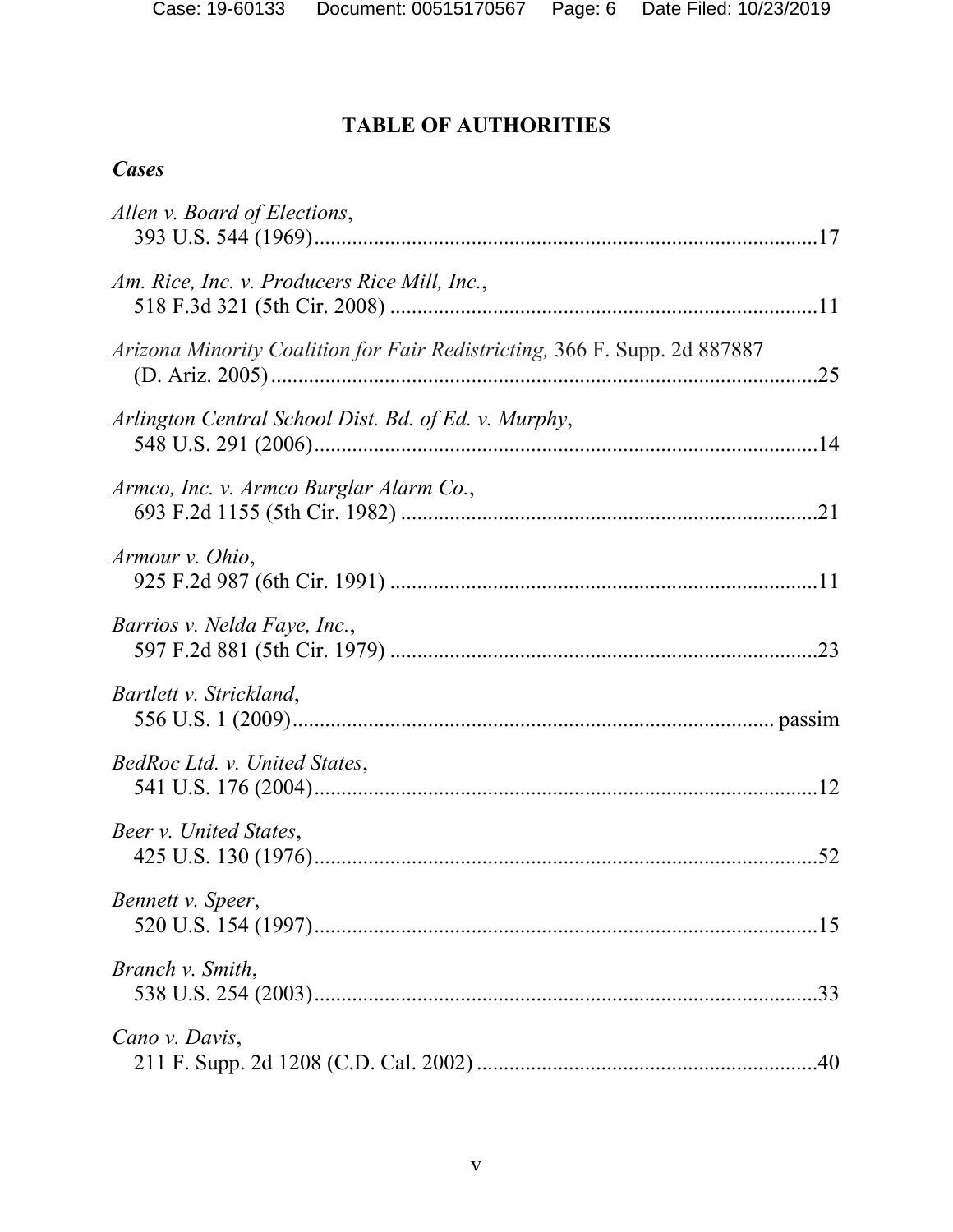| Cano v. Davis,                                                    |  |
|-------------------------------------------------------------------|--|
| Chapman v. Meier,                                                 |  |
| Chestnut v. Merrill,                                              |  |
| Cooper v. Harris,                                                 |  |
| Crowell v. Benson,                                                |  |
| East Carroll Parish School Bd. v. Marshall, 424 U.S. 636 (1976)46 |  |
| Elvis Presley Enters. v. Capece,                                  |  |
| <i>Fairley v. City of Hattiesburg,</i>                            |  |
| Fairley v. City of Hattiesburg,                                   |  |
| Fouts v. Harris,                                                  |  |
| Fouts v. Harris,                                                  |  |
| Gaffney v. Cummings,                                              |  |
| Growe v. Emison,                                                  |  |
| Harris v. Arizona Indep. Redistricting Comm'n,                    |  |
| Jeffers v. Beebe,                                                 |  |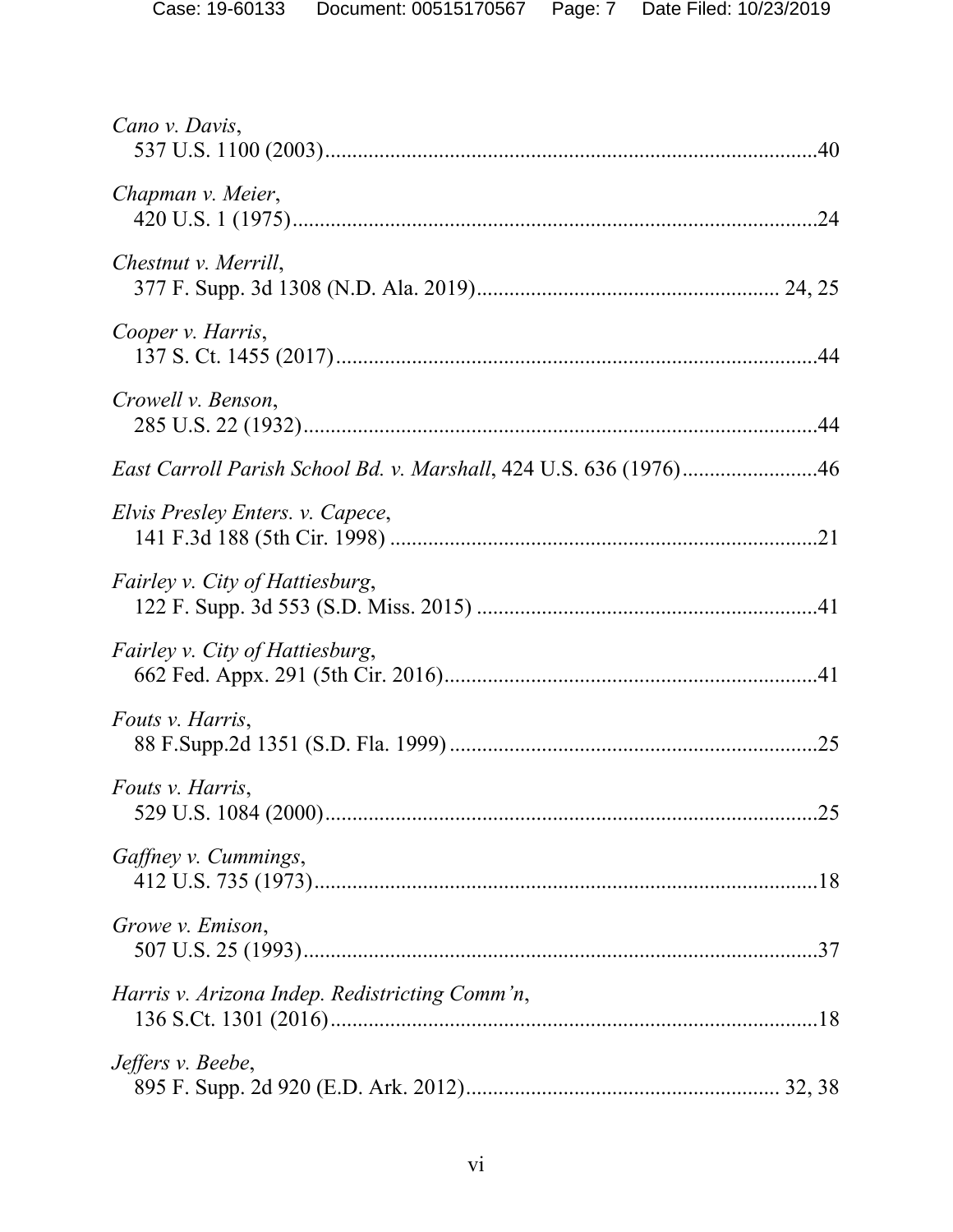| Johnson v. De Grandy,                              |  |
|----------------------------------------------------|--|
| Jones v. City of Lubbock,                          |  |
| Jordan v. Winter,                                  |  |
| Jordan v. Winter,                                  |  |
| Kalson v. Patterson,                               |  |
| League of United Latin American Citizens v. Texas, |  |
| Lockhart v. United States,                         |  |
| Long v. United States,                             |  |
| Lopez v. Hale County, Texas,                       |  |
| Lopez v. Hale County, Texas,                       |  |
| LULAC of Texas v. Texas,                           |  |
| LULAC v. Clements,                                 |  |
| LULAC v. Perry,                                    |  |
| Major v. Treen,                                    |  |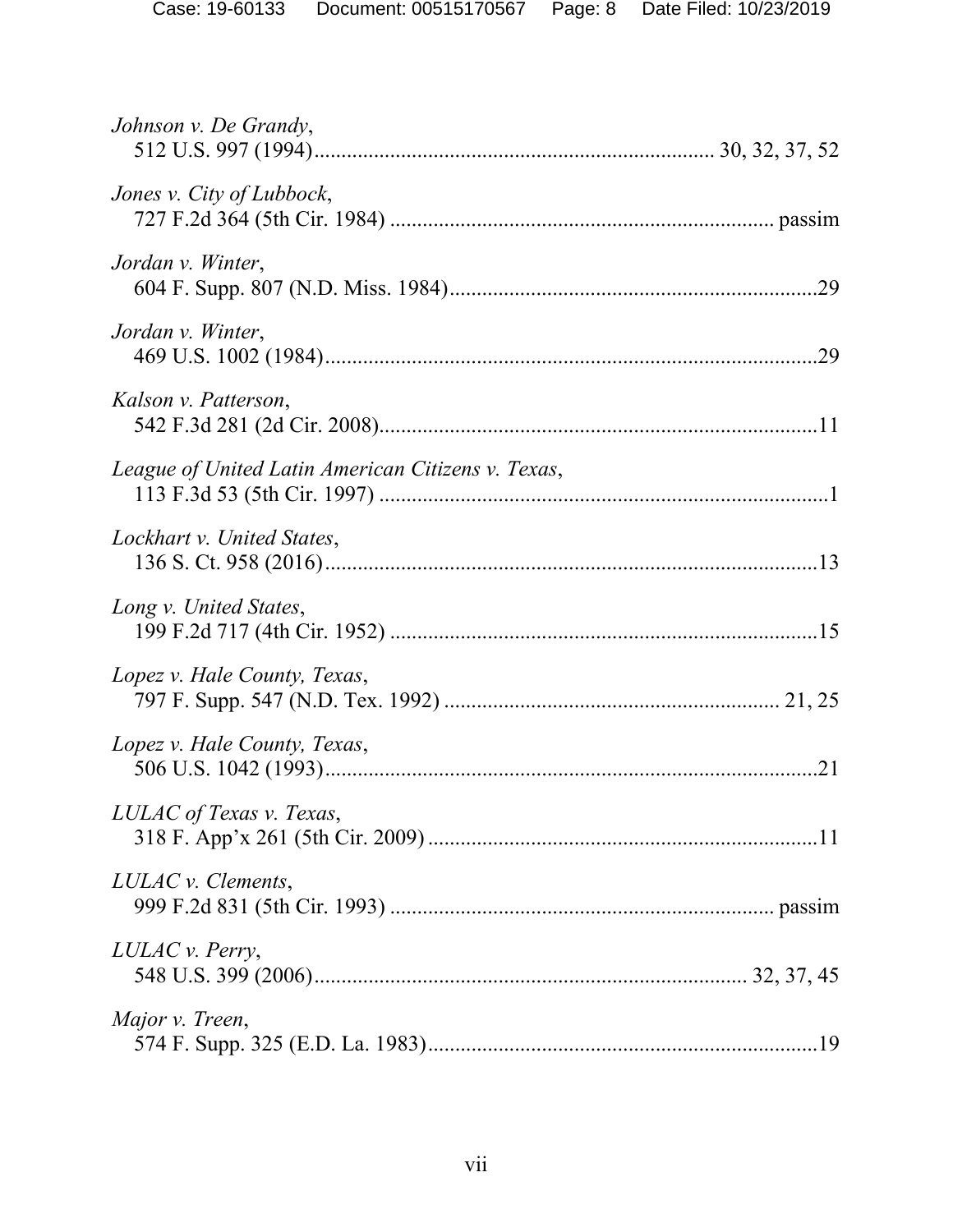| Maryland Citizens for a Representative General Assembly v. Governor of                      |     |
|---------------------------------------------------------------------------------------------|-----|
| Maryland,                                                                                   |     |
| Maxwell v. Foster,                                                                          | .25 |
| Mecom v. Levingston Shipbuilding Co.,                                                       |     |
| Miller v. Johnson,                                                                          |     |
| Miss. State Conf. NAACP v. Barbour,                                                         |     |
| Missouri St. Conf. of the NAACP v. Ferguson-Florissant Sch. Dist.,                          |     |
| Monroe v. City of Woodville,                                                                |     |
| MS Tabea Schiffahrtsgesellschaft MBH & Co. KG v. Board of Com'rs of Port of<br>New Orleans, |     |
| N.A.A.C.P. v. Fordice,                                                                      |     |
| NAACP v. Hampton Cty. Election Comm'n,                                                      |     |
| Northwest Austin Municipal Utility Dist. No. One v. Holder,                                 |     |
| Obdusky v. McCarthy & Holthus LLP,                                                          |     |
| Pershing, L.L.C. v. Kiebach,                                                                |     |
| Rangel v. Morales,                                                                          |     |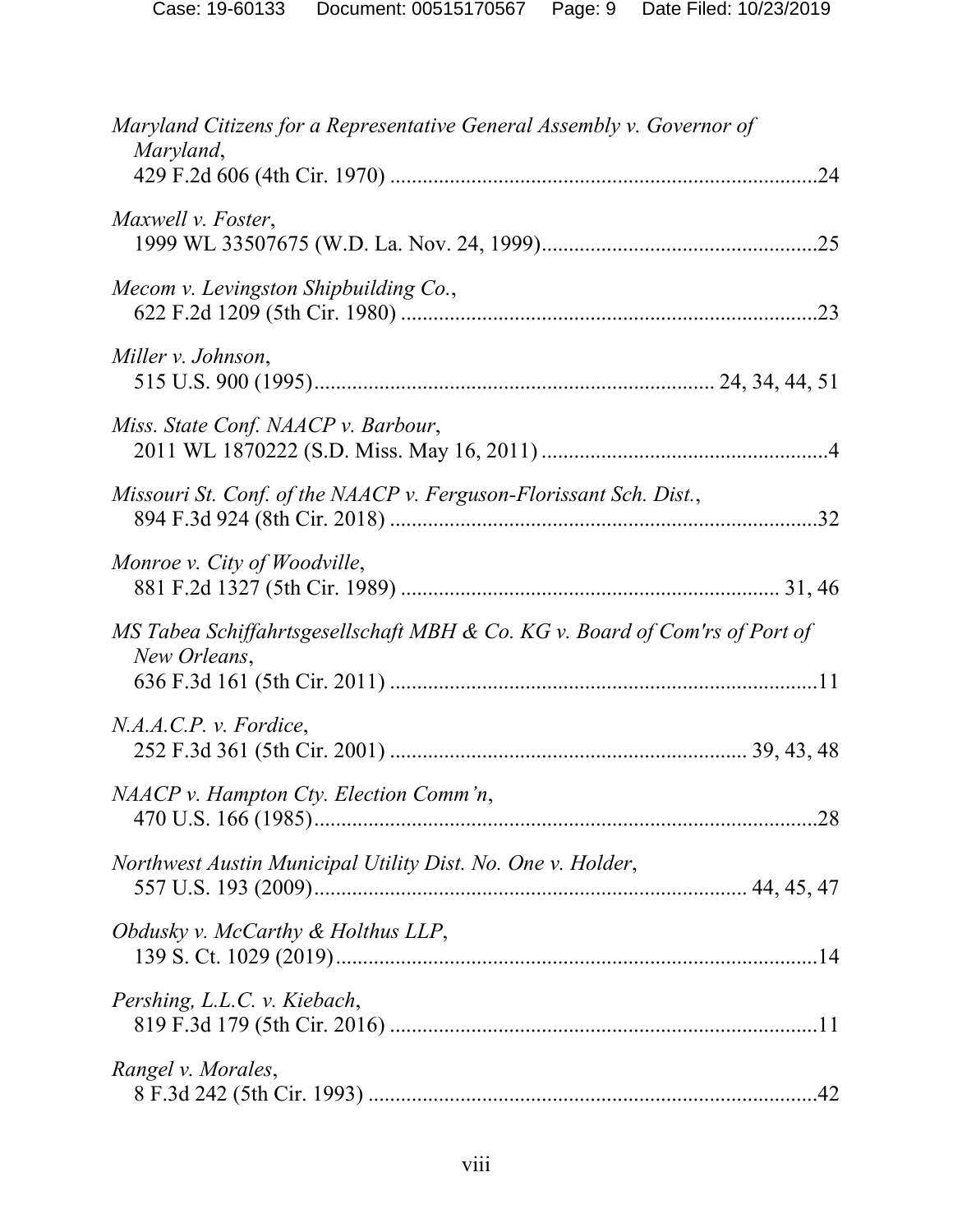| Reed v. Taylor,                                                         |  |
|-------------------------------------------------------------------------|--|
| Retractable Techs., Inc. v. Becton Dickinson & Co.,                     |  |
| Reynolds v. Sims,                                                       |  |
| Rodriguez v. Bexar County,                                              |  |
| Salas v. Sw. Tex. Jr. Coll. Dist.,                                      |  |
| San Diego Bldg. Trades Council v. Garmon,                               |  |
| Save Our Wetlands, Inc. v. U.S. Army Corps of Engineers,                |  |
| Shaw v. Hunt,                                                           |  |
| Shaw v. Reno,                                                           |  |
| Shelby Cnty. v Holder,                                                  |  |
| Smith v. Clark,                                                         |  |
| South Carolina v. Katzenbach,                                           |  |
| Texas Dep't of Housing & Cmty Affairs v. Inclusive Cmtys. Project Inc., |  |
| Texas Education Agency v. United States Dept. of Education,             |  |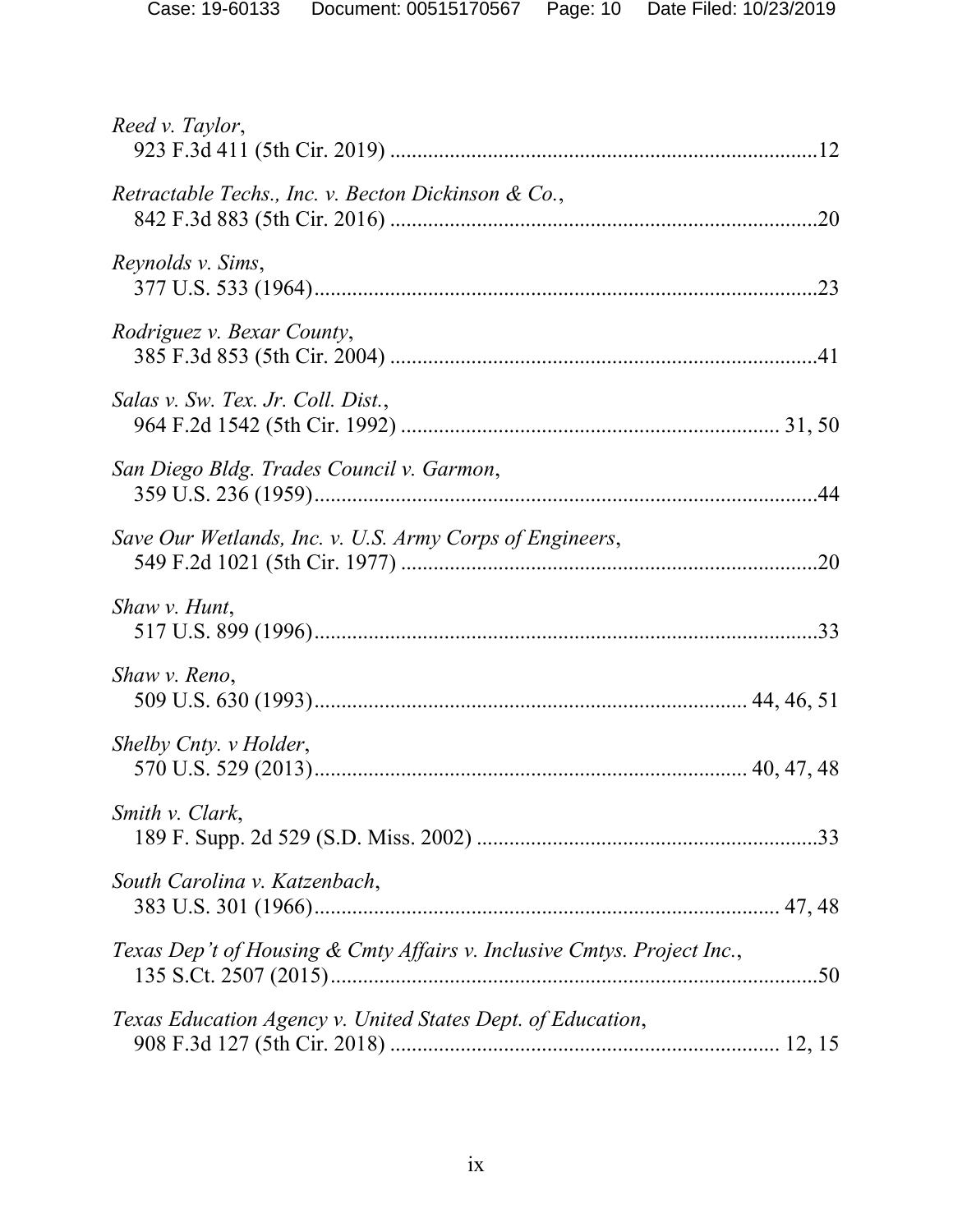| Thomas v. Bryant,                                         |  |
|-----------------------------------------------------------|--|
| Thomas v. Bryant,                                         |  |
| Thomas v. Bryant,                                         |  |
| Thomas v. Bryant,                                         |  |
| Thornburg v. Gingles,                                     |  |
| Tucker v. Hosemann,                                       |  |
| United States ex rel. Vaughn v. United Biologics, L.L.C., |  |
| United States v. Bass,                                    |  |
| United States v. Butler,                                  |  |
| United States v. Key,                                     |  |
| United States v. Lauderdale County,                       |  |
| Veasey v. Abbott,                                         |  |
| Wards Cove Packing Co. v. Atonio,                         |  |
| White <i>v</i> . Daniel,                                  |  |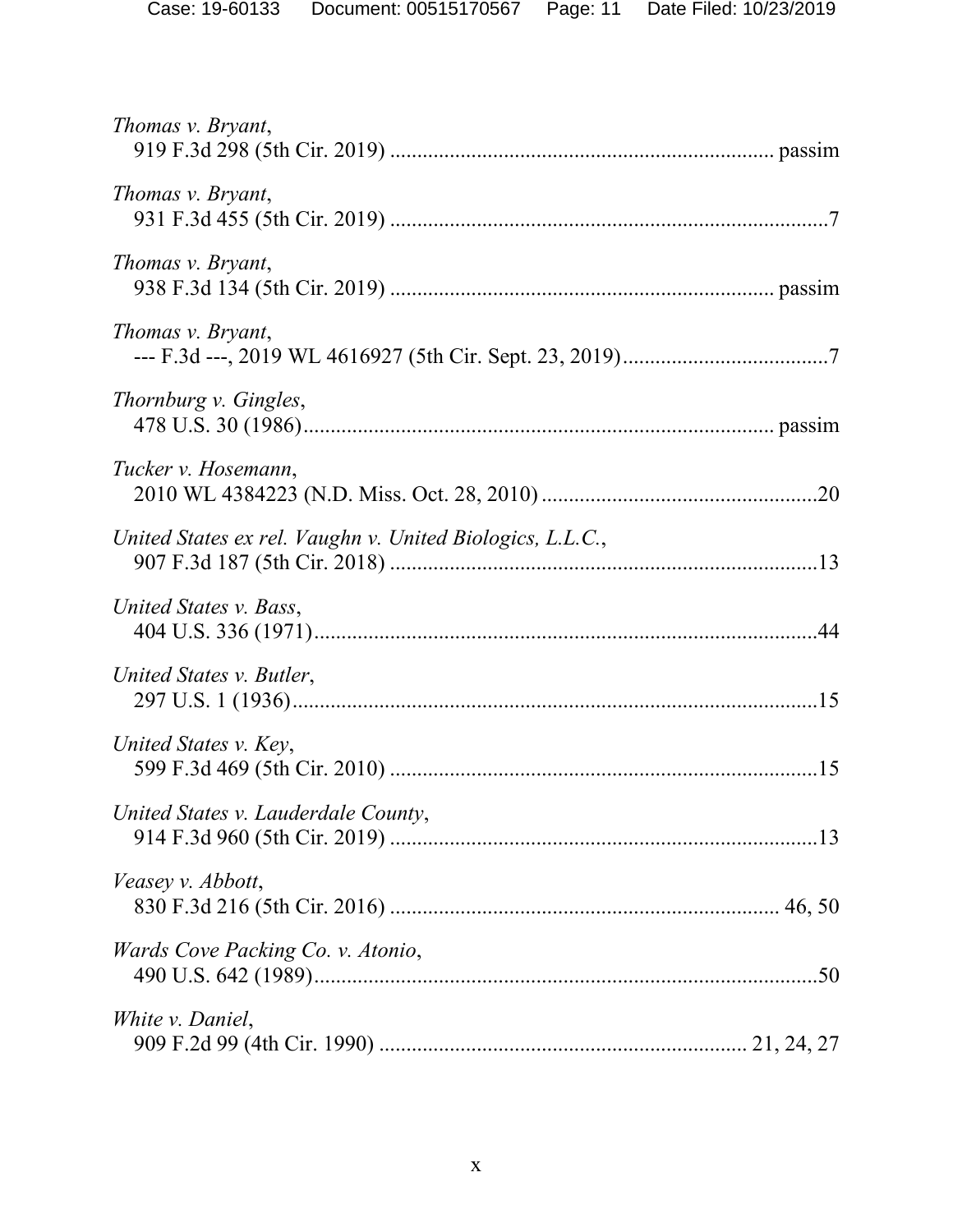| White v. Regester,                                                          |  |
|-----------------------------------------------------------------------------|--|
| Zimmer v. McKeithen,                                                        |  |
| <b>Statutes</b>                                                             |  |
|                                                                             |  |
|                                                                             |  |
|                                                                             |  |
|                                                                             |  |
|                                                                             |  |
|                                                                             |  |
|                                                                             |  |
|                                                                             |  |
|                                                                             |  |
|                                                                             |  |
|                                                                             |  |
|                                                                             |  |
| <b>Other Authorities</b>                                                    |  |
| Antonin Scalia & Bryan A. Garner, Reading Law: The Interpretation of Legal  |  |
|                                                                             |  |
| S. Rep. 94-204, 94th Cong., 2nd Sess. 1976, 1976 U.S.C.C.A.N. 1988, 1975 WL |  |
| S. Rep. No. 97-417, 97th Cong. 2nd Sess. 1982 at 30, 1982 U.S.C.C.A.N. 177, |  |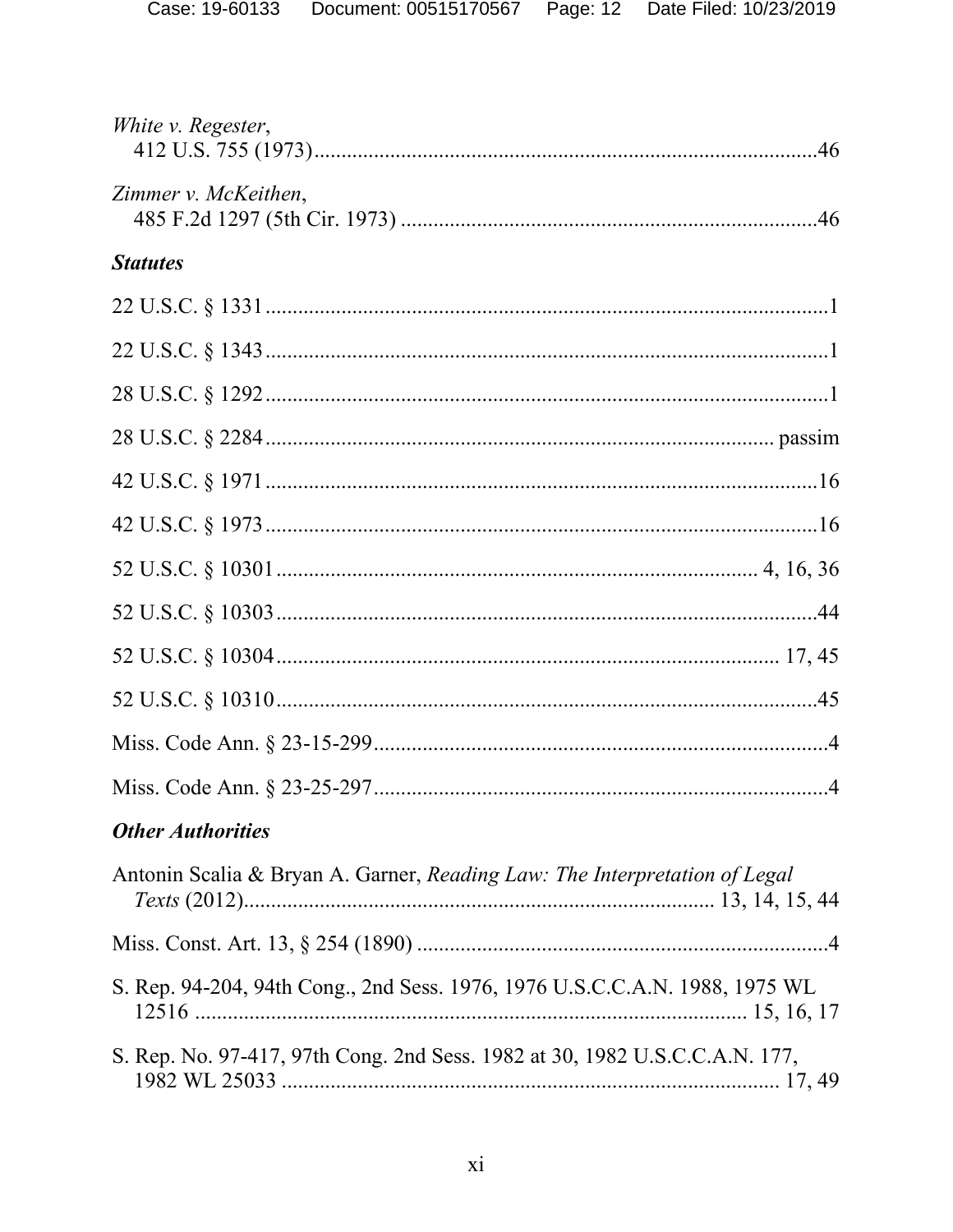|--|--|--|--|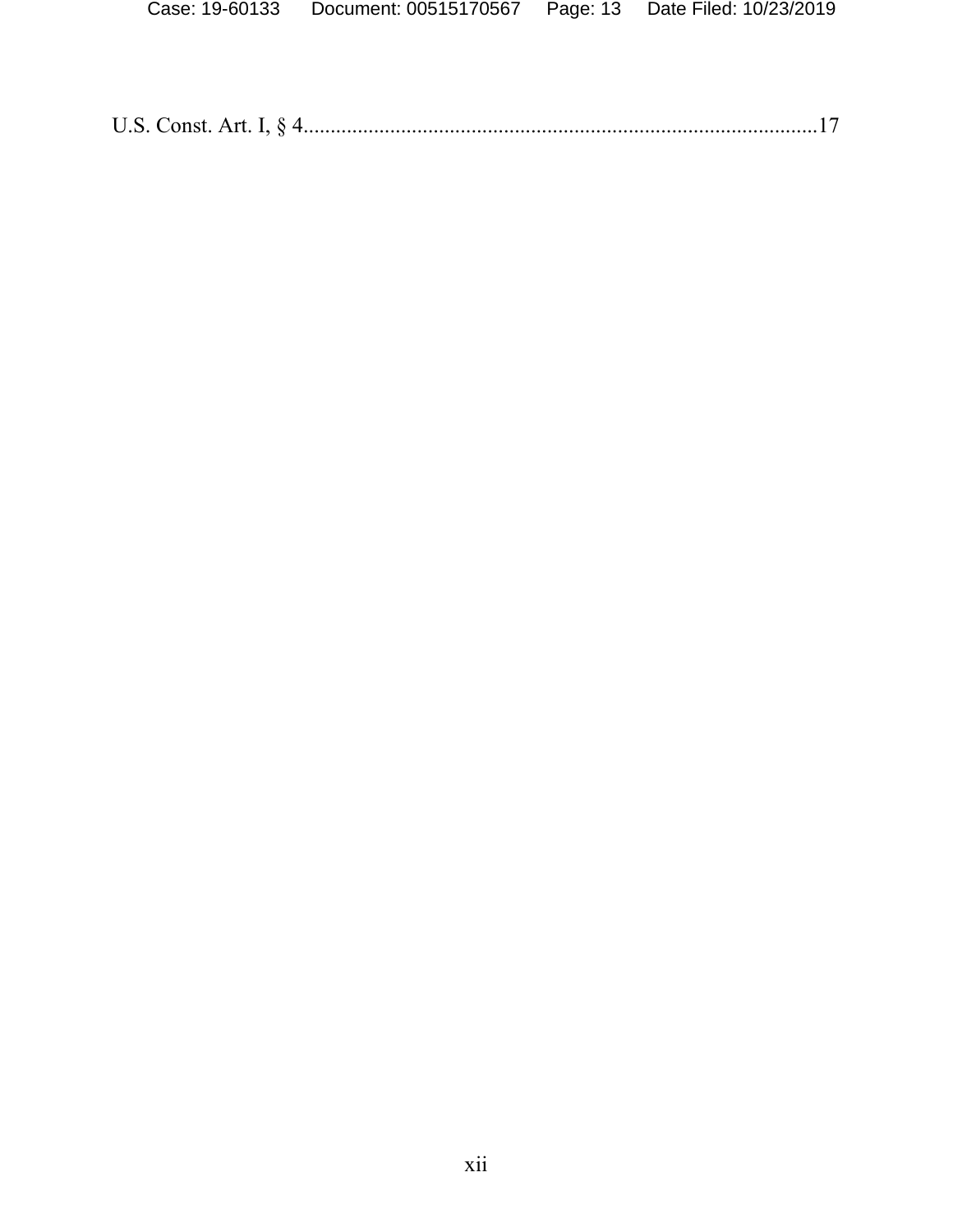#### **JURISDICTIONAL STATEMENT**

<span id="page-13-0"></span>On February 26, 2019, the district court entered an order altering the boundaries of Mississippi Senate District 22 ("District 22") and District 23, and extending the candidate qualifying deadline for the affected districts. ROA.474, RE 6. Minutes later, the district court issued a final judgment, resolving all claims and defenses in the case. ROA.481, RE 7. On February 27, 2019, defendants-appellants Governor Bryant and Secretary of State Hosemann ("defendants") filed their Notice of Appeal. ROA.484, RE 2.

Plaintiffs-Appellees, three registered voters residing in District 22, allege subject matter jurisdiction under 22 U.S.C. §§ 1331 and 1343(a), ROA.67, ¶9, RE 8. Although the district court erred by exercising jurisdiction over this legislative redistricting case without convening the three-judge court required by 28 U.S.C. § 2284(a), under 28 U.S.C.  $\frac{1292(a)(1)}{28}$ , this Court may review even an erroneous exercise of jurisdiction. *League of United Latin American Citizens v. Texas*, 113 F.3d 53 (5th Cir. 1997).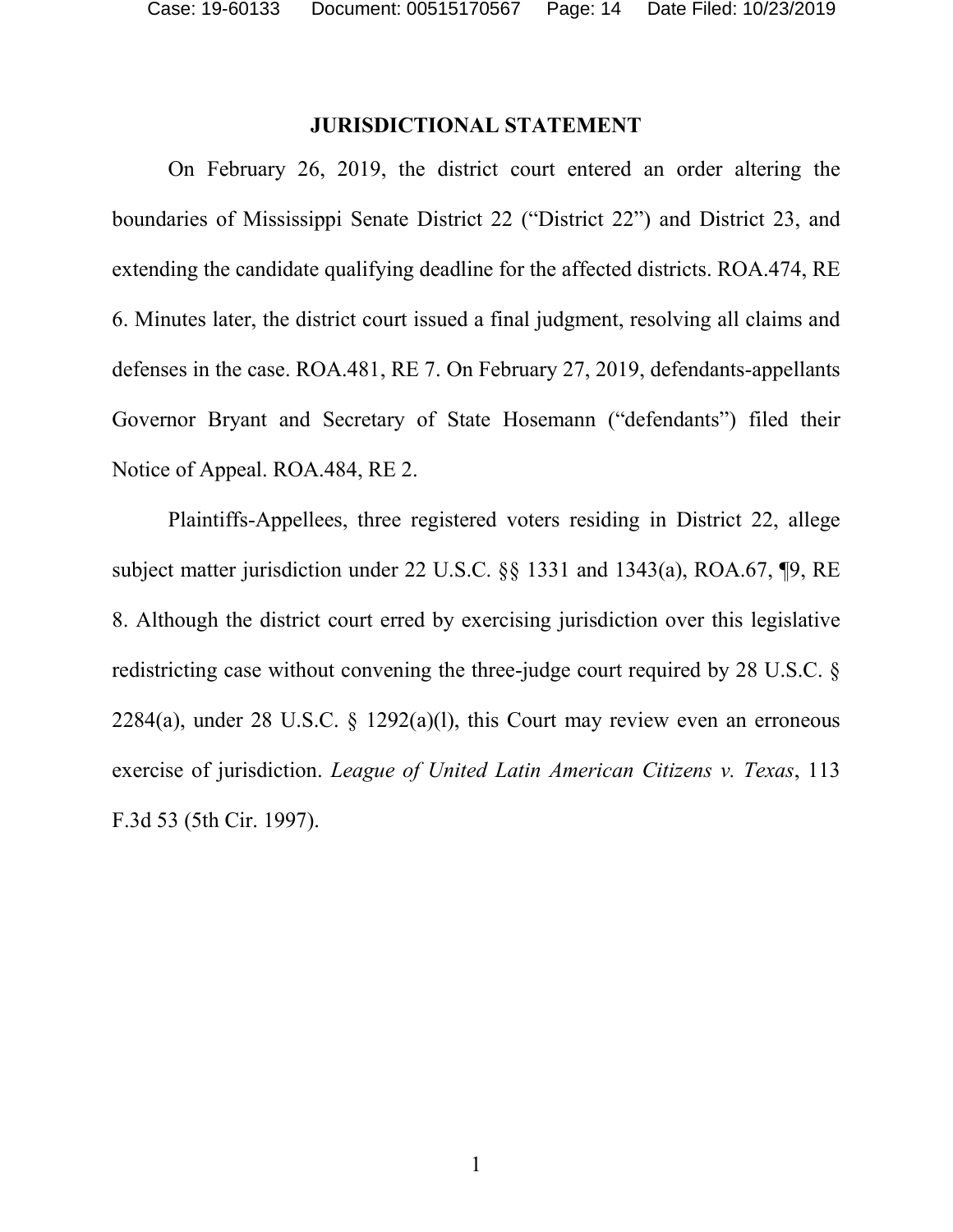# **STATEMENT OF THE ISSUES[1](#page-14-1)**

- <span id="page-14-0"></span>1. Whether the district court lacked jurisdiction for failure to grant the request for a three-judge court required by 28 U.S.C. § 2284(a)?
- 2. Whether the doctrine of laches should apply to require that any challenge to state legislative district under the Voting Rights Act be barred when (a) it is brought too late to allow an orderly process of judicial review and legislative response, and (b) there was reason to know of the cause of action in time to file a suit to which such a review and response would have been possible?
- 3. Whether the district court erred as a matter of law by finding that the boundaries of District 22 violate § 2 of the Voting Rights Act?

<span id="page-14-1"></span><sup>&</sup>lt;sup>1</sup> In the merits panel ruling in this appeal, the panel held that the district court's injunction is no longer in effect. While the entire panel decision has been vacated, defendants do not disagree with this determination. Accordingly, Issue IV in defendants' principal merits brief has been omitted from discussion in this *en banc* brief.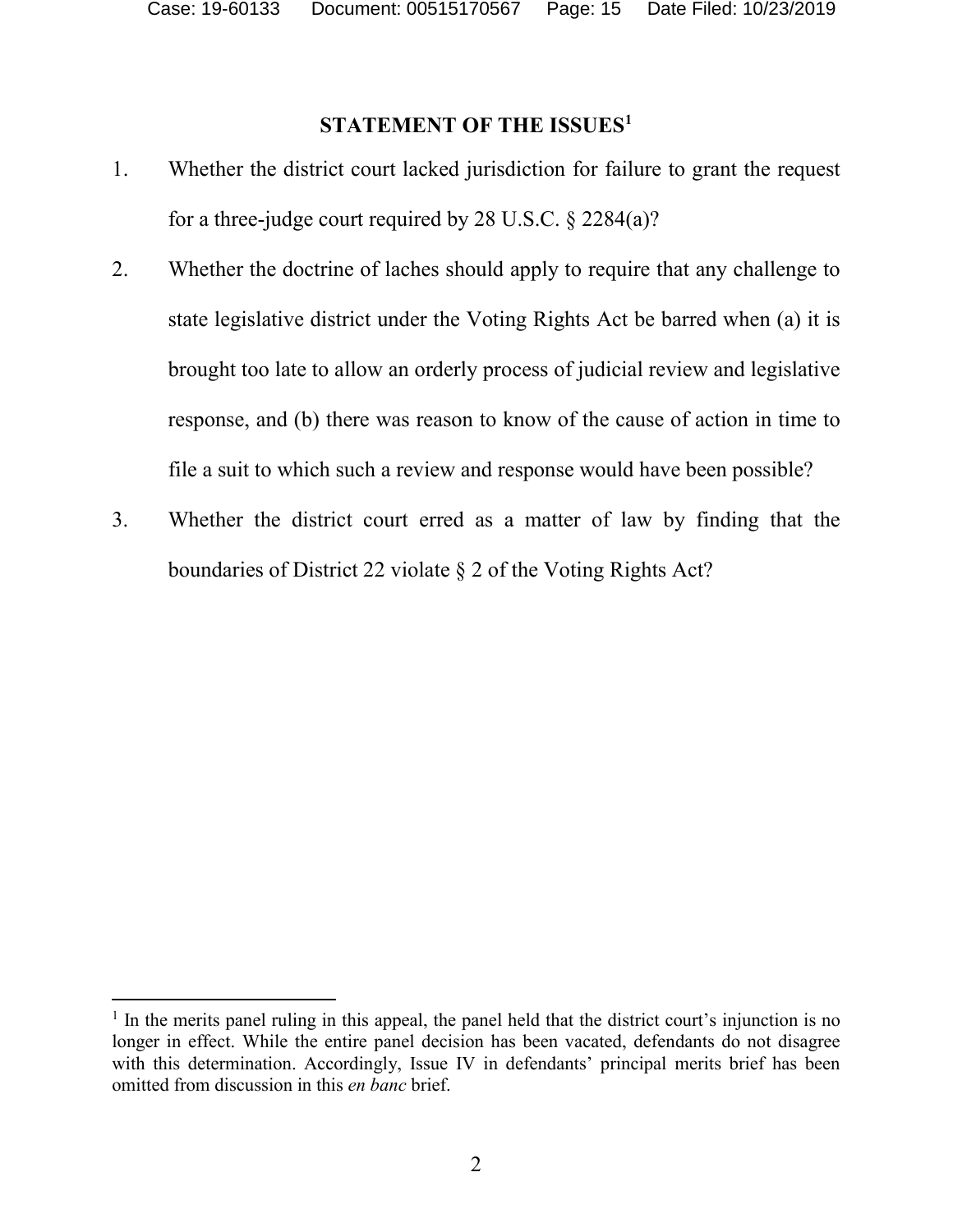### **STATEMENT OF THE CASE**

## <span id="page-15-0"></span>**Facts**

In 2002, following the 2000 Census, the Mississippi legislature established the boundaries of each of Mississippi's fifty-two senate districts. District 22 included all or part of five Mississippi counties with a Black Voting Age Population ("BVAP") of 49.8%. ROA.1526 (D-4). In 2012, following the 2010 Census, the Mississippi legislature adopted Joint Resolution No. 201 ("J.R. 201") redrawing the boundaries of District 22 to increase the BVAP to 50.77% and expanding it to all or part of six Mississippi counties. ROA.1572, 1579 (D-5); ROA.1599 (D-11). On September 14, 2012, the United States Department of Justice ("DOJ") precleared J.R. 201 over objections from one of the plaintiffs, Joseph Thomas. ROA.1595 (D-10); ROA.1690 (D-16).

In 2015, in the only election ever held utilizing the challenged boundaries of District 22, the white Republican incumbent, Eugene Clarke, Chairman of the Senate Appropriations Committee, defeated Thomas, a black Democrat who previously served in the Mississippi Senate.[2](#page-15-1) ROA.372. Instead of bringing suit in 2012 when the plan was adopted and precleared by DOJ or after the 2015 election, Thomas, along with two other plaintiffs, Lawson and Ayers, who reside in District

<span id="page-15-1"></span><sup>&</sup>lt;sup>2</sup> This was not Thomas' first defeat in a majority-minority district. In fact, Thomas was originally elected to the Mississippi Senate in 2003 for Senate District 21, a majority-minority district under the 2002 districting plan. However, Thomas lost this seat in the August 2007 Democratic primary election. ROA.795, RE 9.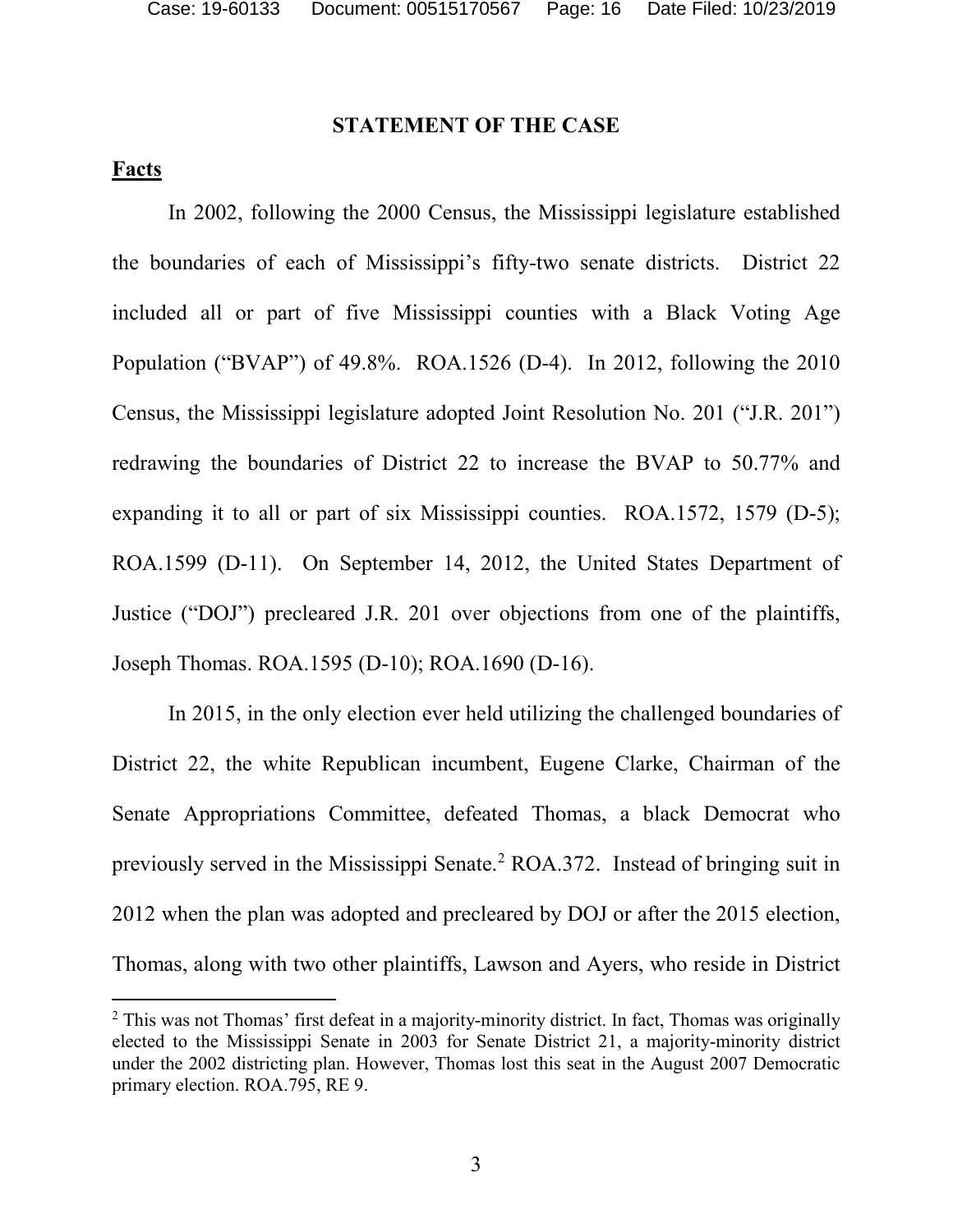22 and are long-time registered voters and electoral participants, waited almost three additional years to commence this action.

The next cycle of statewide elections, which includes District 22, occurs in 2019. Specifically, the candidate qualifying period started on January 2, and ended on March 1, 2019. Miss. Code Ann. § 23-15-299 (2019). Beginning January 2, candidates could qualify to run for state senate seats based on district boundaries which had been in effect since September 14, 2012 by paying the requisite filing fee. Miss. Code Ann. § 23-25-297 (2019). After the qualifying deadline ended, the work began for providing qualified candidates to be placed on the primary ballots. The primary was August 6, 2019, followed by the general election to be held on November 5.

The Mississippi Constitution requires legislative redistricting every ten (10) years. MISS. CONST. art. 13, § 254 (1890). The next cycle of legislative redistricting will occur following the 2020 Census, no later than 2022, before the next cycle of statewide elections. *See Miss. State Conf. NAACP v. Barbour*, 2011 WL 1870222 (S.D. Miss. May 16, 2011).

#### **Course of Proceedings**

On July 9, 2018, plaintiffs-appellees Thomas, Lawson and Ayers ("plaintiffs") filed suit alleging that the boundaries of District 22 violate § 2(b) of the Voting Rights Act, 52 U.S.C. § 10301(b). ROA.20. On July 25, 2018, plaintiffs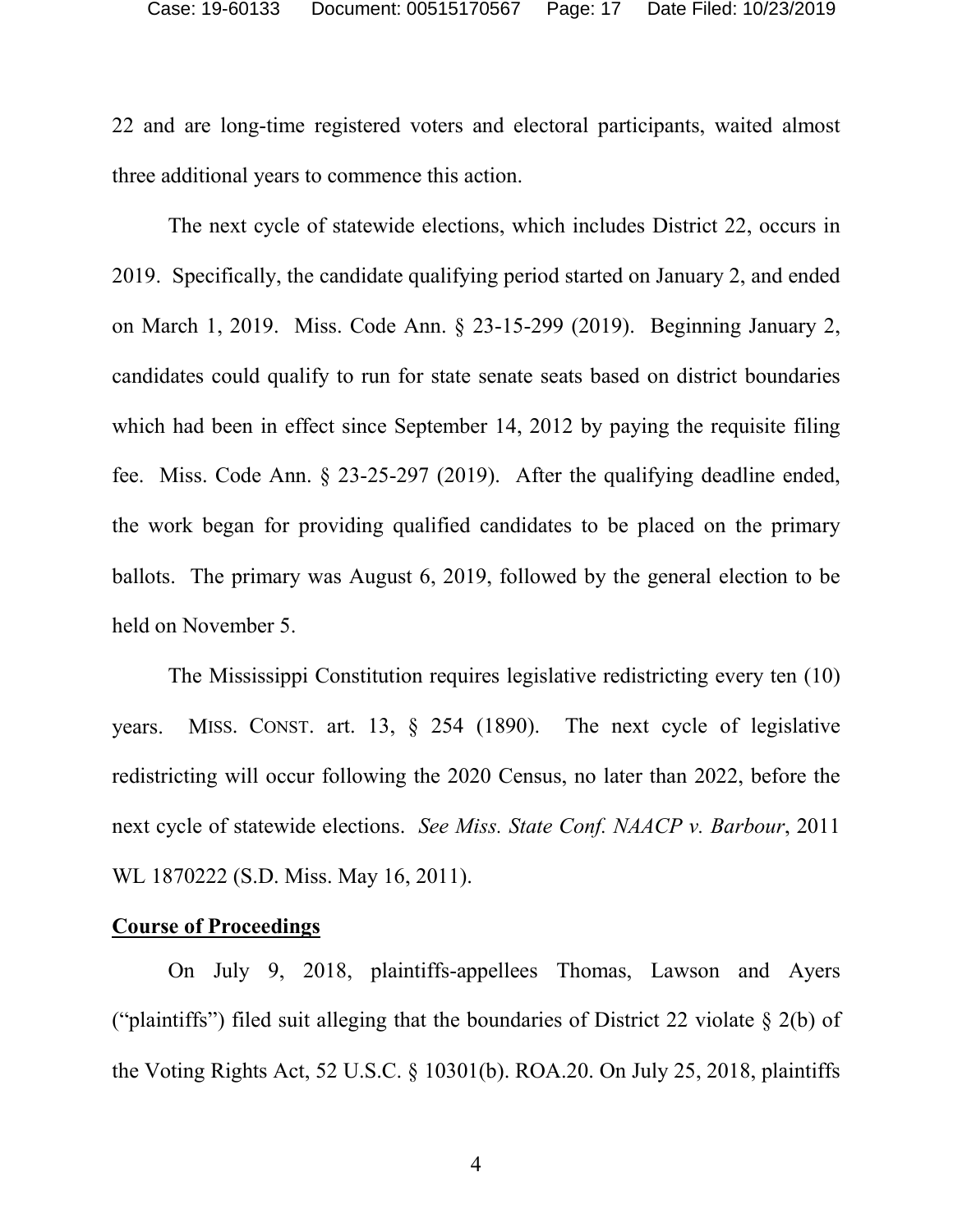filed their First Amended Complaint. ROA.65, RE 8. Although plaintiffs sought expedited consideration on August 30, 2018, ROA.114, to which all defendants promptly objected, ROA.157, the district court did not grant the motion until November 16, 2018. ROA.201. The district court set a trial date of February 6, 2019 with a compressed period of time for discovery. This schedule was against the backdrop of a candidate qualifying period starting January 2, 2019 and running until March 1, 2019, and a legislative session beginning January 8, 2019 and concluding on March 29, 2019.

After a two-day trial ending on February 7, 2019, the district court issued an order on February 13, 2019, which held that District 22 violated § 2 of the Voting Rights Act for reasons that would be explained later and invited the Mississippi legislature to consider a political solution. ROA.355, RE 4. On February 16, 2019, the district court issued its memorandum opinion and order finding liability and rejecting defendants' affirmative defense of laches.<sup>[3](#page-17-0)</sup> ROA.357, RE 5. On February 25, 2019, the district court notified the parties that that it wanted the Mississippi legislature, a nonparty to the action, to respond by noon on February 26, 2019 regarding the status of redrawing District 22. ROA.457. Prior to the deadline,

<span id="page-17-0"></span><sup>&</sup>lt;sup>3</sup> In response, defendants filed a first notice of appeal to this Court, ROA.389, and a first motion to stay with the district court, ROA.391. The district court denied this first motion to stay prior to the final judgment being rendered, ROA.474, and this Court held that it lacked jurisdiction to consider the first appeal as the issues were rendered moot once final judgment issued, ROA.501.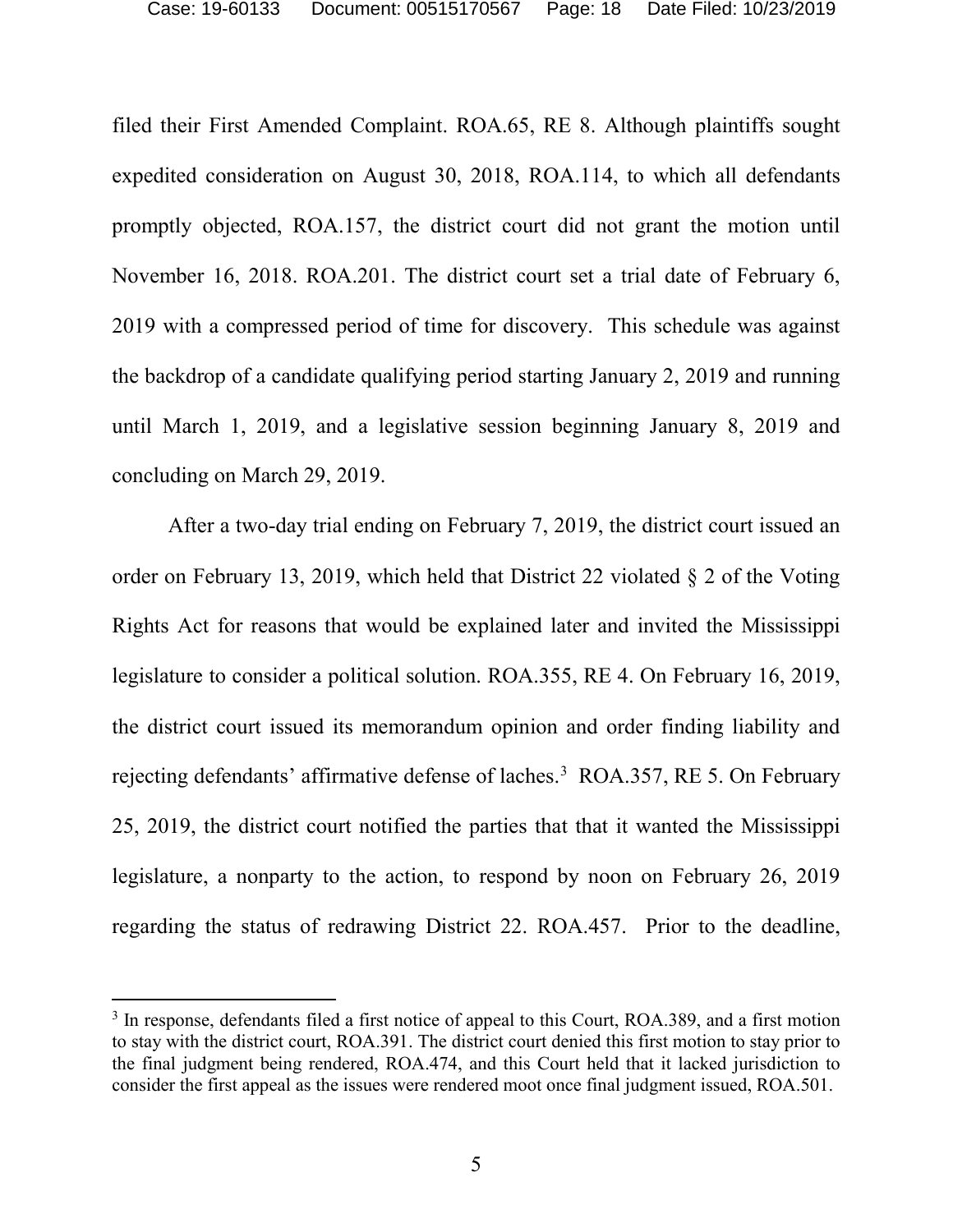defendants advised the district court that the Mississippi legislature desired the opportunity to enact a new redistricting plan for District 22 should the stay motions then pending before the district court and this Court be denied. ROA.469-70. Defendants also asserted their right to be heard on any remedy the district court may order. *Id.*

However, less than three hours later on February 26, 2019, without either providing to the Mississippi legislature a reasonable opportunity to act or affording to defendants their requested right to be heard, the district court imposed a judicial remedy. ROA.473, RE 6. Specifically, the district court ordered into effect a plan that plaintiffs had introduced at trial, ROA.1281 (P-6), and extended to March 15, 2019, the qualifying deadline for the two districts affected. ROA.473, RE 6. Minutes later, the district court entered final judgment. ROA.481, RE 7.

On February 27, 2019, Governor Bryant and Secretary Hosemann filed a notice of appeal from the final judgment and promptly moved again for a stay in the district court. ROA.484, RE 2; ROA.490. On March 6, 2019, the district court denied the stay request. ROA.550. Defendants then sought a stay once more in this Court. On March 15, 2019, a divided panel of this Court granted in part and denied in part the stay motion on the grounds that the district court did not afford the legislature an opportunity to fashion a remedy for the § 2 violation. *Thomas v. Bryant*, 919 F.3d 298 (5th Cir. 2019) (Clement, J., dissenting). The panel enforced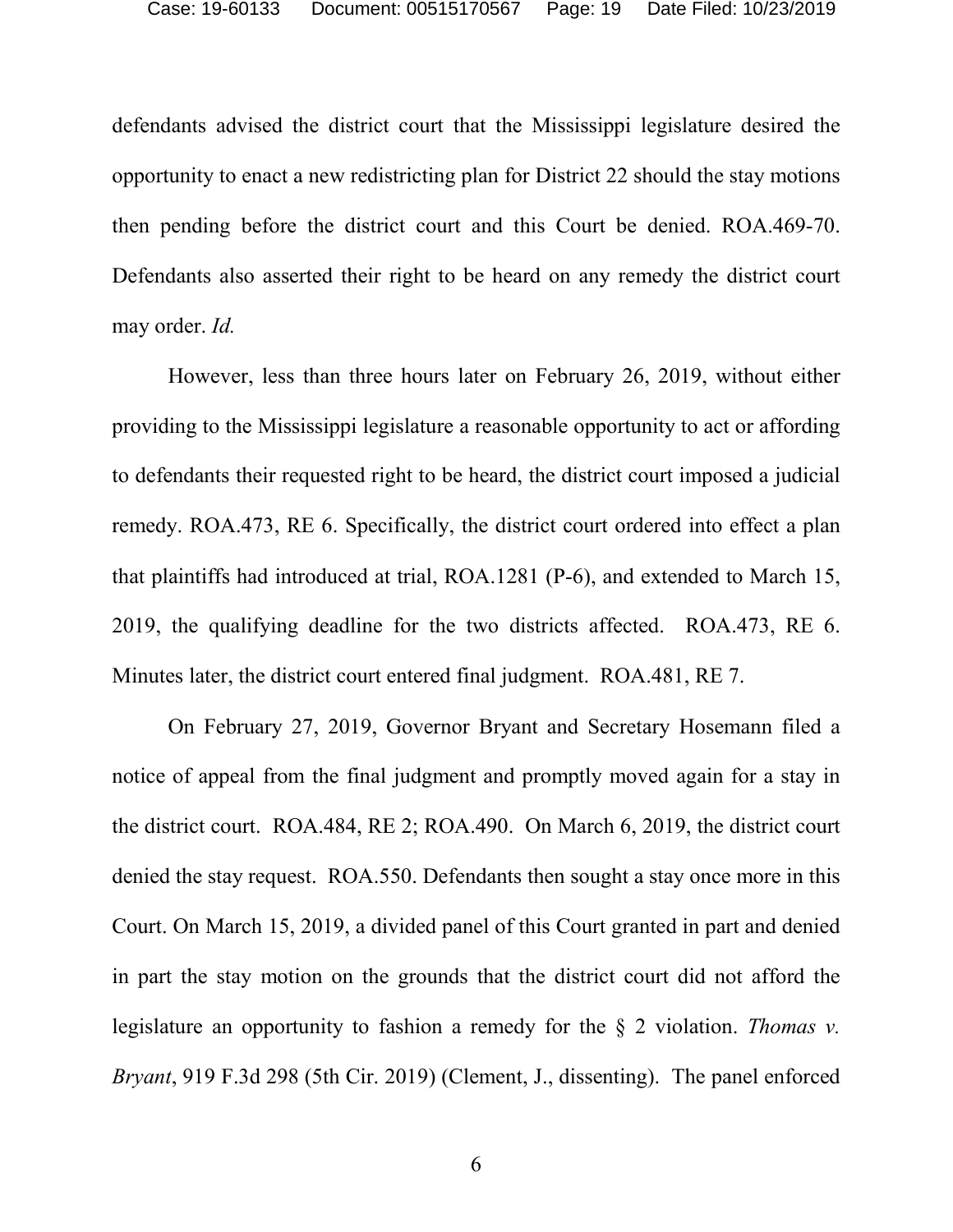the stay for this purpose until April 3rd and extended the qualifying deadline for candidates in any affected districts until April 12th. *Id*. at 316.

In response, on March 27, 2019, the Mississippi legislature adopted Joint Resolution No. 201 redrawing District 22 and affecting only one other district, District 13. However, the legislation adopting the plan states that "in the event that the appellants prevail in the appeal of the case …, this resolution shall be repealed and the districts as originally configured in Chapter 2234, Laws of 2012, shall take effect." ROA.635-36.

On August 1, 2019, the merits panel in this appeal affirmed the decision of the district court, while announcing detailed opinions to follow. *Thomas v. Bryant*, 931 F.3d 455 (5th Cir. 2019). Accordingly, on September 3, 2019, the merits panel issued its divided opinions. *Thomas v. Bryant*, 938 F.3d 134 (5th Cir. 2019). On September 23, 2019, the Court, *sua sponte*, vacated the panel decision and set this appeal for rehearing *en banc*. *Thomas v. Bryant*, --- F.3d ---, 2019 WL 4616927 (5th Cir. Sept. 23, 2019) (mem.).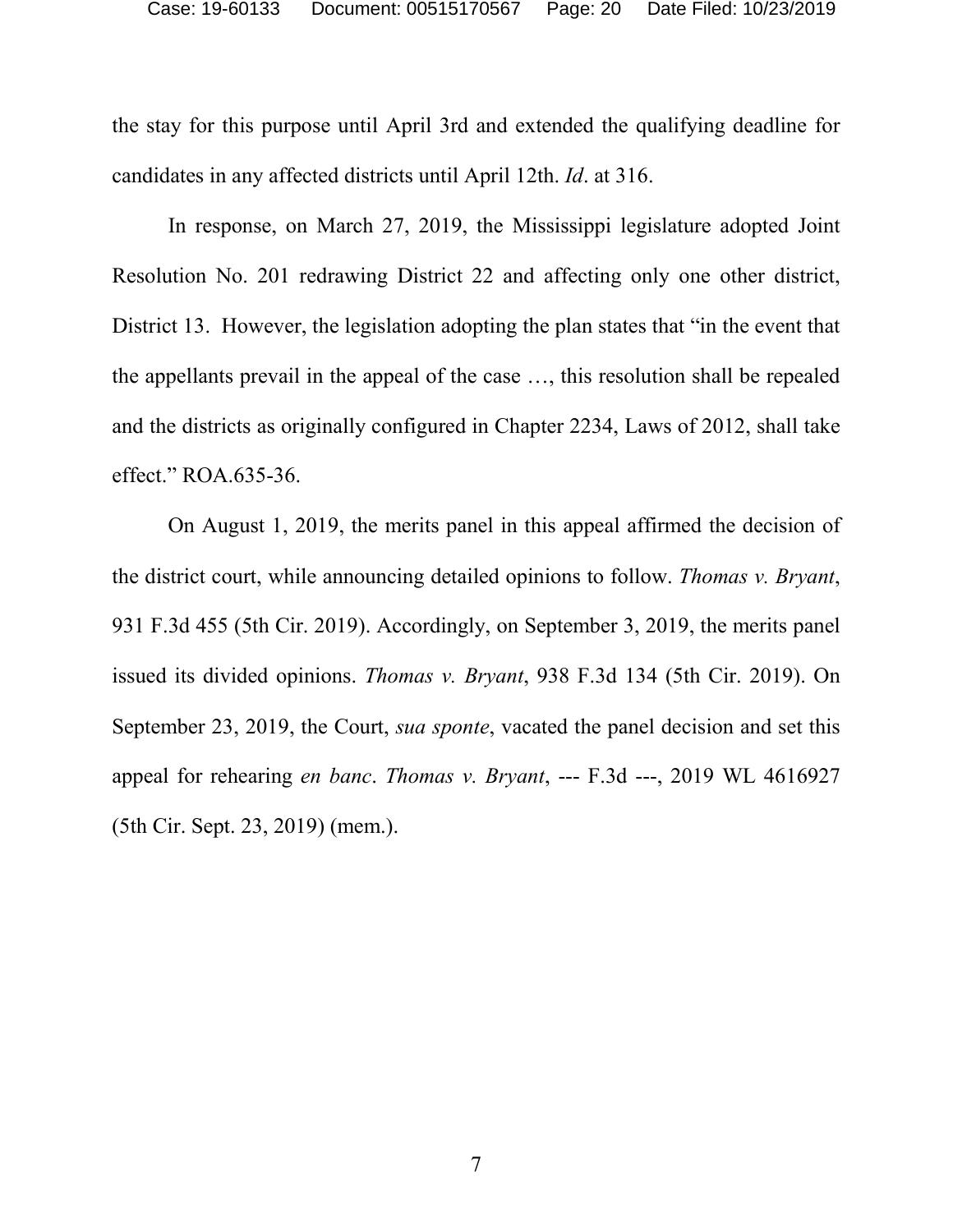### **SUMMARY OF ARGUMENT**

<span id="page-20-0"></span>This is an action, pursuant to § 2 of the Voting Rights Act, challenging the boundaries of District 22—a majority-minority district.

First, 28 U.S.C. § 2284(a) is jurisdictional and mandates that a three-judge court shall be convened to hear all challenges to the apportionment of any statewide legislative body. The district court, disregarding the text of the statute and misapplying the series-qualifier and surplusage cannons of construction, misconstrued the statute and erroneously denied defendants' motion to convene a three-judge court. Moreover, even if any ambiguity exists in the statute, the legislative history demonstrates that Congress intended for three-judge courts to hear all challenges to the apportionment of state legislative bodies. Thus, the district court lacked jurisdiction to hear this case, and its final judgment must be vacated.

Second, plaintiffs'  $\&$  2 claim is barred by laches due to their inexcusable delay in asserting their claim, coupled with the resulting prejudice. Plaintiffs commenced this action nearly six years after the DOJ precleared the challenged district over plaintiff Thomas' objection, and nearly three years after the only election in the challenged district was completed—an election in which plaintiff Thomas was defeated. As a result of this inexcusable delay, the trial in this matter was not held until the middle of the 2019 candidate qualifying period causing great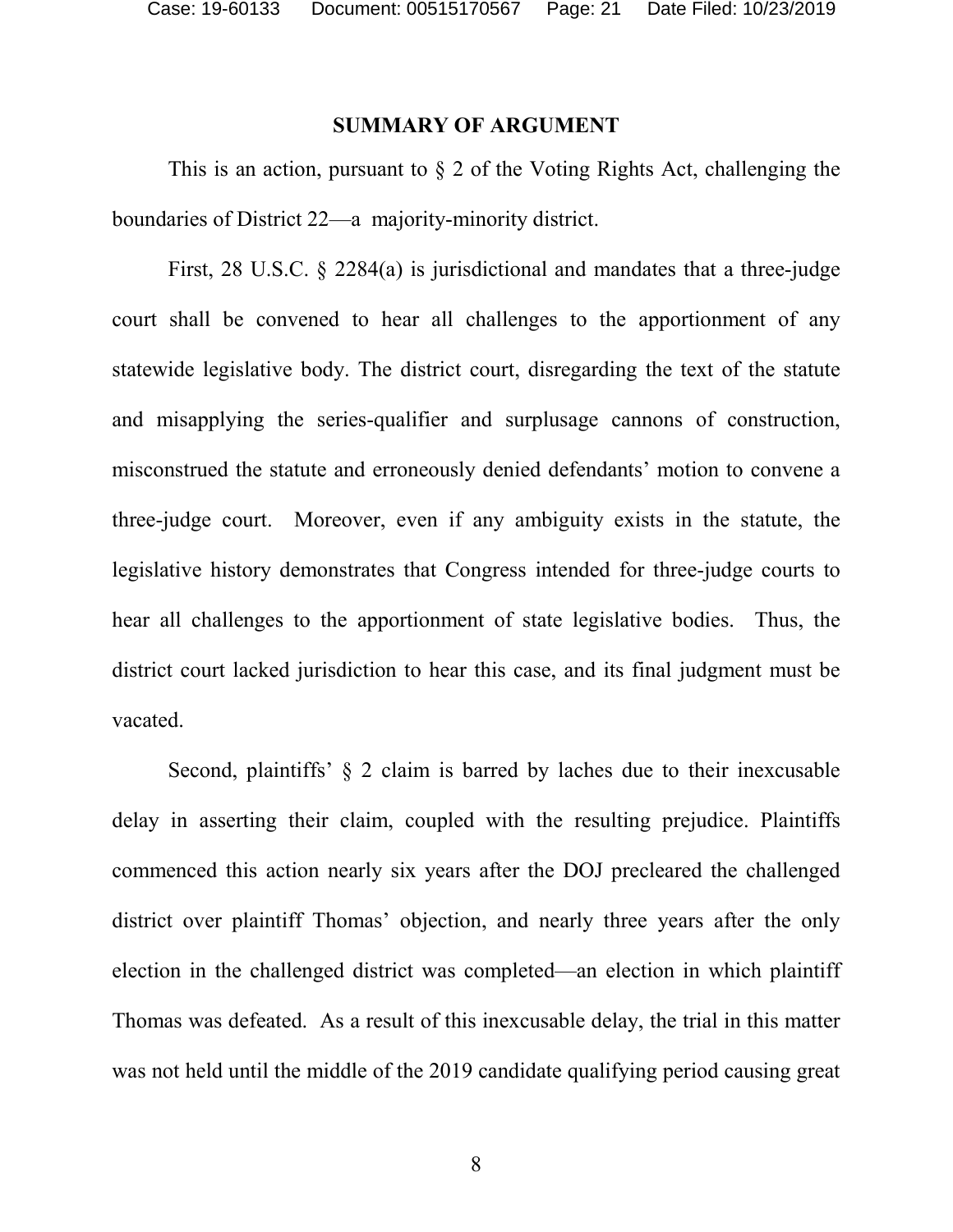prejudice to local election officials, voters and candidates in the affected districts. Further, defendants suffered prejudice in their ability to effectively try this case due to the compressed time frame, and the Mississippi legislature is now forced to redraw the challenged district twice within a period of a few years. In erroneously rejecting the laches defense, the district court failed to apply the correct legal standard in measuring delay and failed to consider the substantial prejudice resulting from plaintiffs' inexcusable delay.

Third, the district court misread and misapplied the governing law and committed reversible error by finding that the boundaries of District 22 violate § 2 of the Voting Rights Act. No court has ever held, as a matter of law, that a single majority-minority district violates § 2. Plaintiffs failed to offer any evidence of either discriminatory intent, or the manipulation of district lines to crack or pack minority voters. Further, plaintiffs failed to offer sufficient evidence to meet their burden to establish that white bloc voting in District 22 enables it to defeat the minority's preferred candidate. In fact, the evidence offered at trial establishes that blacks in Mississippi participate in the political process at a greater percentage than whites. Consequently, the district court clearly erred and plaintiffs'  $\&$  2 challenge to this majority-minority district fails and should be dismissed.

Finally, Section 2 must be construed as precluding liability here to avoid the severe constitutional doubts raised by the district court's judgment in assigning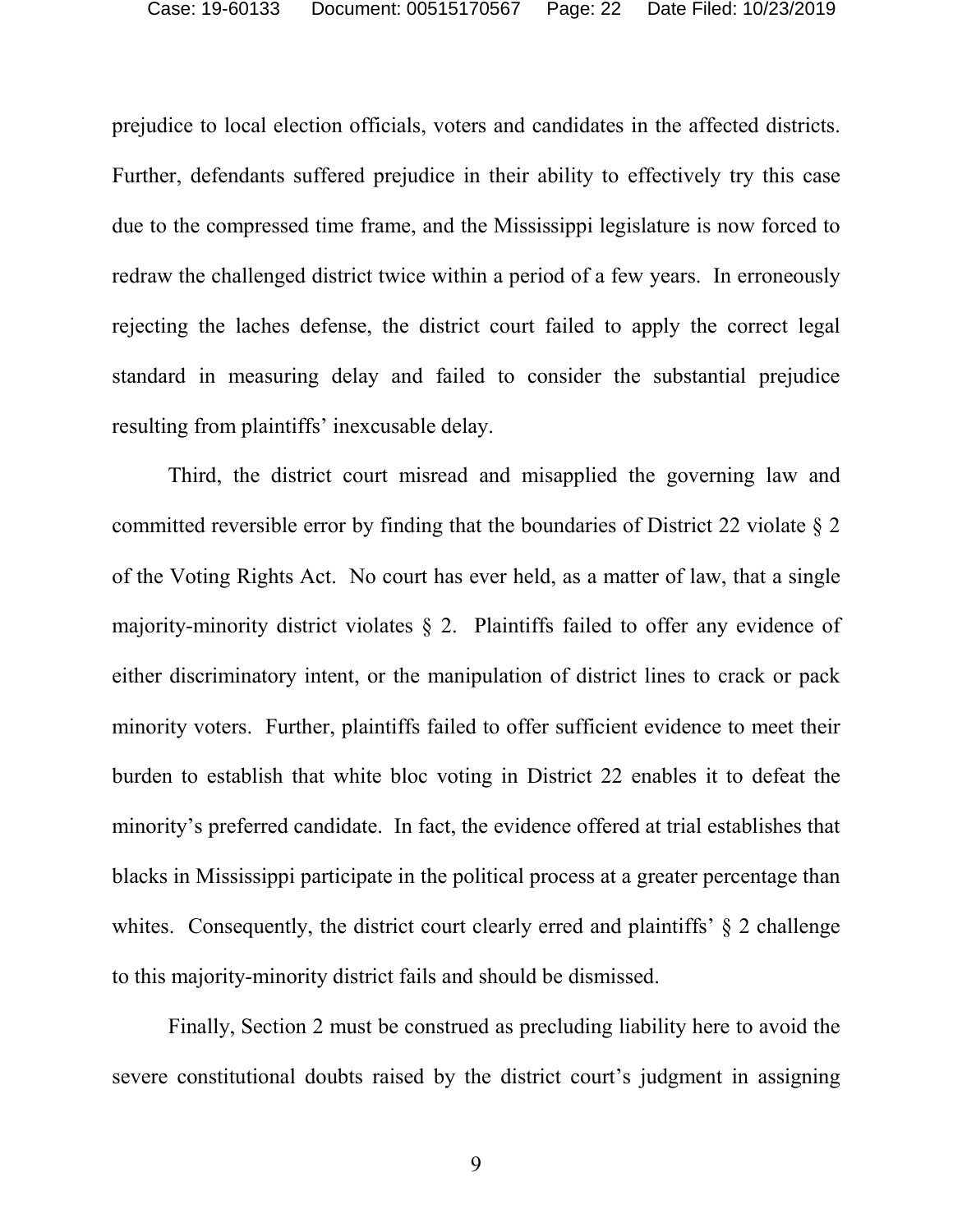population to voting districts on the sole basis of race. Otherwise, defining a statutory violation in such a way as to require a presumptively unconstitutional remedy, then, necessarily casts doubt on the constitutionality of § 2 as applied to define that violation.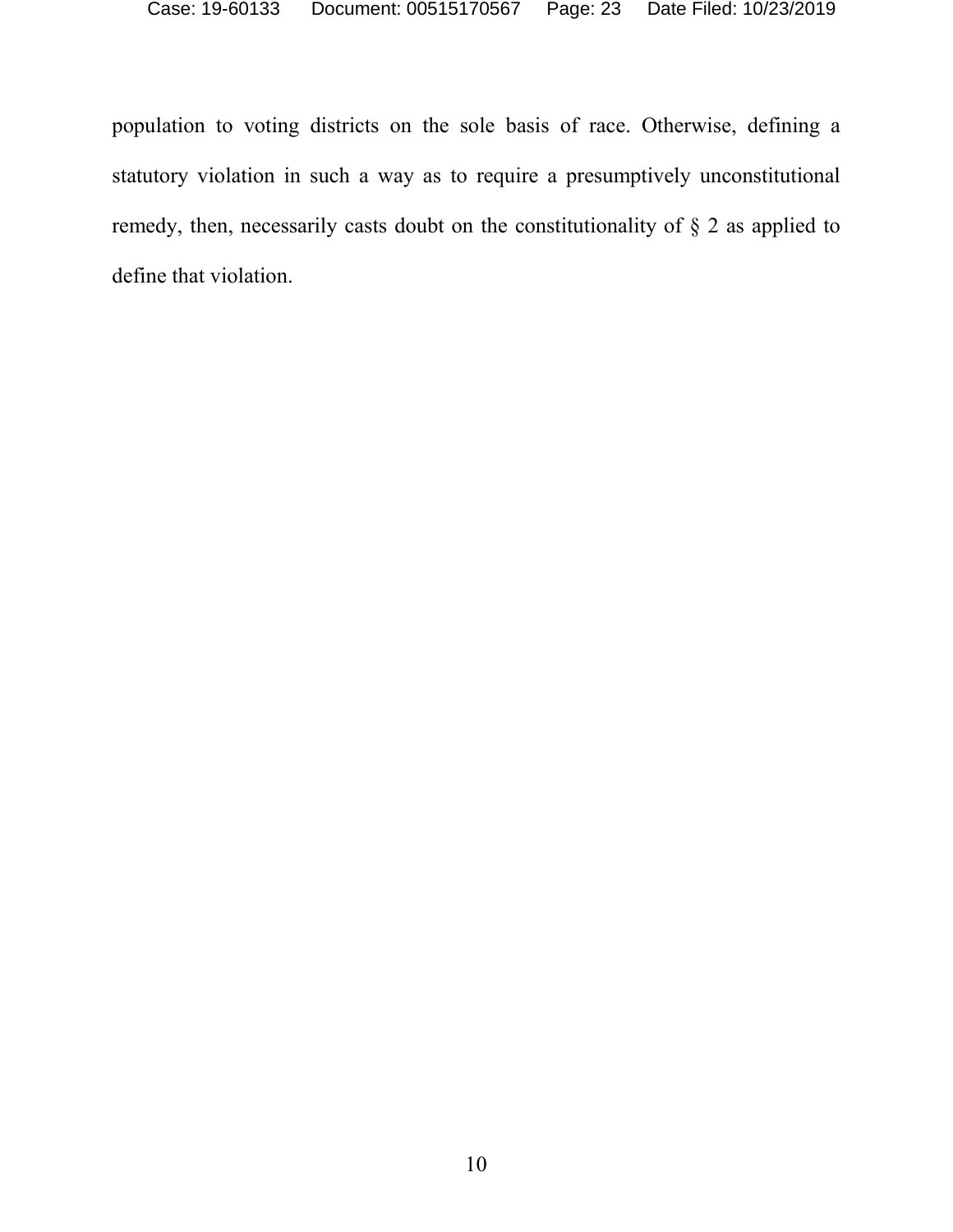### **ARGUMENT**

# <span id="page-23-1"></span><span id="page-23-0"></span>**I. The district court lacked jurisdiction for failure to grant the request for a three-judge court required by 28 U.S.C. § 2284(a).**

"Issues of subject matter jurisdiction are questions of law reviewed *de novo.*" *Pershing, L.L.C. v. Kiebach*, 819 F.3d 179, 181 (5th Cir. 2016) (citing *Am. Rice, Inc. v. Producers Rice Mill, Inc.*, 518 F.3d 321, 327 (5th Cir. 2008)). Likewise, questions of statutory construction are also reviewed *de novo*. *MS Tabea Schiffahrtsgesellschaft MBH & Co. KG v. Board of Com'rs of Port of New Orleans*, 636 F.3d 161, 164 (5th Cir. 2011). Here, defendants properly requested a three-judge court under § 2284(b)(1), and the district court improperly failed to notify the Chief Judge of this Court, notwithstanding the requirement of §  $2284(a)$  for the convention of such a court "when an action is filed challenging ... the apportionment of any statewide legislative body."

The failure to grant defendants' request, where  $\S$  2284(a) applies, deprives the Court of jurisdiction. A panel of this Court concluded, "[w]e agree with our sister circuits that the term 'shall' in § 2284 is mandatory and jurisdictional." *LULAC of Texas v. Texas*, 318 F. App'x 261, 264 (5th Cir. 2009) (*per curiam*) (citing *Kalson v. Patterson*, 542 F.3d 281, 287 (2d Cir. 2008); (*Armour v. Ohio*, 925 F.2d 987, 988-89 (6th Cir. 1991) (*en banc*)). Plaintiffs cite no court which has reached a contrary conclusion, and there is no reason this Court should be the first.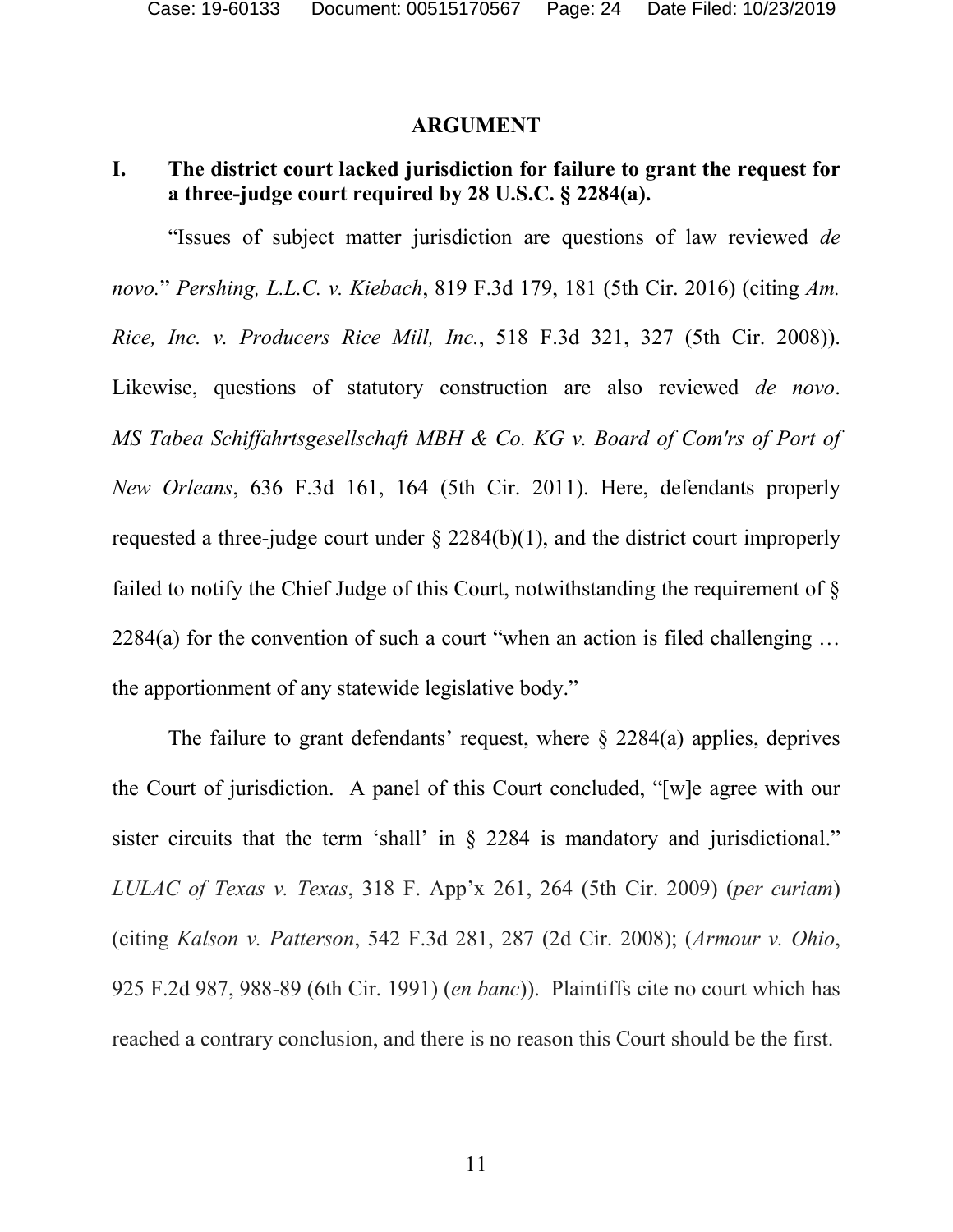The district court's jurisdiction, then, depends upon a proper understanding

of § 2284(a), which reads in full:

A district court of three judges shall be convened when otherwise required by Act of Congress or when an action is filed challenging the constitutionality of the apportionment of congressional districts or the apportionment of any statewide legislative body.

Regarding statutory construction, this Court has said, "[t]he judicial inquiry

thus 'begins with the statutory text and ends there as well if the text is

unambiguous.'" *Texas Education Agency v. United States Dept. of Education*, 908

F.3d 127, 132 (5th Cir. 2018) (quoting *BedRoc Ltd. v. United States*, 541 U.S. 176,

183 (2004)). Here, as the merits panel dissent demonstrated, the text is not

unambiguous, because its grammatical structure can be read two different ways:

- two alternative objects of the preposition "of" ("challenging the constitutionality of [1] the apportionment of congressional districts or [2] the apportionment of any statewide legislative body"), or
- two alternative objects of the participle "challenging" ("challenging [1] the constitutionality of the apportionment of congressional districts or [2] the apportionment of any statewide legislative body").

*Thomas*, 938 F.3d 134, 187 n.91 (Willett, J. dissenting). The first reading would not require three judges in this case, while the second clearly would.

Even when "[o]ur inquiry begins and ends with the text," this Court will apply canons of construction to that text. *Reed v. Taylor*, 923 F.3d 411, 416 (5th Cir. 2019). Here, the district court properly resorted to canons of construction to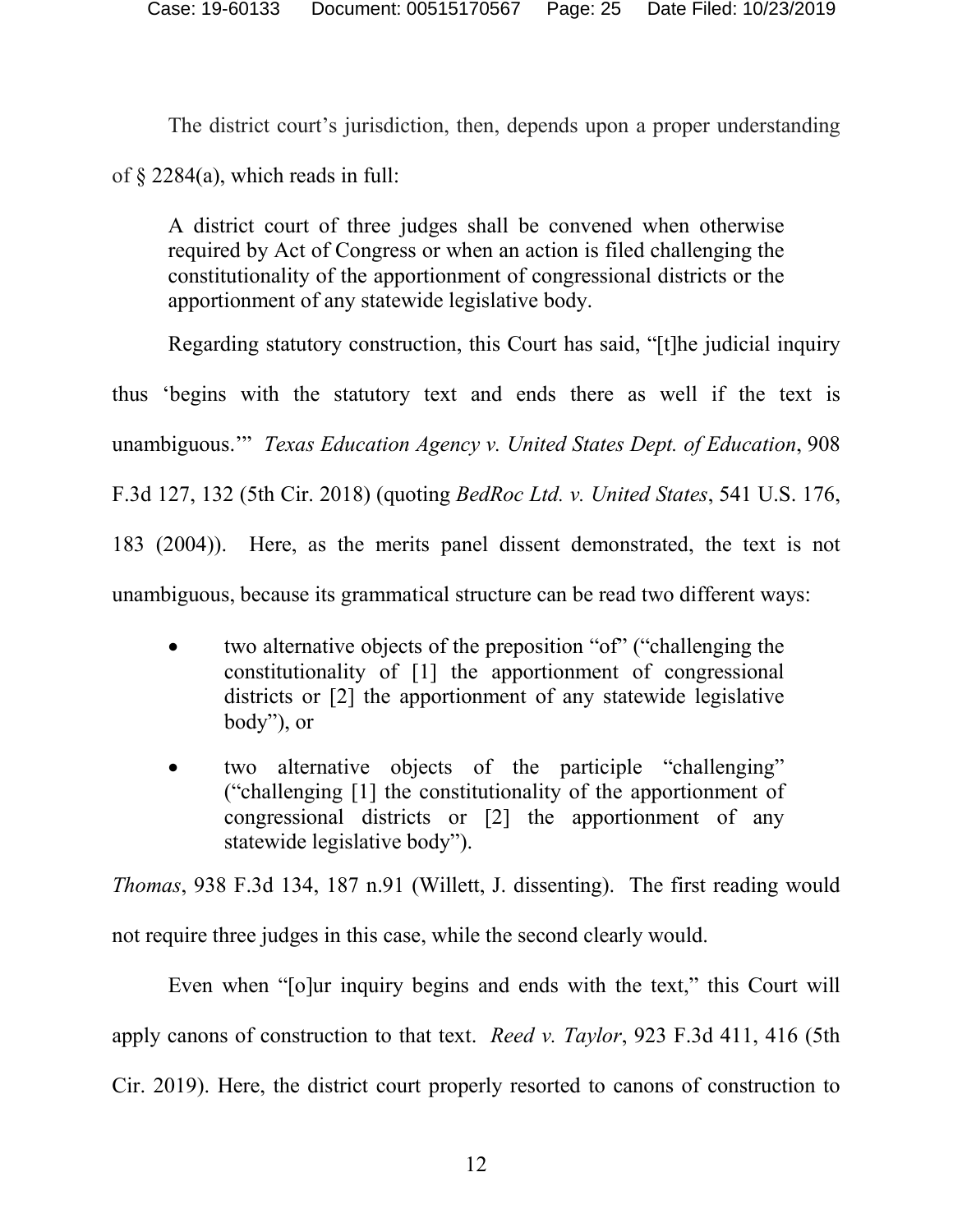construe the statutory text.<sup>[4](#page-25-0)</sup> The district court acknowledged that its limitation of the statute to constitutional challenges violated the surplusage canon. "If 'the constitutionality of' is indeed carried over to all following phrases, the second use of 'the apportionment of' is rendered unnecessary." ROA.334, RE 3. (citing Antonin Scalia & Bryan A. Garner, *Reading Law: The Interpretation of Legal Texts*, 171 (2012)). The district court nevertheless found this universally applied canon of construction to be outweighed by "the series-qualifier canon of construction." ROA.333, RE 3 (citing Scalia & Garner at 147).

It is telling that the district court's authority for the existence of this supposed canon is a dissent. ROA.333 n.5, RE 3 (citing *Lockhart v. United States*, 136 S. Ct. 958, 970 (2016) (Kagan, J., dissenting)). The only case in which this Court appears to have considered the possible application of the canon is *United States ex rel. Vaughn v. United Biologics, L.L.C.*, 907 F.3d 187 (5th Cir. 2018). There, this Court declined to treat the statutory series as a uniform unit because of the insertion of a "determiner." *Id*. at 195 (citing Scalia & Garner at 148). Thus, it appears that no decision of this Court or of the Supreme Court has applied the

<span id="page-25-0"></span><sup>&</sup>lt;sup>4</sup> As part of this process, this Court will often "turn to the context" of particular statutory language as part of a larger statutory scheme. *United States v. Lauderdale County*, 914 F.3d 960, 965 (5th Cir. 2019). Because § 2284 is a single-section statute last amended by Congress in 1976, there is little context to consult.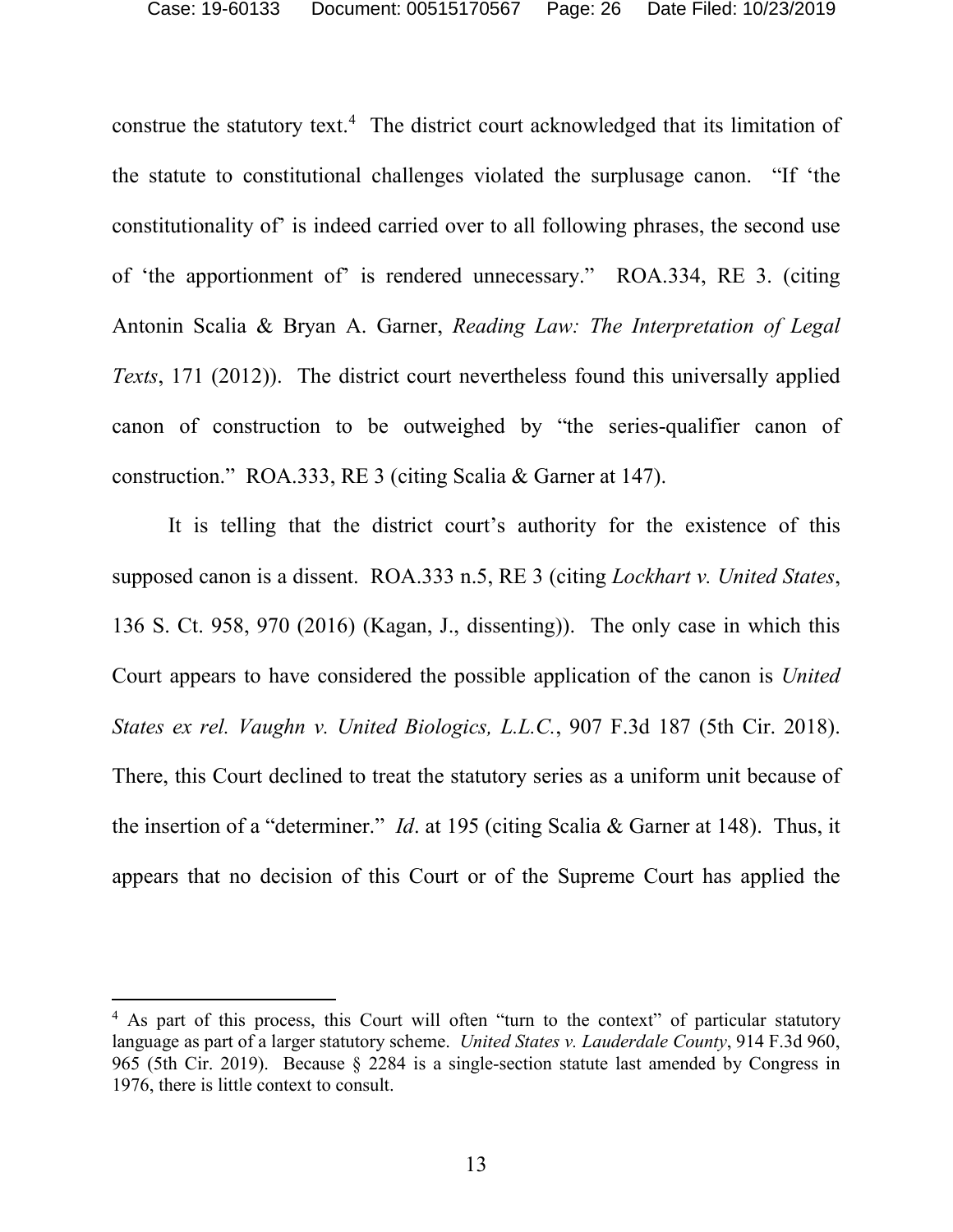supposed canon in such a way that the noun "constitutionality" would control both uses of "apportionment" found thereafter.

Because neither this Court nor the Supreme Court has relied on the seriesqualifier canon, defendants have not done so. However, if the canon exists in this Circuit, the statute's use of a determiner would preclude its operation here. As the panel dissent noted, the use of the article "the" separates the final phrase, "apportionment of any statewide legislative body," from the prior reference to "constitutionality." *Thomas*, 938 F.3d at 186 (Willett, J., dissenting). In support, the dissent cited three examples of the use of the article "a" as a determiner which might require separate treatment of the items in a series. *Id*. (citing Scalia & Garner at 149).

Both the existence of the series-qualifier canon and its application in this case are highly questionable. By contrast, the application of the surplusage canon is clear and supported by unequivocal authority. *Obdusky v. McCarthy & Holthus LLP*, 139 S. Ct. 1029, 1037 (2019) (quoting *Arlington Central School Dist. Bd. of Ed. v. Murphy*, 548 U.S. 291, 299 n.1 (2006) (courts "generally presum[e] that statutes do not contain surplusage")).<sup>[5](#page-26-0)</sup> Indeed, this Court has described the

<span id="page-26-0"></span><sup>&</sup>lt;sup>5</sup> Courts should apply the canons of construction to determine the meaning that legislators would have attached at the time to the language that they used. *See generally* Scalia & Garner at 33-41. The surplusage canon was well-established in 1976 when Congress adopted the current language of § 2284(a). "These words cannot be meaningless, else they would not have been used."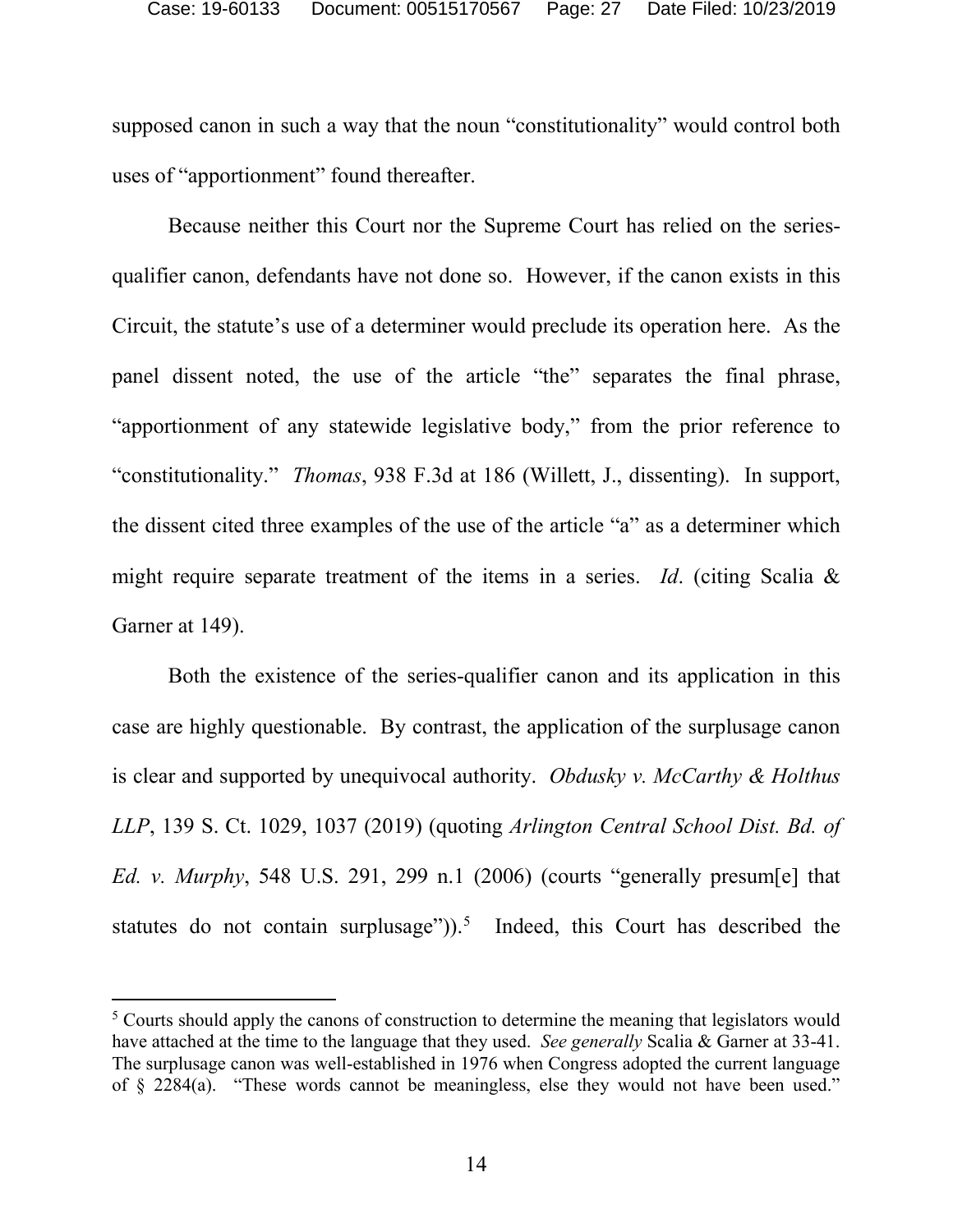surplusage canon "[a]s a 'cardinal principle of statutory construction.'" *Texas Education Agency*, 908 F.3d at 133 (quoting *Bennett v. Speer*, 520 U.S. 154, 173 (1997)). Because the application of the canons of construction clearly resolves the grammatical ambiguity, there is no need to look further.

Should this Court find the canons of construction insufficient to resolve the grammatical ambiguity in the text, the history of the 1976 amendment to § 2284(a) plainly demonstrates that Congress understood the language as requiring three judges for all statewide redistricting challenges.<sup>[6](#page-27-0)</sup> The Report of the Senate Judiciary Committee, issued two days before the Senate's consideration of the bill, makes it clear that its provisions apply to all apportionment challenges, at either the State or federal level. S. Rep. 94-204, 94th Cong., 2nd Sess. 1976, 1976 U.S.C.C.A.N. 1988, 1975 WL 12516.

On its very first page, in a section entitled "PURPOSE OF BILL," the Committee explained that "three-judge courts would be retained … in any case involving congressional reapportionment or the reapportionment of any statewide

 $\overline{a}$ 

*United States v. Butler*, 297 U.S. 1, 65 (1936). By contrast, the series-qualifier canon was then unknown. The authors of the treatise cite only a single federal case before 1976 said to have applied some version of the canon. Scalia & Garner at 149 n.8 (citing *Long v. United States*, 199 F.2d 717, 719 (4th Cir. 1952)).

<span id="page-27-0"></span><sup>6</sup> Because courts enforce statutes, not committee reports, legislative history should not be consulted where "the text of the statute is clear." *United States v. Key*, 599 F.3d 469, 480 (5th Cir. 2010). Defendants submit that the canons clarify the text; the legislative history does not contradict, but reinforces that clarification.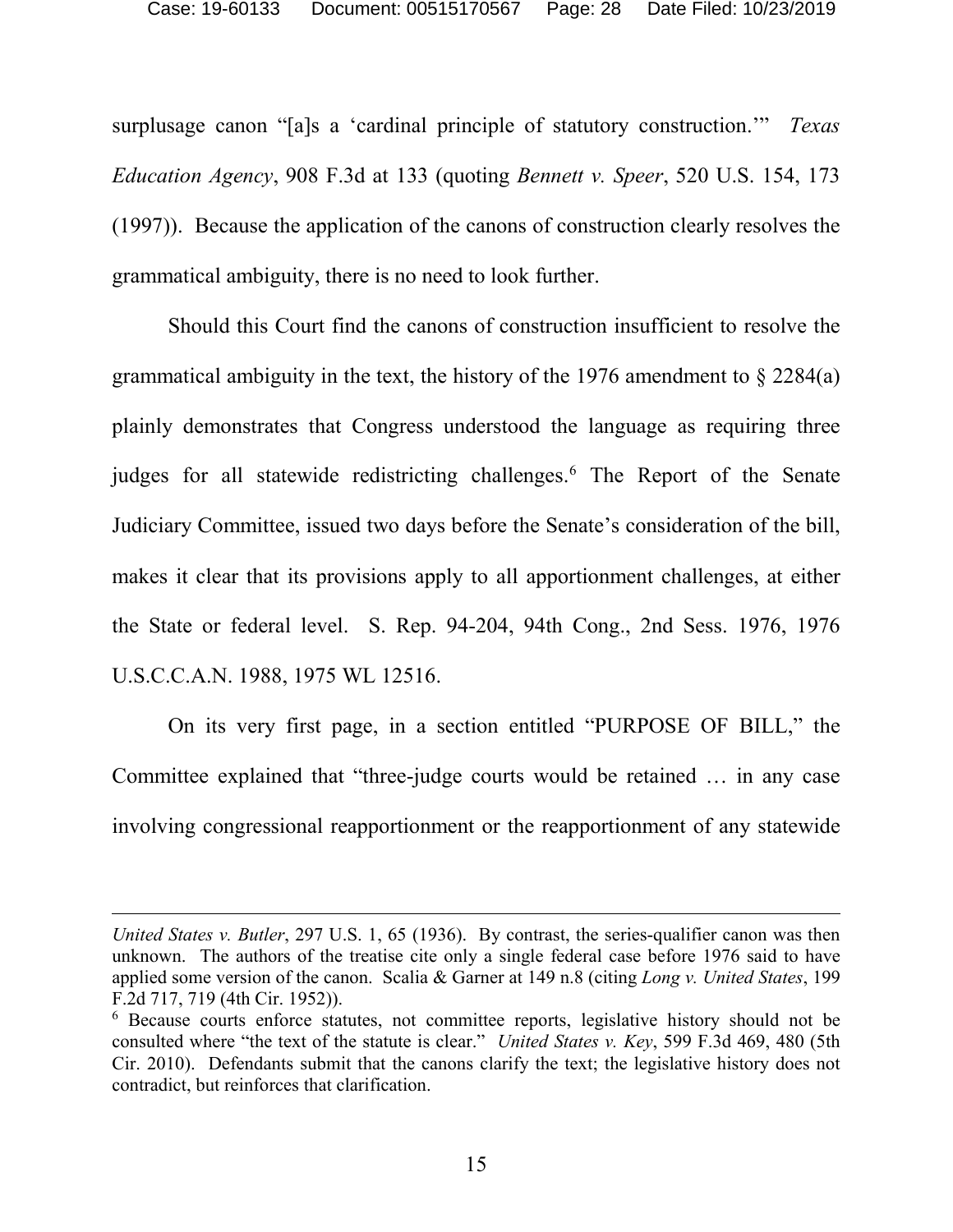legislative body." Report at 1, 1976 U.S.C.C.A.N. at 1988. In further explanation, the Committee declared:

The bill preserved three-judge courts for cases involving congressional reapportionment or the reapportionment of a statewide legislative body because it is the judgment of the committee that these issues are of such importance that they ought to be heard by a threejudge court and, in any event, they have never constituted a large number of cases.

Report at 9, 1976 U.S.C.C.A.N. at 1996.

It is hardly surprising that the Report made no exceptions for statutory challenges to the apportionment of legislatures, because the Committee understood that the very few available statutory challenges also required three-judge courts. The Committee said, "[t]hree-judge courts would continue to be required … in cases under the Voting Rights Act of 1965, 42 U.S.C. section 1971g, 1973(a), 1973c and 1973h(c)." *Id*. Of course, § 1973(a) is § 2(a) of the Voting Rights Act, the statutory basis for plaintiffs' claims in this case. ROA.65,  $\P$  1, RE 8.<sup>[7](#page-28-0)</sup> The Committee plainly declared its belief that all actions under § 2 required three-judge courts, and the Committee indicated the same understanding six years later when it amended § 2:

<span id="page-28-0"></span><sup>&</sup>lt;sup>7</sup> The Voting Rights Act has recently been recodified. The language formerly codified as  $\S$ 1973(a) now appears as 52 U.S.C § 10301(a).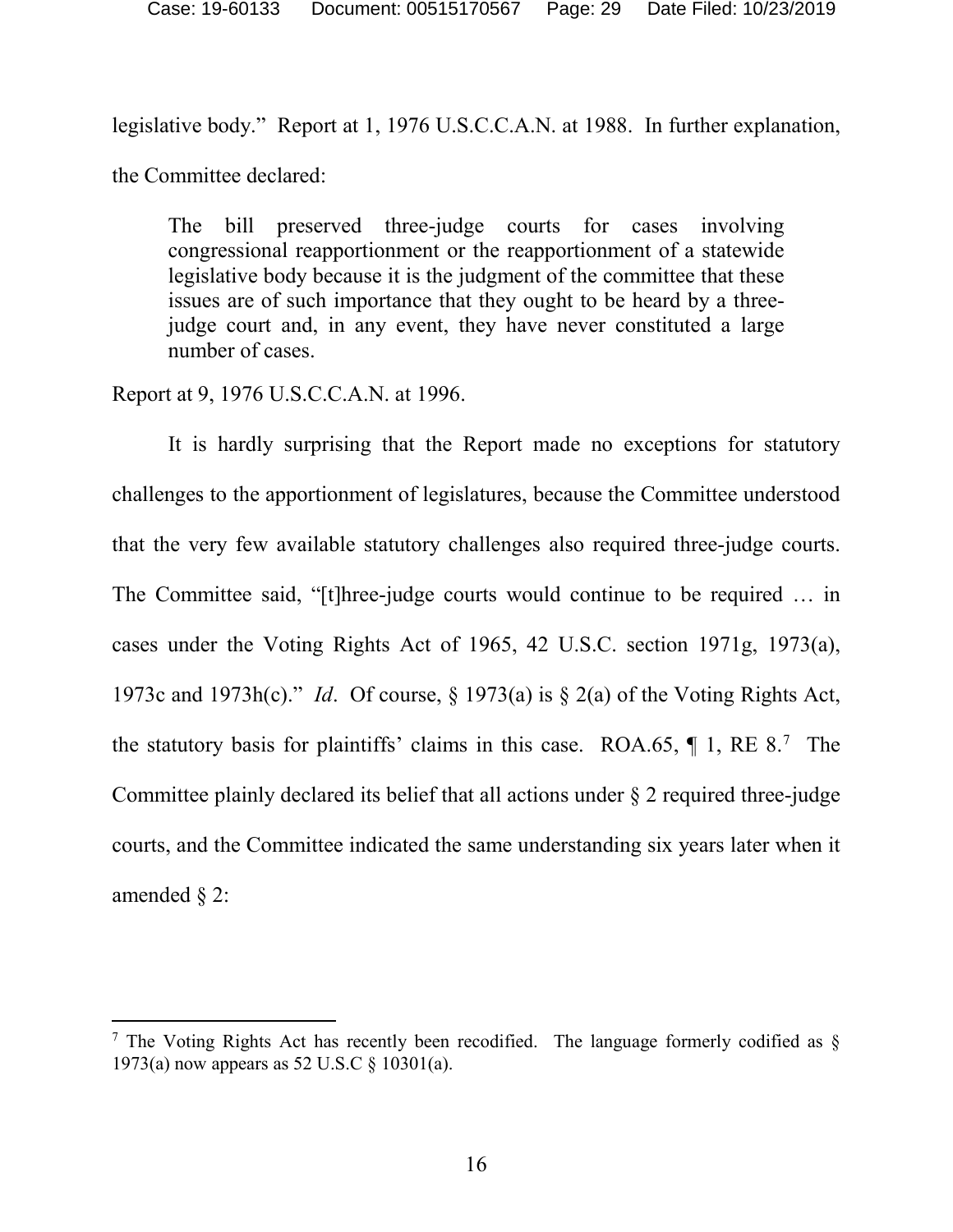Finally, the Committee reiterates the existence of the private right of action under Section 2, as has been clearly intended by Congress since 1965. See *Allen v. Board of Elections*, 393 U.S. 544 (1969).

S. Rep. No. 97-417, 97th Cong. 2nd Sess. 1982 at 30, 1982 U.S.C.C.A.N. 177, 1982 WL 25033. *Allen*, of course, required the convening of a three-judge court for proceedings under § 5, now codified as 52 U.S.C. § 10304, and the Committee indicated its expectation of the same result under § 2.

Whether or not Congress in 1976 and 1982 correctly anticipated the procedures to be employed in the enforcement of § 2, it gave no indication that any statute could be invoked against the apportionment of a statewide legislative body without convening a three-judge court. The 1976 Report acknowledged the importance of that protection to the Attorney General of Mississippi, who "suggested that three-judge courts should be retained because a court of three judges signifies the seriousness of the case and issues the strain between the States and the Federal Government." S. Rep. 94-204 at 10, 1976 U.S.C.C.A.N. at 1997.

This concern for federalism explains why Congress might reasonably have treated legislative redistricting challenges differently from congressional redistricting challenges. Congress has full authority over elections of Members of the House of Representatives under U.S. Const. art. I, § 4. Congress always has full power to negate a redistricting judgment entered by a single judge by adopting a statute, while state legislatures cannot so protect themselves. Moreover, before

17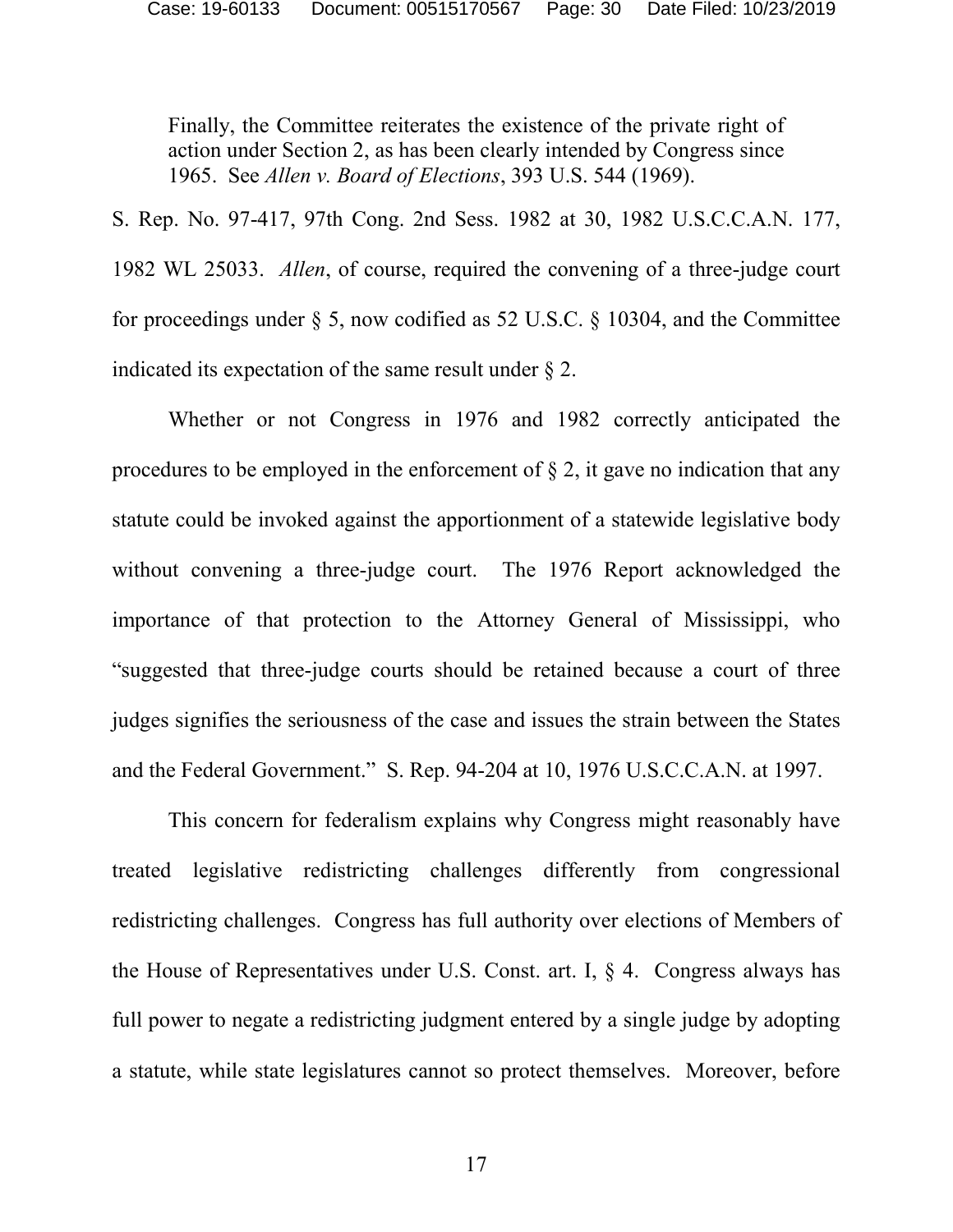1976 the Supreme Court had made clear that federalism concerns mandated greater leeway in the design of state legislation to congressional districts. *Gaffney v. Cummings*, 412 U.S. 735, 742-44 (1973). The statutory precaution of three judges is entirely appropriate to recognize the role of state legislatures in our federal system.

Neither plaintiffs nor the district court suggests that any Court of Appeals has previously been squarely confronted with the need to resolve the jurisdictional question presented by this appeal. That is because no previous complaint has asserted a statutory challenge to a statewide legislative body while purporting to eschew a constitutional challenge. For instance, the Supreme Court described § 2284(a) as "providing for the convention of such a court whenever such an action is filed challenging the constitutionality of apportionment of legislative districts" in a case that did not present the question of a statutory challenge. *Harris v. Arizona Indep. Redistricting Comm'n*, 136 S.Ct. 1301, 1306 (2016). In construing the statutory text in light of the canons and the legislative history, this Court acts without authoritative guidance from any other court.

Although plaintiffs purport to rely only on § 2 for relief, their complaint exemplifies the need to prove unconstitutional conduct. "The lack of opportunity is the result of white bloc voting and lower African-American turnout that are vestiges of the historical discrimination and extreme socio-economic disparities

18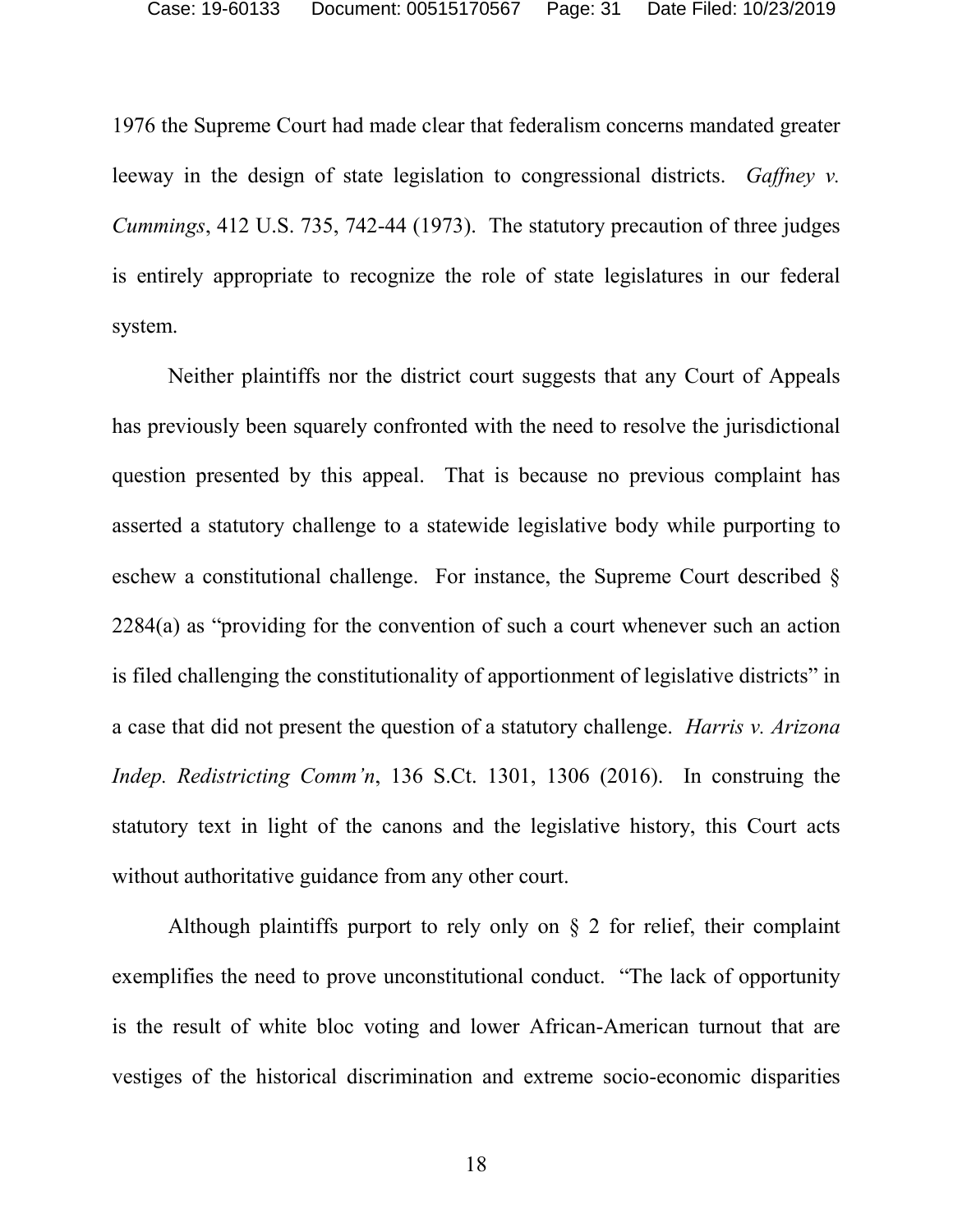that have been inflicted on African-Americans over a long period of time." ROA.68, ¶ 15, RE 8. "There is a lengthy and documented history of voter discrimination against African-Americans in Mississippi." ROA.71, ¶ 31, RE 8. "The history of discrimination and these socioeconomic disparities have hindered their ability to participate in the political process…." ROA.72, ¶ 32, RE 8. Further, over the objection of defendants, ROA.718-721, RE 9, evidence was admitted at trial regarding past unconstitutional behavior of the State, including the testimony of plaintiffs' expert, the Honorable Fred L. Banks, Jr.:

There is a lengthy and documented history of voter discrimination against African-Americans in Mississippi, the state which has always had the highest percentage of black citizens in our nation, since the civil war. This was then recognized by a number of federal court decisions, including those cited in the complaint in this case.

ROA.1290,  $\P$  2 (P-9). Thus, plaintiffs alleged and offered evidence at trial that the

2012 redistricting statute had an unconstitutional basis.<sup>[8](#page-31-0)</sup>

Plaintiffs' attempt to divorce the Voting Rights Act from the Constitution contravenes the language used by Congress in both 1976 and 1982, as well as the

<span id="page-31-0"></span> <sup>8</sup> Absent such proof, § 2 could not be constitutionally applied to these facts. This Court has recognized that the 1982 amendment to § 2 purported to reach legislation that is not unconstitutional in itself; such a reach is permissible only for the purpose of providing a remedy for past unconstitutional actions. *Jones v. City of Lubbock*, 727 F.2d 364 (5th Cir. 1984). "[W]e perceive § 2 as merely prescribing a portion to remove vestiges of past official discrimination and to ward off such discrimination in the future. Congress has not expanded the Constitution's substantive guarantees, but simply redefined and strengthened the statutory protections around core constitutional values, thus exercising its authority within the confines of the Constitution." *Id*. at 374 n.6 (quoting *Major v. Treen*, 574 F. Supp. 325, 347 (E.D. La. 1983)).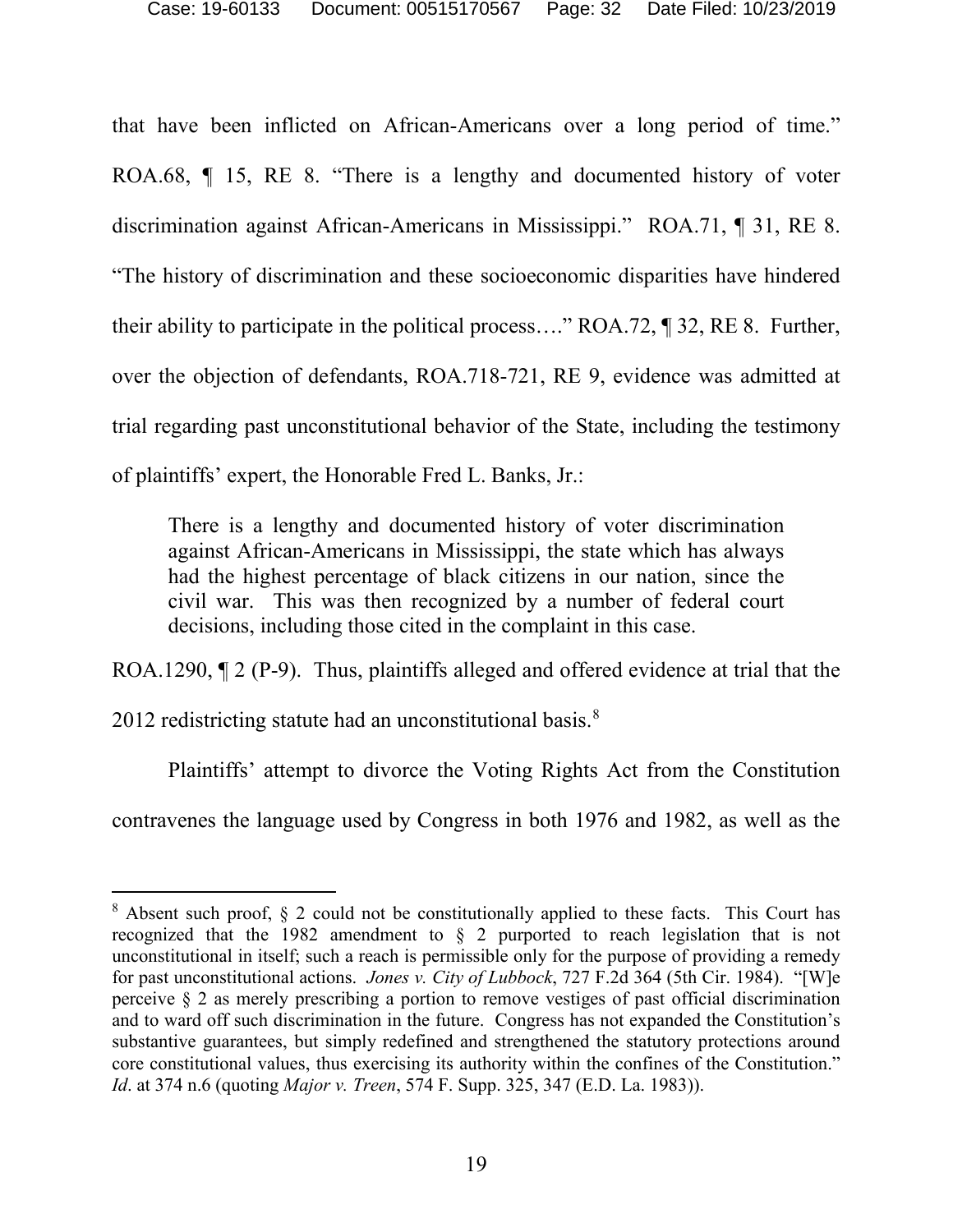allegations of unconstitutional conduct pled in their amended complaint and supporting evidence offered at trial. Congress provided that a three-judge court should be invoked for all challenges to the apportionment of state legislatures. The statute can be so read, and it should be so enforced.

### <span id="page-32-0"></span>**II. Plaintiffs' § 2 claim is barred by the doctrine of laches.**

This suit should have ended shortly after it started as barred by the doctrine of laches. Laches applies "when plaintiffs (1) delay in asserting a right or claim; (2) the delay was not excusable; and (3) there was undue prejudice to the party against whom the claim was asserted." *Tucker v. Hosemann,* 2010 WL 4384223 at \*4 (N.D. Miss. Oct. 28, 2010) (citing *Save Our Wetlands, Inc. v. U.S. Army Corps of Engineers,* 549 F.2d 1021, 1026 (5th Cir. 1977)). The standard of review of the district court's laches findings is abuse of discretion giving rise to clear error. *Retractable Techs., Inc. v. Becton Dickinson & Co*., 842 F.3d 883, 898 (5th Cir. 2016). Here, plaintiffs sat on their rights for years all while offering no excuse whatsoever for their delay, resulting in real and compounding prejudice to defendants, the legislature, voters and candidates. As a result, the district court committed clear error by denying the application of laches.

## **A. Inexcusable Delay**

<span id="page-32-1"></span>At the outset, the district court erred in applying the wrong legal standard to determine plaintiffs' delay. In measuring the delay, the legal standard for the cause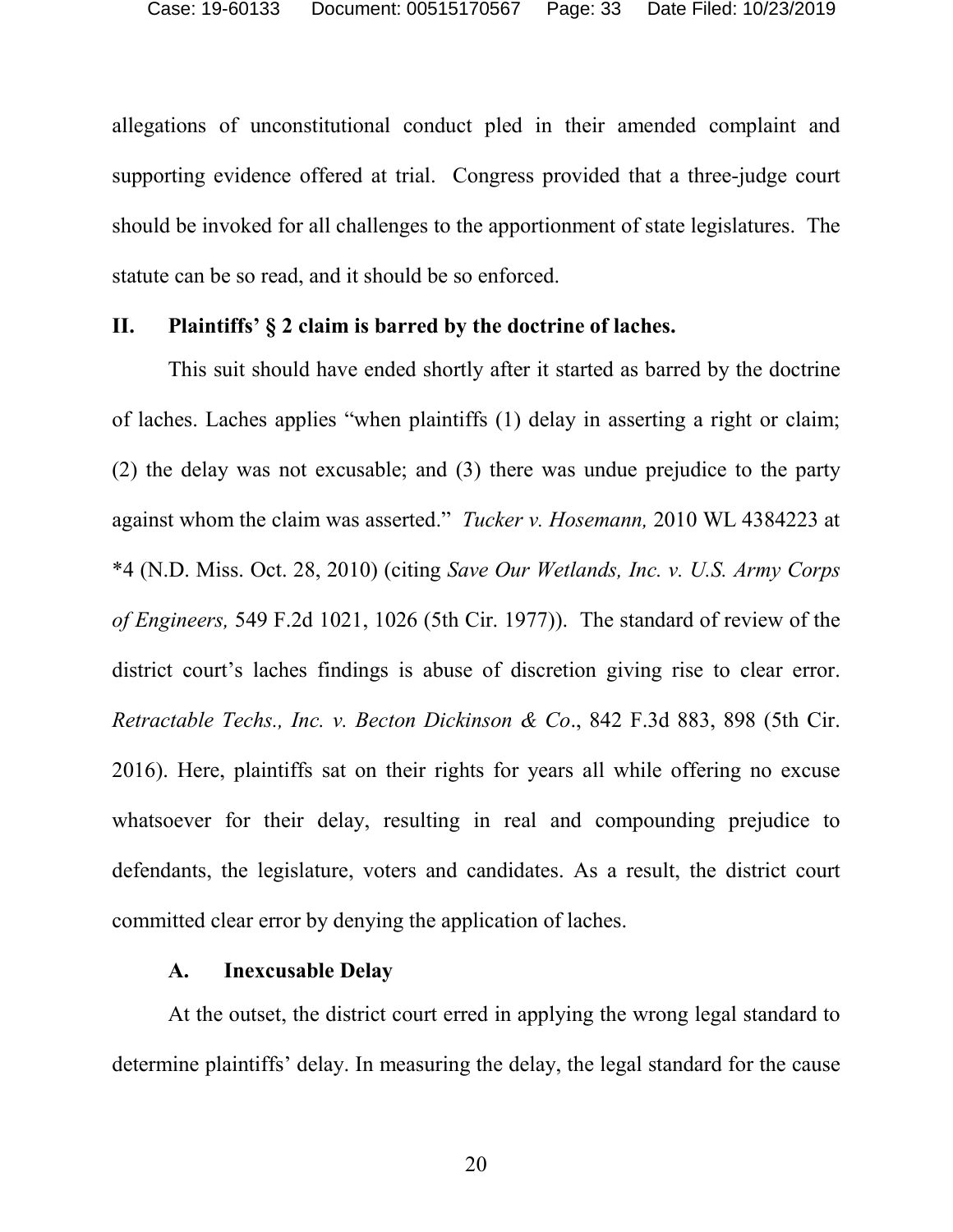of action accruing is objective. It is when a plaintiff knew or reasonably should have known of the cause of action. *Armco, Inc. v. Armco Burglar Alarm Co.,* 693 F.2d 1155, 1161-62 (5th Cir. 1982)*; White v. Daniel,* 909 F.2d 99, 102 (4th Cir. 1990) (applying laches to dismiss a voting rights suit); *see Elvis Presley Enters. v. Capece*, 141 F.3d 188, 205 (5th Cir. 1998). As the merits panel dissent recognizes, in *Armco*, the Court "emphasized that delay should be counted from when the plaintiff should've known of the alleged violation." *Thomas*, 938 F.3d at 178 (Willett, J., dissenting). This objective standard makes even more sense in a voting rights case. Every voter in the district has standing to sue. *See Lopez v. Hale County, Texas,* 797 F. Supp. 547, 548 (N.D. Tex. 1992) (Smith, J. for three-judge court), *aff'd*, 506 U.S. 1042 (1993) (resident has standing). If ignorance were enough to justify delay, there would, as a practical matter, be no time constraints at all. The district court disregarded this standard and applied a subjective test concerning actual knowledge of individual plaintiffs, which was error. ROA.377, RE  $5.<sup>9</sup>$  $5.<sup>9</sup>$  $5.<sup>9</sup>$ 

<span id="page-33-0"></span><sup>&</sup>lt;sup>9</sup> The district court's misapplication of the correct legal standard is demonstrated by its inconsistent treatment of the supposed lack of awareness of each plaintiff. On the one hand, the court cites Thomas' "unawareness of the law in 2012," ROA.378, RE 5, as not enough to excuse his delay in pursuing a remedy, yet apparently found Ayers' and Lawson's presumed unawareness of any problem in 2012 as sufficient for them to delay. ROA.377, RE 5. Just as Thomas' unawareness of the law in 2012 is insufficient to excuse his delay in pursuing a remedy, neither is that of Ayers or Lawson. Subjective awareness is not the correct legal standard.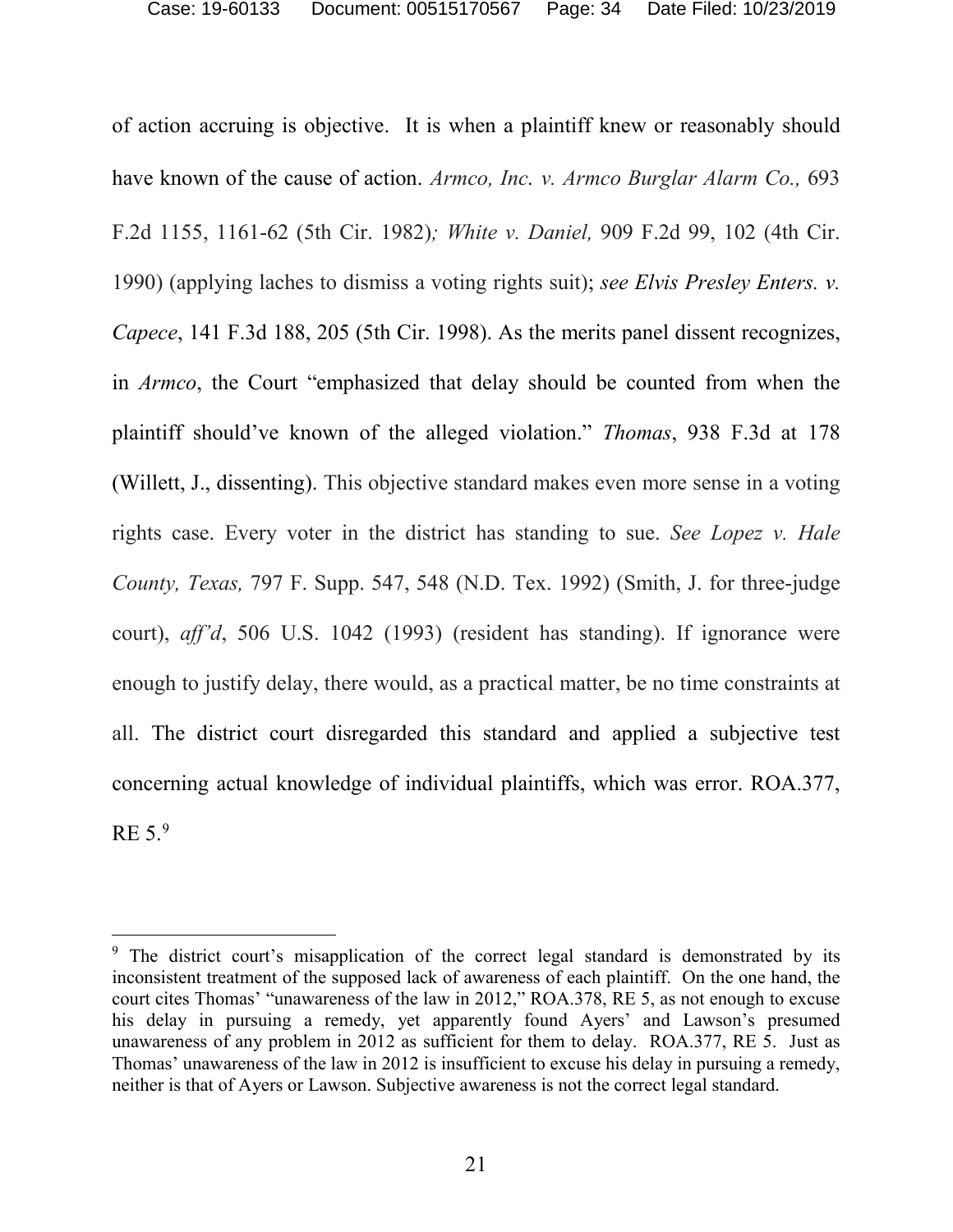Here, as well-captured in the dissents of the motions panel, *Thomas v. Bryant,* 919 F.3d 298, 320-21 (5th Cir. 2019) (Clement, J., dissenting), and the merits panel, *Thomas*, 938 F.3d at 178 (Willett, J., dissenting), plaintiffs could have brought suit as early as 2012 when the J.R. 201 was precleared by DOJ. ROA.1594-95 (D-10). In fact, lead plaintiff Thomas explicitly complained to DOJ in an August 2012 letter requesting that it look at District 22 because it "violated section 5 and 2 of the Voting Rights Bill." ROA.1690. The record before the district court also supports that the other remaining plaintiffs were longstanding and active participators in the electoral process in District 22 and the surrounding areas. ROA.716; ROA.821-35. The record and defendants' briefs in this matter demonstrate that plaintiffs knew or should have known in 2012 that their cause of action had accrued. And, if not in 2012, then certainly by 2015 after an election utilizing the plan at issue was held in the district.  $^{10}$  $^{10}$  $^{10}$  Yet, at no point in 2012, 2013, 2014 nor even in 2015 after the election was held, did plaintiffs sue. Instead, they waited three more years until mid-2018 before filing this action triggering the spectacle now before us. Because the district court erred as a matter of law in

<span id="page-34-0"></span> $10$  The majority of the merits panel asserts that defendants abandoned 2012 as the operative date for the accrual of the cause of action. *Thomas*, 938 F.3d at 148-49. As the panel dissent demonstrates, *id*. at 178, this is simply inaccurate. If, for some reason plaintiffs did not know or should not have known in 2012, then they unquestionably knew or should have known by 2015—this is the consistent point made throughout the briefs on this issue before the district court, motions panel and merits panel.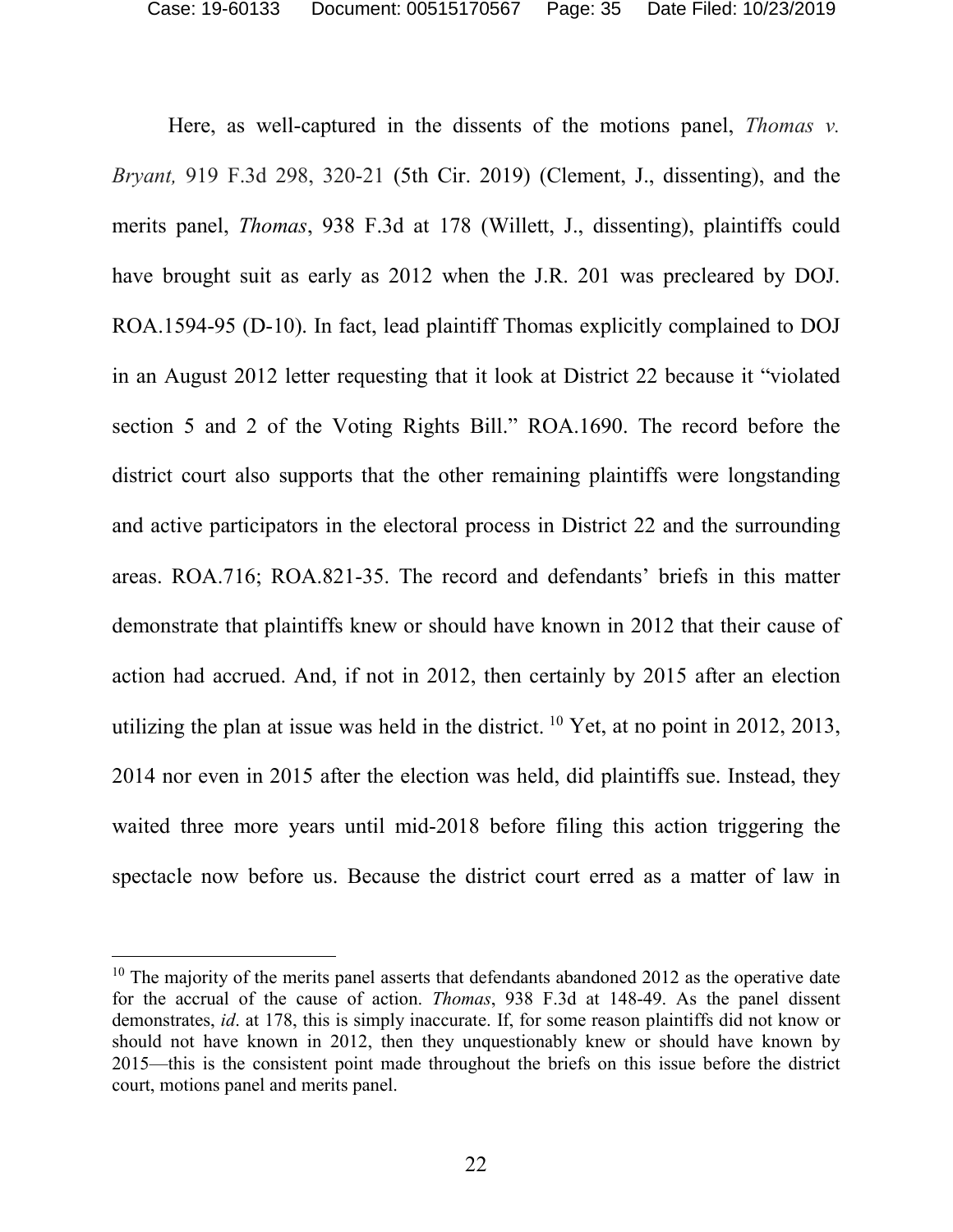failing to apply the objective standard for measuring delay, it abused its discretion, resulting in clear error.

Furthermore, though plaintiffs have offered nothing at any level to excuse their delay, both the district court and the merits panel pointed to the analogous statute of limitations period to approve of plaintiffs' late filing. However, using the analogous statute of limitation period as a shield to prevent laches in the election context defeats the entire purpose of the doctrine as suits could be deemed excusable even if filed on the day of an election deadline so long as within the prescriptive period. "[L]aches is an equitable doctrine that, if proved, is a complete defense to an action irrespective of whether the analogous state statute of limitation has run." *Mecom v. Levingston Shipbuilding Co*., 622 F.2d 1209, 1215 (5th Cir. 1980). Laches "is not, like limitation, a mere matter of time; but principally a question of the equity or inequity of permitting the claim to be enforced." *Barrios v. Nelda Faye, Inc.*, 597 F.2d 881, 885 (5th Cir. 1979).<sup>[11](#page-35-0)</sup> When coupled with the legion of cases admonishing federal courts to avoid intervening or meddling at the eleventh hour with the states' established election deadlines and machinery, "it is

<span id="page-35-0"></span> <sup>11</sup> *See Reynolds v. Sims*, 377 U.S. 533, 585 (1964) ("[U]nder certain circumstances, such as where an impending election is imminent and a State's election machinery is already in progress, equitable considerations might justify a court in withholding the granting of immediately effective relief in a legislative apportionment case, even though the existing apportionment scheme was found invalid.")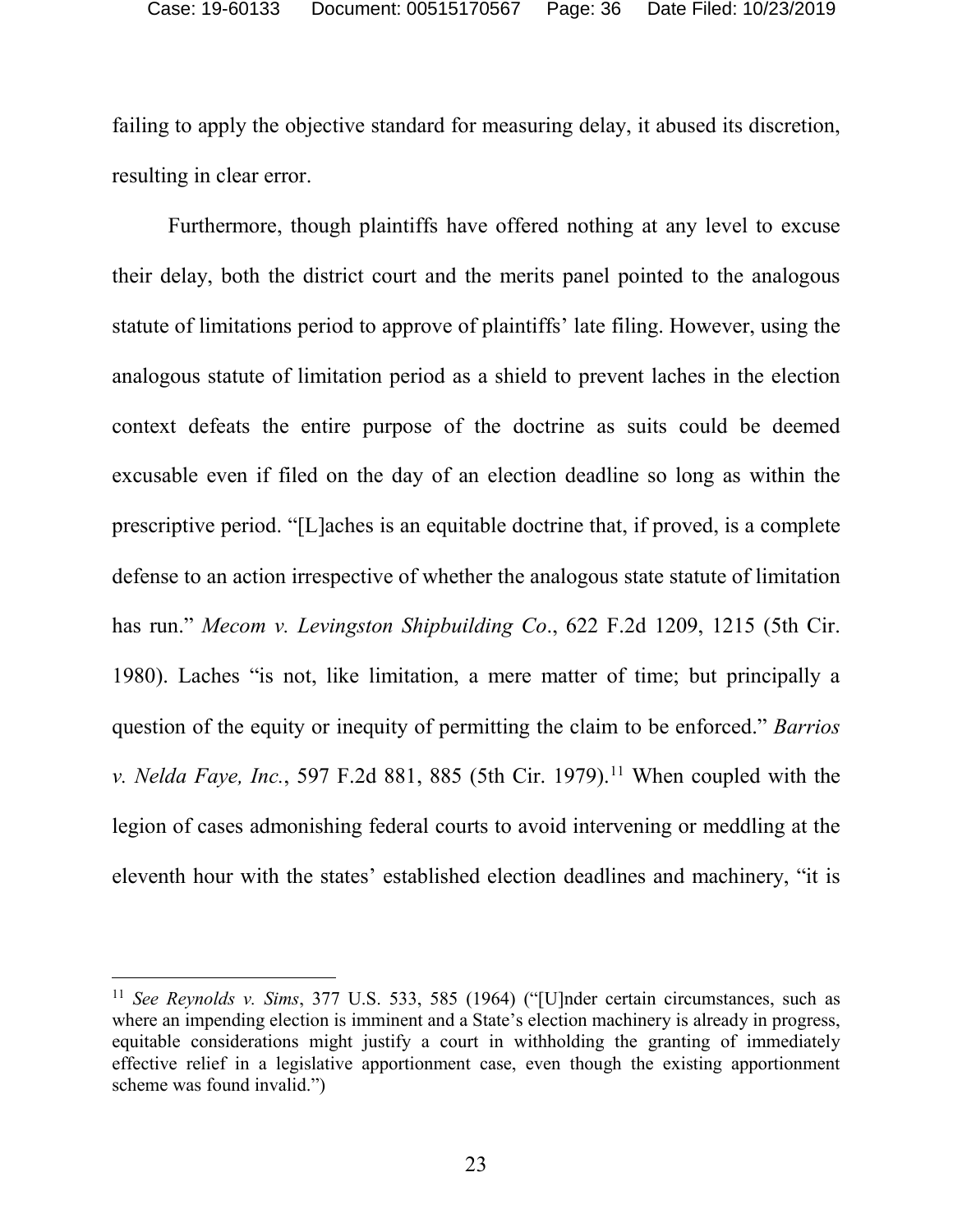often wiser for courts to push pause instead of fast forward."[12](#page-36-1) *Thomas*, 938 F.3d at 175 (Willett, J., dissenting). Accordingly, the district court abused its discretion and committed clear error in finding plaintiffs' lingering delay excusable.

## **B. Prejudice Upon Prejudice**

<span id="page-36-0"></span>Absent some serious impediment, late-decade judicial redistricting upon the doorstep of the approaching census and eleventh-hour changes near impending election deadlines should be heavily disfavored. District courts and other circuit courts alike have done so under very similar circumstances. *White v. Daniel,* 909 F.2d 99, 104 (4th Cir. 1990) (applying laches to preclude untimely Section 2 challenge because "[w]e believe that two reapportionments within a short period of two years would greatly prejudice the County and its citizens by creating instability and dislocation in the electoral system and by imposing great financial and logistical burdens"); *Maryland Citizens for a Representative General Assembly v. Governor of Maryland*, 429 F.2d 606, 611 (4th Cir. 1970) (finding injunctive relief unavailable to plaintiffs who filed a redistricting lawsuit thirteen weeks prior to a filing deadline for candidates for the state legislature); *Chestnut v. Merrill*, 377 F. Supp. 3d 1308, 1317 (N.D. Ala. 2019) (applying laches as "forc[ing] the state … to redistrict twice in two years—once based on nine-year old census data—would

<span id="page-36-1"></span> <sup>12</sup> *See id.*; *accord Miller v. Johnson*, 515 U.S. 900, 915 (1995); *Chapman v. Meier*, 420 U.S. 1, 27 (1975).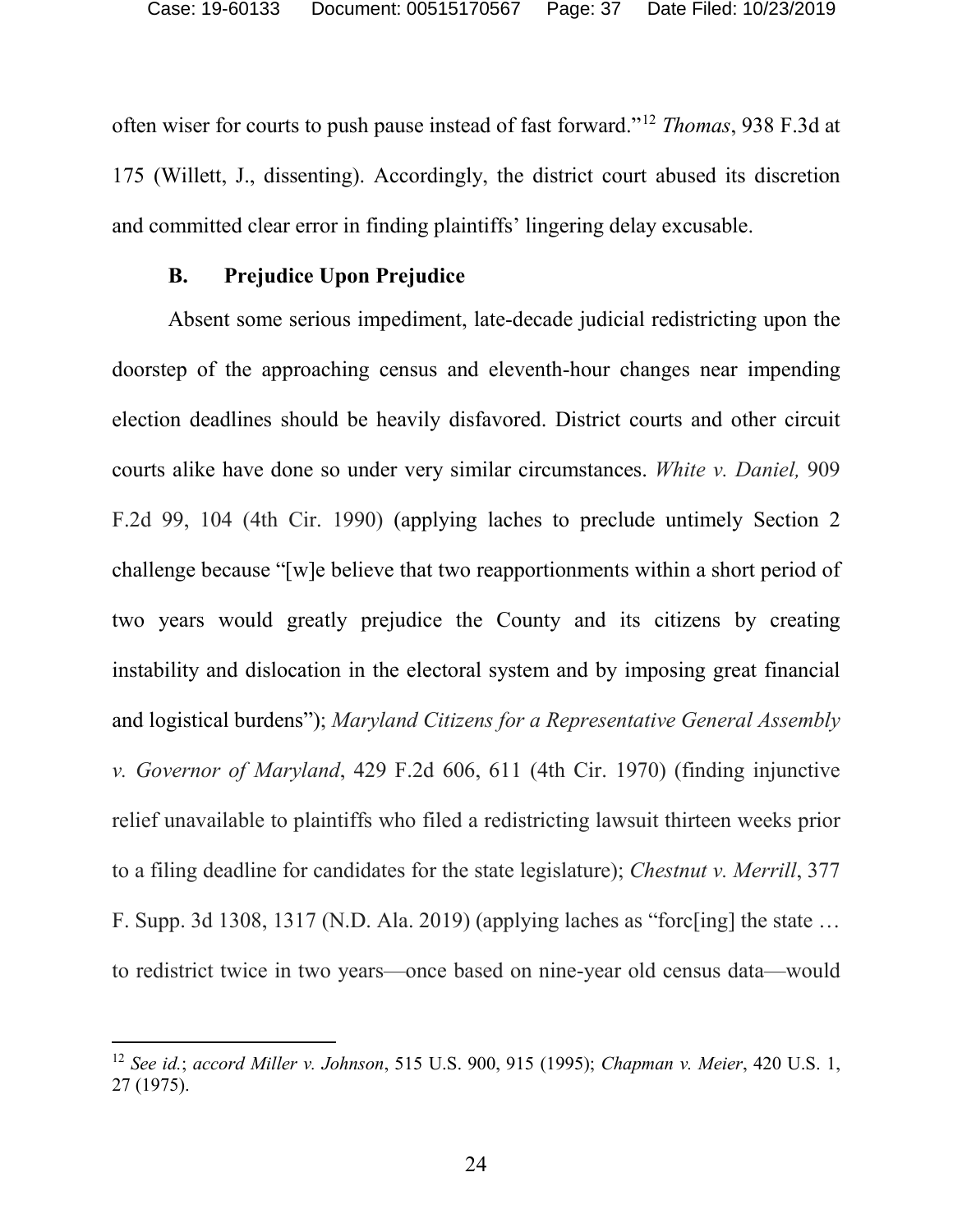result in prejudice")[13;](#page-37-0) *Fouts v. Harris,* 88 F.Supp.2d 1351, 1354 **(**S.D. Fla. 1999), *aff'd*, 529 U.S. 1084 (2000) (same); *Arizona Minority Coalition for Fair Redistricting,* 366 F. Supp. 2d 887887 (D. Ariz. 2005); *Maxwell v. Foster,* 1999 WL 33507675 (W.D. La. Nov. 24, 1999) (barring suit for laches as impending census was approaching); *Lopez*, 797 F. Supp. 547.

As noted by both the motions panel dissent and the merits panel dissent, this suit has injected pointless confusion into the state's electoral process. In the blink of an eye, candidates were upended and voters were thrown out of their accustomed districts—all in the midst of the qualifying period. To demonstrate this gross interference by plaintiffs at taxpayer expense, consider the following series of events:

- \* The district court was not able to rule on a motion for expedited consideration for ten weeks. ROA.114; ROA.201.
- \* The trial did not take place until February 6, over a month after the qualifying period began on January 2.
- \* The district court announced its intent to invalidate the district only 16 days before the end of the qualifying deadline. ROA.355.

<span id="page-37-0"></span><sup>&</sup>lt;sup>13</sup> While the *Chestnut* court declined to apply the defense of laches to bar declaratory relief, the factual circumstances in *Chestnut* differ from the case herein where defendants were placed under a compressed litigation schedule to try the merits of the case. Here, laches should bar both injunctive and declaratory relief.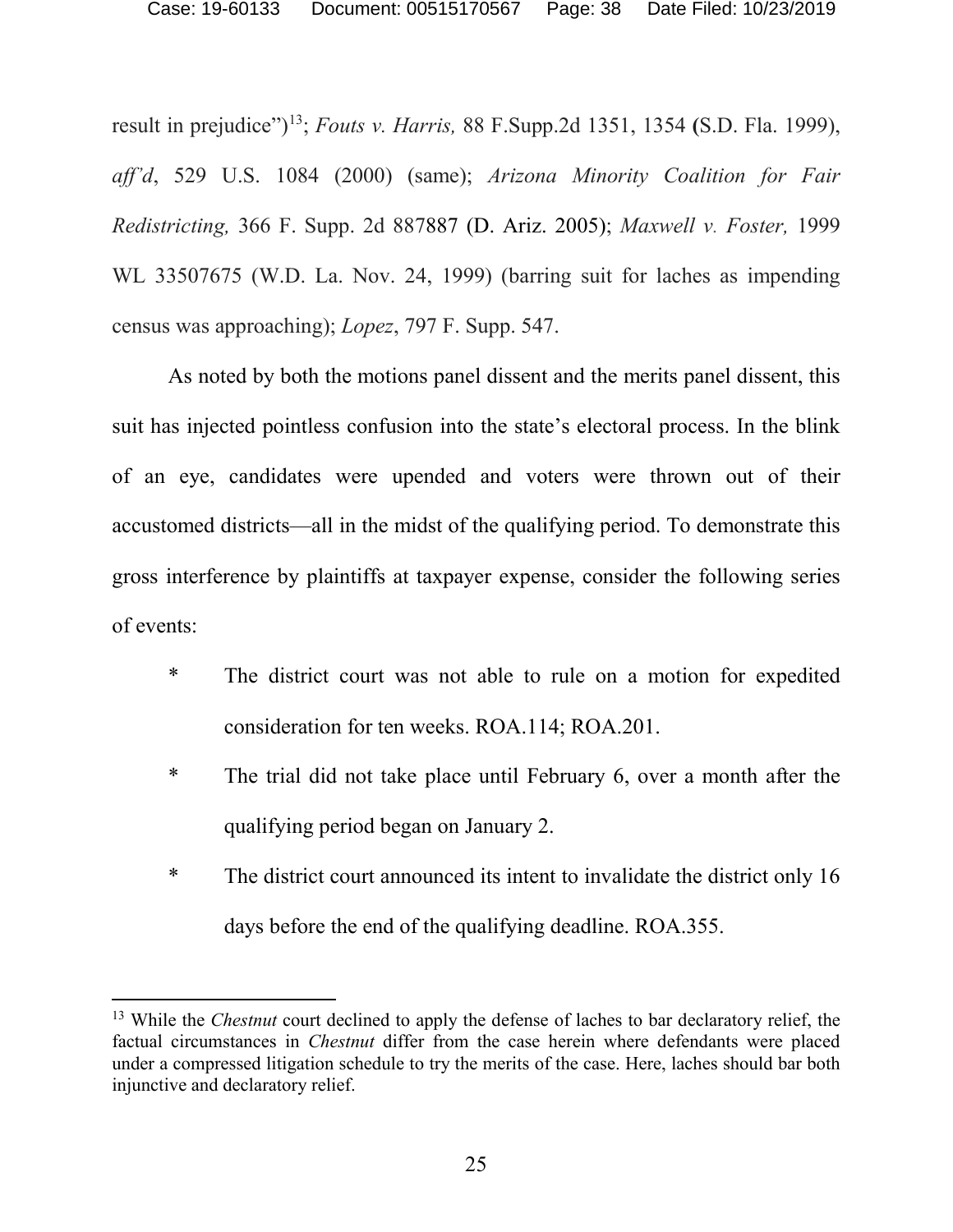- \* The district court failed to hold a hearing to determine the remedy for the violation it found.
- \* The district court gave the legislature one day, and then imposed its own remedy, cutting both Republicans out of the race and extending the qualifying deadline– a result that could have been avoided had it had time to conduct a hearing on the remedy. ROA.457; ROA.473.
- \* This Court then had to rule on two emergency appeals, and, like the district court, took the unusual step of announcing its decision before it gave any explanation and extended the qualifying deadline again. ROA.557.
- \* The motions panel of this court then produced 46 pages of opinions within seven days, a compressed time table which left no time for measured consideration of expression. ROA.562.
- \* Only then was the legislature, close to the end of its 90-day session, given an opportunity to construct a remedy that put the excluded candidates back in the race.[14](#page-38-0)

<span id="page-38-0"></span> $14$  As the merits panel dissent recognized, the duty to draw electoral maps "is primarily the duty and responsibility of the State through its legislature or other body, rather than of a federal court." *Thomas*, 938 F.3d at 175 (Willett, J., dissenting). The legislature suffered extreme prejudice as a result of the district court strong-arming it into a slap-dash redistricting plan under a Damoclean sword of its forging. Specifically, the legislature "had to quickly enact a new district map, without the substantial deliberation that redistricting requires." *Id*. at 179. Moreover, the legislature will be required to once again redraw District 22 following the 2020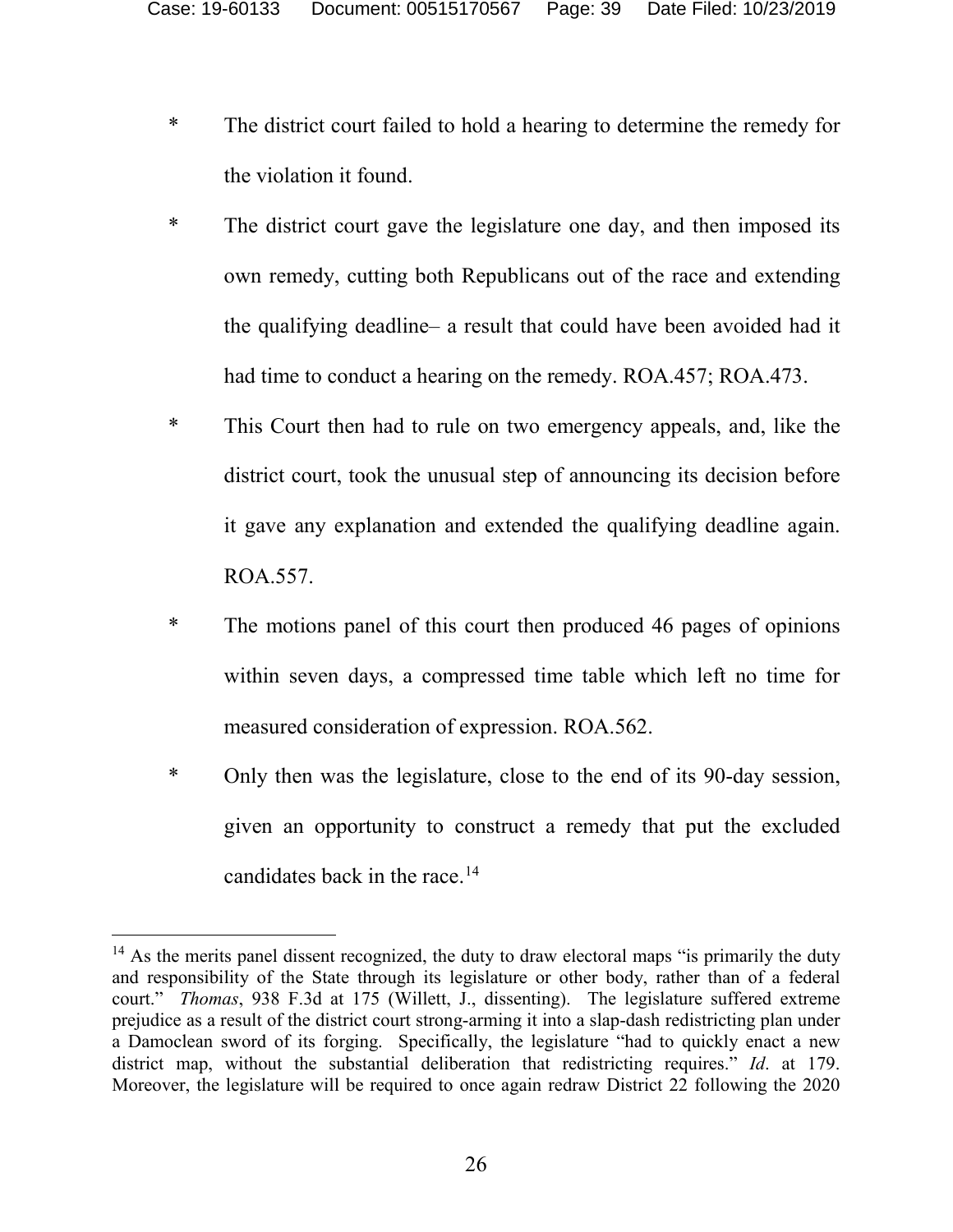- \* The legislature was forced to do this based on nine-year old census data only one year before a new census.<sup>[15](#page-39-0)</sup>
- \* This Court had to entertain an emergency appeal with expedited oral argument prior to the absentee ballot deadline in mid-June.
- \* The merits panel of this Court took the unusual approach of announcing its decision mere days before the primary, presumably to prevent voter confusion over the district lines, but did not release its actual opinion until much later.
- \* The Court will now entertain rehearing *en banc* in January of 2020 in the middle of the new legislative session.

Add to this the prejudice suffered by defendants in their ability to effectively

try this case because of plaintiffs' delay, [16](#page-39-1) and we end up here, a case that laches

 $\overline{a}$ 

Census. As the panel dissent correctly noted, legislatures are not "designed to legislate with lickety-split haste—even in response to district court diktats." *Id.* at 177. Such action "defies the High Court's federalism-based warnings in short-fuse election cases [and] endorses an inflated view of judicial power. . . ." *Id.* at 176.

<span id="page-39-0"></span><sup>&</sup>lt;sup>15</sup> The need to rely on nine-year-old census data is a recognized source of prejudice in cases like this one*. See White*, 909 F.2d at 103-04 (using old census data which might be inaccurate caused prejudice: "a challenge to a reapportionment plan close to the time of a new census, which may require reapportionment, is not favored.").

<span id="page-39-1"></span><sup>&</sup>lt;sup>16</sup> As the merits panel dissent correctly recognizes: "The plaintiffs hamstrung the State by creating a nigh-impossible timetable for effectively litigating." *Thomas*, 938 F.3d at 179. Though plaintiffs filed a motion to expedite the case on August 30, 2018, ROA.114, the district court did not set a trial calendar until November of 2018 and, when it did so, it ordered expedited discovery for the trial starting in February of 2019—in the middle of the qualifying period. Even more, it was only several days before trial that defendants were given plaintiffs' expert analysis – done almost a year before – which showed that 2,000 voters in 2015 mistakenly voted outside the district. ROA.1085-1089. This analysis revealed for the first time that there had been a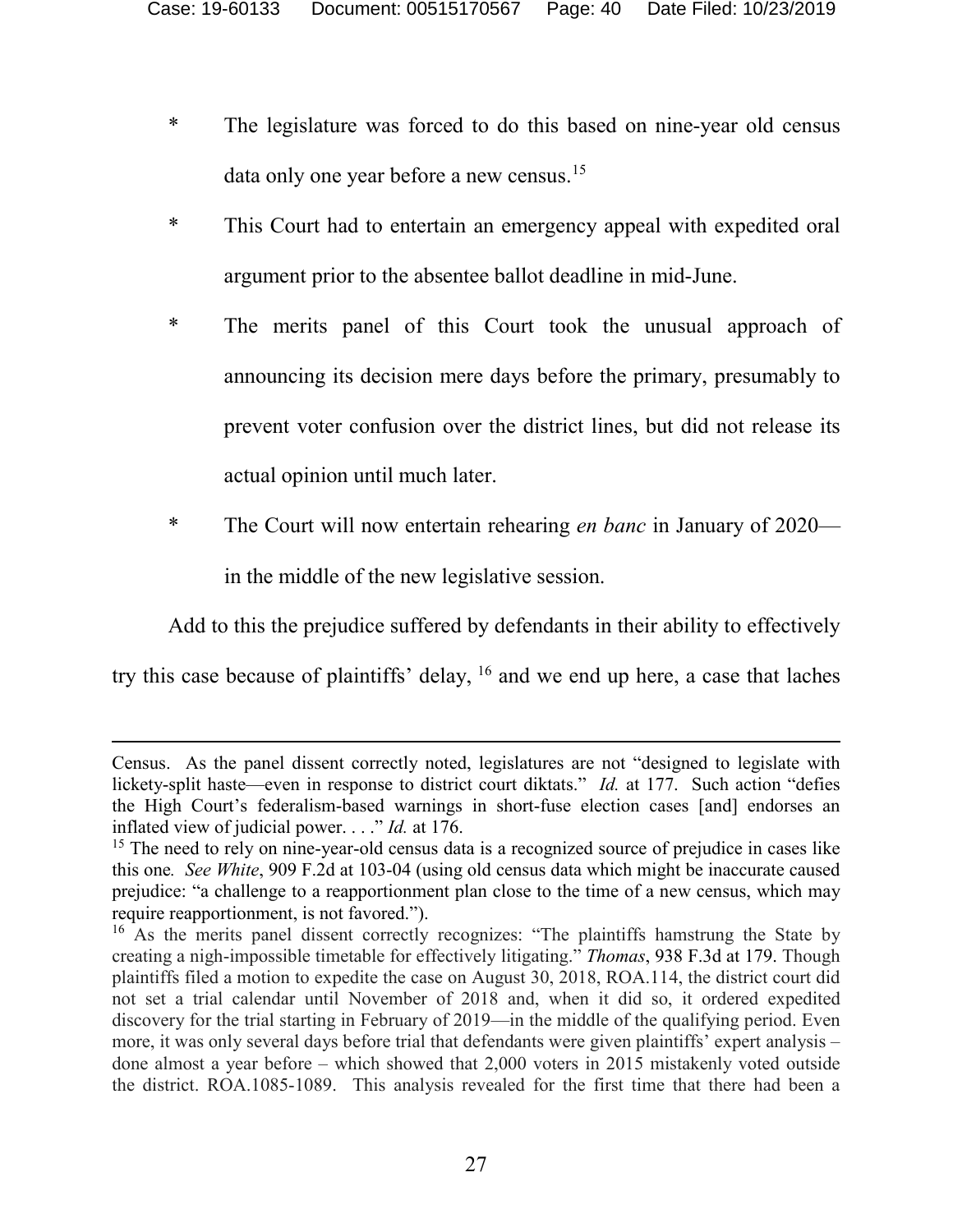should have barred well over a year ago. Instead, plaintiffs, the district court and the merits panel essentially say "no big deal" because the suit was filed 16 months before the general election in November of 2019. If that was the operative date, then most of the events above never happen. No, the operative date was the first critical election deadline—the commencement of the qualifying period on January 2, 2019—which was barely five months after plaintiffs filed their amended complaint. *See NAACP v. Hampton Cty. Election Comm'n*, 470 U.S. 166, 177 (1985) (qualifying deadlines and other preliminary deadlines "cannot be considered in isolation from the election of which [they] form[] a part.")

Because plaintiffs waited six years to file suit right before the qualifying period, defendants, the legislature, voters and candidates have endured lasting prejudice. Indeed, as Judge Clement noted in the motions panel dissent, "I have not found a case in which a court altered district boundaries during or after a candidate qualification period."[17](#page-40-0) *Thomas,* 919 F.3d at 318 (motions panel). Yet, here we are.

"significant election administration error" in Bolivar County in the only endogenous election that plaintiffs were relying on to support their claim. ROA.780:11-12, RE 9. To this day, no one knows what the effect of his omission of 10% of the voters in the district had on his analysis. Thus, plaintiffs' unreasonable delay in filing suit "stymied the State's ability to fully litigate its own preferred, democratically enacted plan, which inherently prejudiced the State." *Id.*

 $\overline{a}$ 

<span id="page-40-0"></span><sup>&</sup>lt;sup>17</sup> The merits panel majority posits that reversing the district court would create a circuit outlier regarding laches. *Id.* at 150. Incorrect. In actuality, when applying the proper laches period of the qualifying deadline, failing to reverse the district court would create the circuit outlier as demonstrated by the evidence of prejudice suffered by defendants and related parties.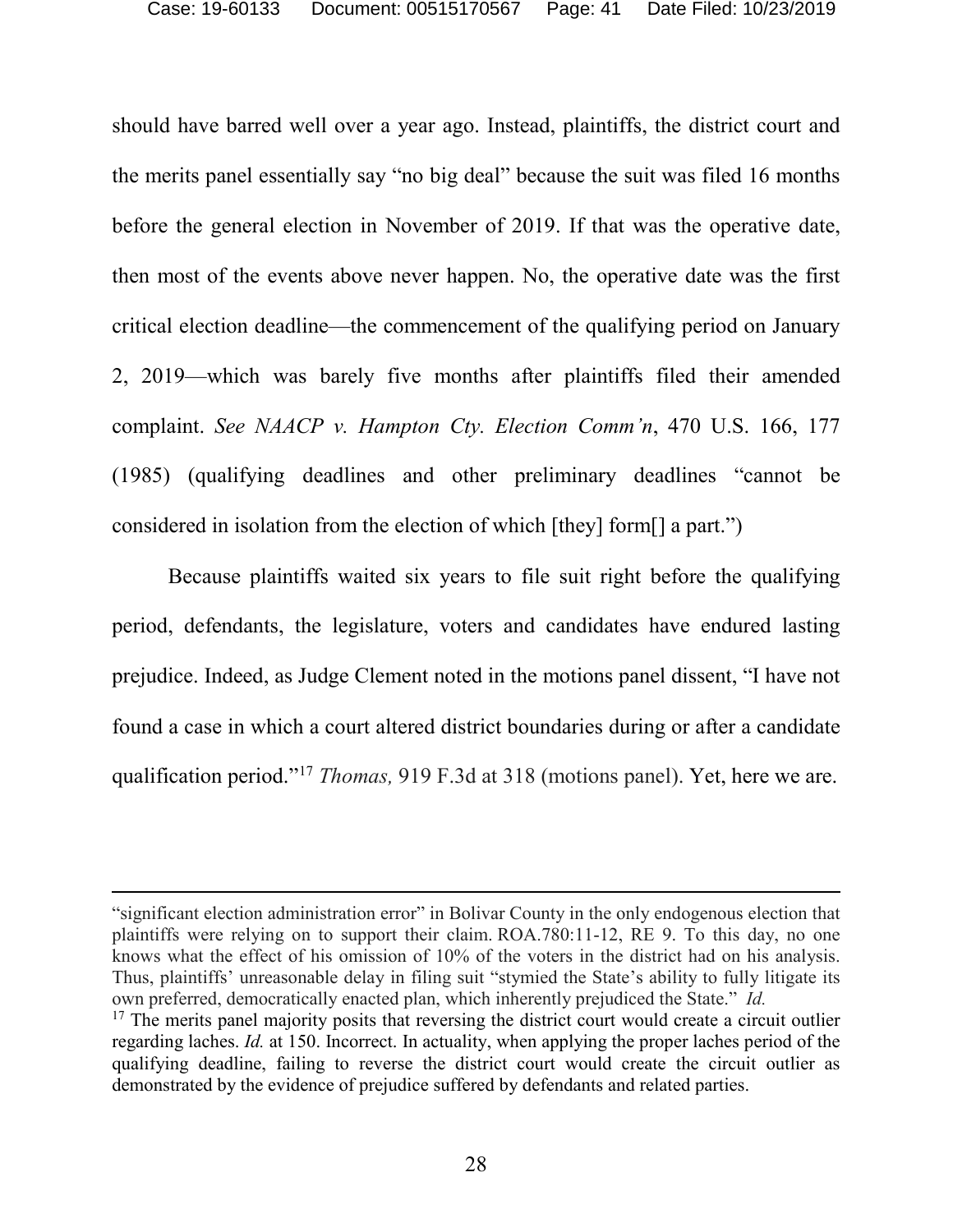The district court committed clear error as a matter of law by applying the wrong legal standard in measuring delay and failed to take into consideration the prejudice incurred by defendants, the legislature, voters and candidates. Accordingly, this Court should find that laches bars plaintiffs' claim and vacate the decision of the district court.

## <span id="page-41-0"></span>**III. The district court erred as a matter of law by finding that the boundaries of District 22 violate § 2 of the Voting Rights Act.**

Under  $\S$  2(b) of the Voting Rights Act, some groups in some circumstances, generally including African-Americans in Mississippi, may be entitled to relief if they carry the burden of proving that they have "less opportunity than other members of the electorate to participate in the political process and to elect representatives of their choice." The plain meaning of "less" necessarily implies that an unprotected group has more. Plaintiffs, on the other hand, pled that "equal opportunity" in District 22 requires "a black voting age population of approximately  $60\%$  rather than the existing  $50.8\%$ ." ROA.71, ¶ 30, RE  $8.18$  $8.18$ Without announcing precisely how big a supermajority would be necessary to grant equal opportunity, the district court gave plaintiffs the relief they wanted,

<span id="page-41-1"></span><sup>&</sup>lt;sup>18</sup> A three-judge court found amended  $\S$  2 to be satisfied by the "creat [ion of] a rural Delta-River area district with a black voting age population majority" of 52.83%. *Jordan v. Winter*, 604 F. Supp. 807, 814 (N.D. Miss. 1984), *aff'd mem*., 469 U.S. 1002 (1984). After 35 years of progress, it is hard to imagine why a BVAP-majority district in the Delta is no longer sufficient to satisfy § 2.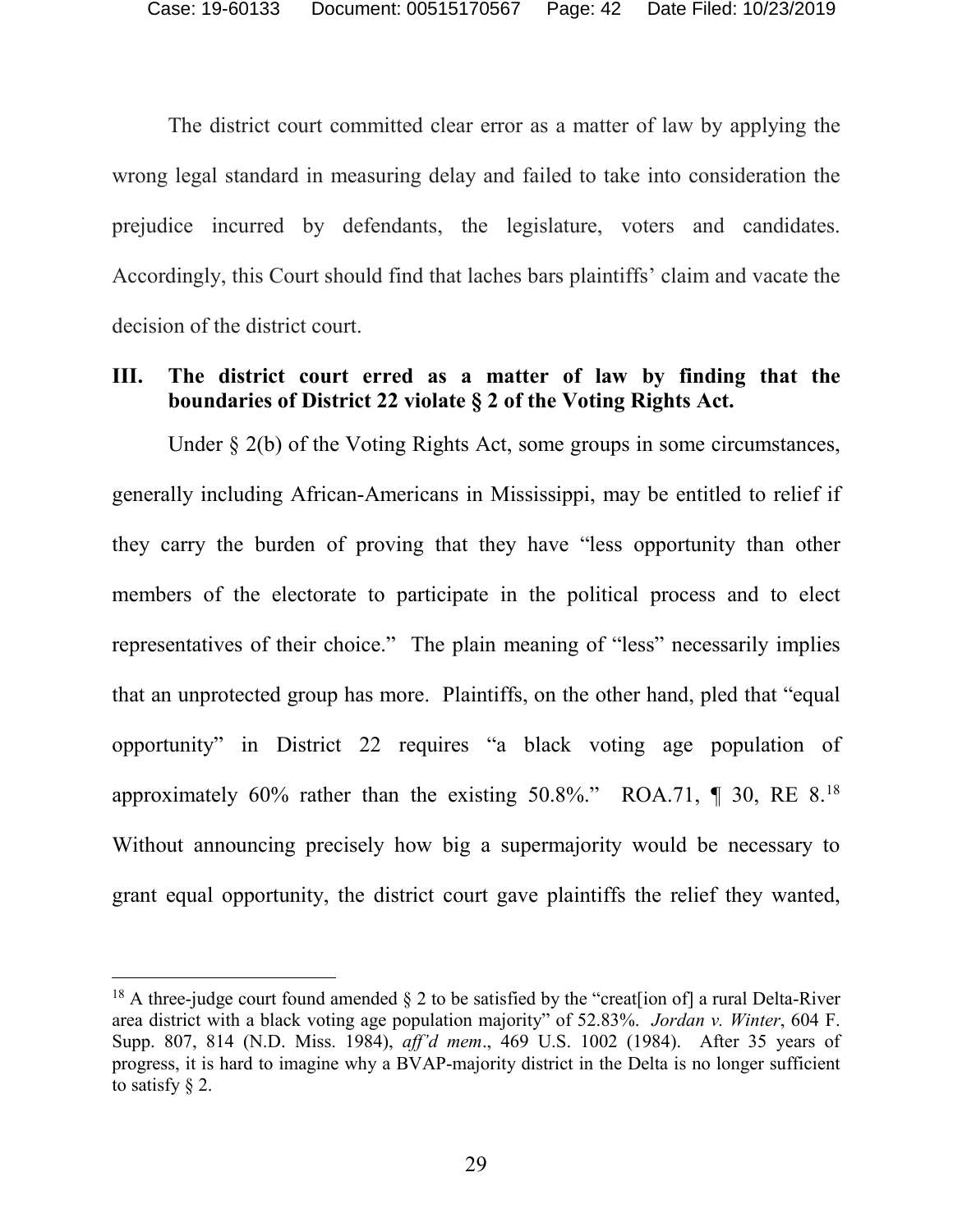moving thousands of people in and out of District 22 on the sole basis of race, in order to create a 60% BVAP majority.

The district court's supposed factual finding that a 50.8% majority has "less opportunity" than a 49.2% minority is "based on a misreading of the governing law," and is therefore clearly erroneous. *Johnson v. De Grandy*, 512 U.S. 997, 1022 (1994). As the merits panel dissent correctly stated, "[t]he project of judicial oversight in § 2 cases is one of ensuring equal opportunity, not dictating winners." *Thomas*, 938 F.3d at 184 (Willett, J., dissenting). As a matter of law, no appellate court has previously approved the invalidation of a single-member district where the protected group has a majority of the voting age population. As a matter of fact, where only one election has ever been held within the supposedly illegal boundaries of District 22, the record does not show that "a bloc voting majority [is] *usually* … able to defeat candidates supported by" black citizens. *Thornburg v. Gingles*, 478 U.S. 30, 49 (1986) (emphasis in original). For both of these reasons, the judgment must be reversed.

# <span id="page-42-0"></span>**A. The results test of § 2 is not violated by a single legislative district with a majority BVAP.**

Plaintiffs purport to allege that the legislature unintentionally deprived them of equal opportunity even though it created a district with 50.8% BVAP majority. No court has previously redrawn a single-member district with a BVAP majority simply because of unintentional discrimination. This Court over 30 years ago said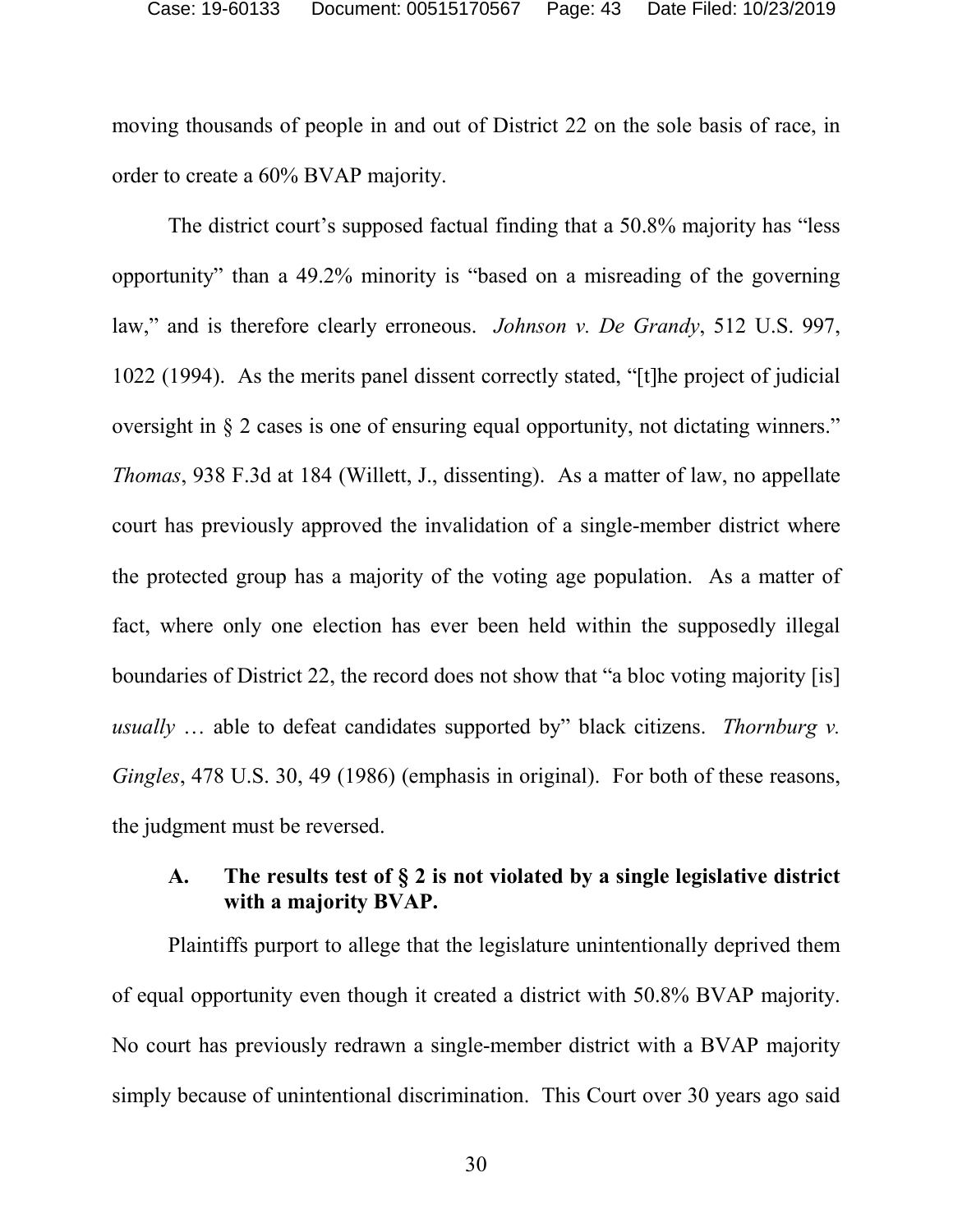that an at-large local government might be broken up despite a black majority, but no lack of equal opportunity was actually proven. *Monroe v. City of Woodville*, 881 F.2d 1327 (5th Cir. 1989). Another at-large government survived a similar challenge in *Salas v. Sw. Tex. Jr. Coll. Dist.*, 964 F.2d 1542 (5th Cir. 1992).

Where, as here, the borders of single-member districts are involved, the Supreme Court has set a simple standard for the application of  $\S 2$ :

Do minorities make up more than 50 percent of the voting-age population in the relevant geographic area? … Where an election district could be drawn in which minority voters form a majority but such a district is not drawn, … then -- assuming the other *Gingles* factors are also satisfied -- denial of the opportunity to elect the candidate of choice is a present and discernable wrong that is not subject to the high degree of speculation and prediction attendant upon the analysis of crossover claims.

*Bartlett v. Strickland*, 556 U.S. 1, 18-19 (2009) (opinion of Kennedy, J.) (citation omitted). Equal opportunity consists of having "no better or worse opportunity to elect a candidate than does any other large group of voters with the same relative voting strength." *Id.* at 14 (opinion of Kennedy, J.). Where a minority "make[s] up more than 50 percent of the voting age population," a group having "the same relative voting strength" cannot exist. *Id.* at 18, 14 (opinion of Kennedy, J.).<sup>[19](#page-43-0)</sup> The

<span id="page-43-0"></span><sup>&</sup>lt;sup>19</sup> The dissent read the controlling opinion as providing that "a district with a minority population making up 50% or more of the citizen voting age population (CVAP) can provide a remedy to minority voters lacking an opportunity 'to elect representatives of their choice.'" *Id*. at 27 (Souter, J., dissenting) (quoting § 2(b)). Because such a district already exists here, no remedy is required.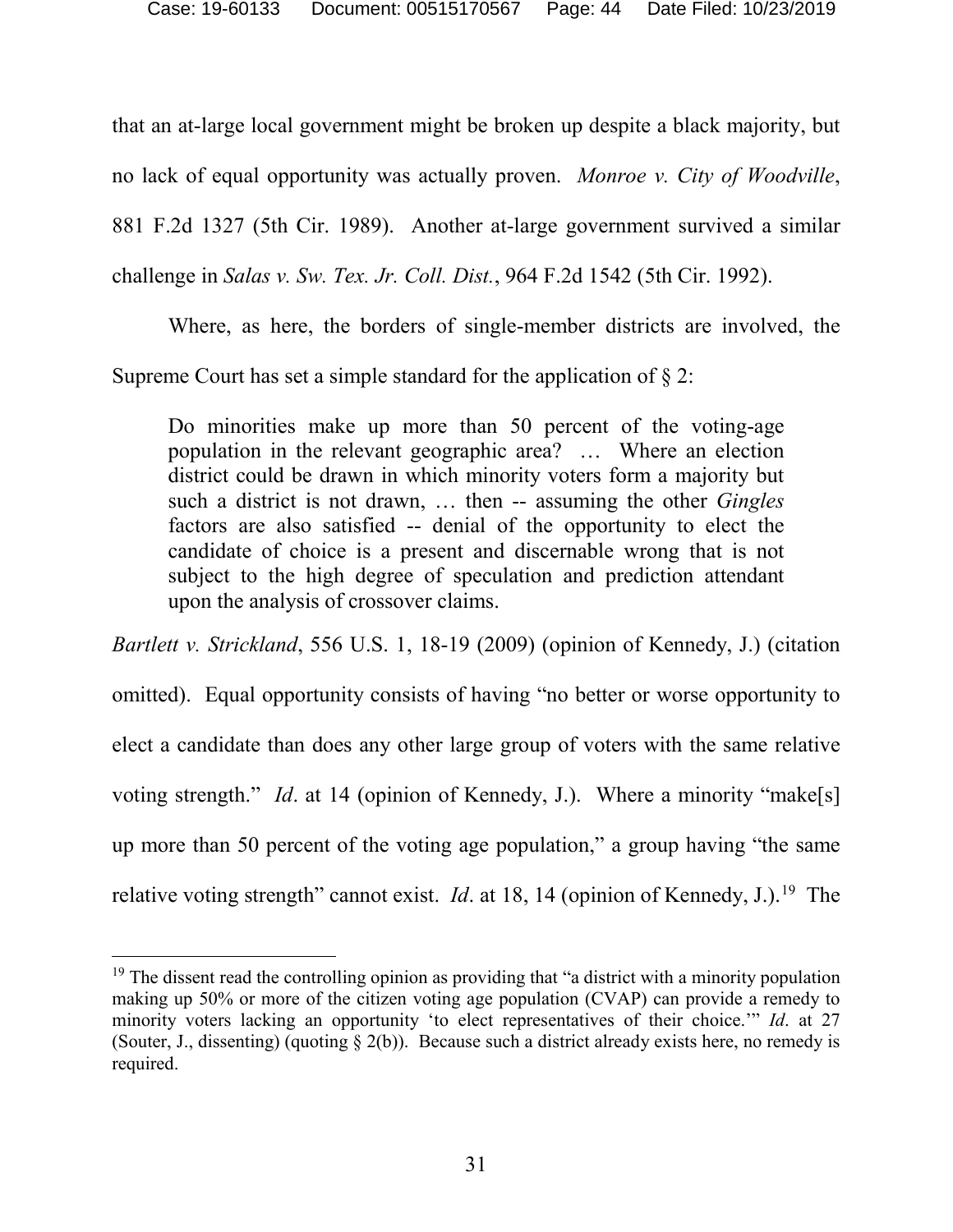group having a majority cannot have "less opportunity" than smaller groups, as §  $2(b)$  requires.<sup>[20](#page-44-0)</sup>

Where "such a district is not drawn," *id*. at 18 (opinion of Kennedy, J.), plaintiffs can show that more such districts should be created:

[I]n the context of a challenge to the drawing of district lines, "the first *Gingles* condition requires the possibility of creating more than the existing number of reasonably compact districts with a sufficiently large minority population to elect candidates of its choice." *DeGrandy*, *supra*, at 1008.

*LULAC v. Perry*, 548 U.S. 399, 430 (2006). The Supreme Court found that an additional Latino-majority district should be created in that case. "Latinos, to be sure, are a bare majority of the voting-age population in new District 23, but only in a hollow sense, for the parties agree that the relevant numbers must include citizenship." *Id*. at 429. Here, plaintiffs neither alleged nor proved that any portion of the 50.8% BVAP majority is hollow or illusory due to ineligibility to vote because of lack of citizenship or for any other reason.<sup>21</sup>

<span id="page-44-0"></span> <sup>20</sup> Relying on *Bartlett*, one court squarely held that § 2 could not require the addition of more black residents to a 52.88% BVAP district because it was "*already* a majority- minority district under *Bartlett*'s definition." *Jeffers v. Beebe*, 895 F. Supp. 2d 920, 932 (E.D. Ark. 2012) (emphasis in original). This holding was not criticized by the Eighth Circuit when it struck down an at-large form of government, notwithstanding a majority BVAP population, in *Missouri St. Conf. of the NAACP v. Ferguson-Florissant Sch. Dist.*, 894 F.3d 924 (8th Cir. 2018).

<span id="page-44-1"></span> $21$  The record shows that blacks in Mississippi register to vote as a greater rate than whites. ROA.1642 (D-14, Table 1). Plaintiffs offered no evidence that District 22 differs in this regard from the other 51 districts.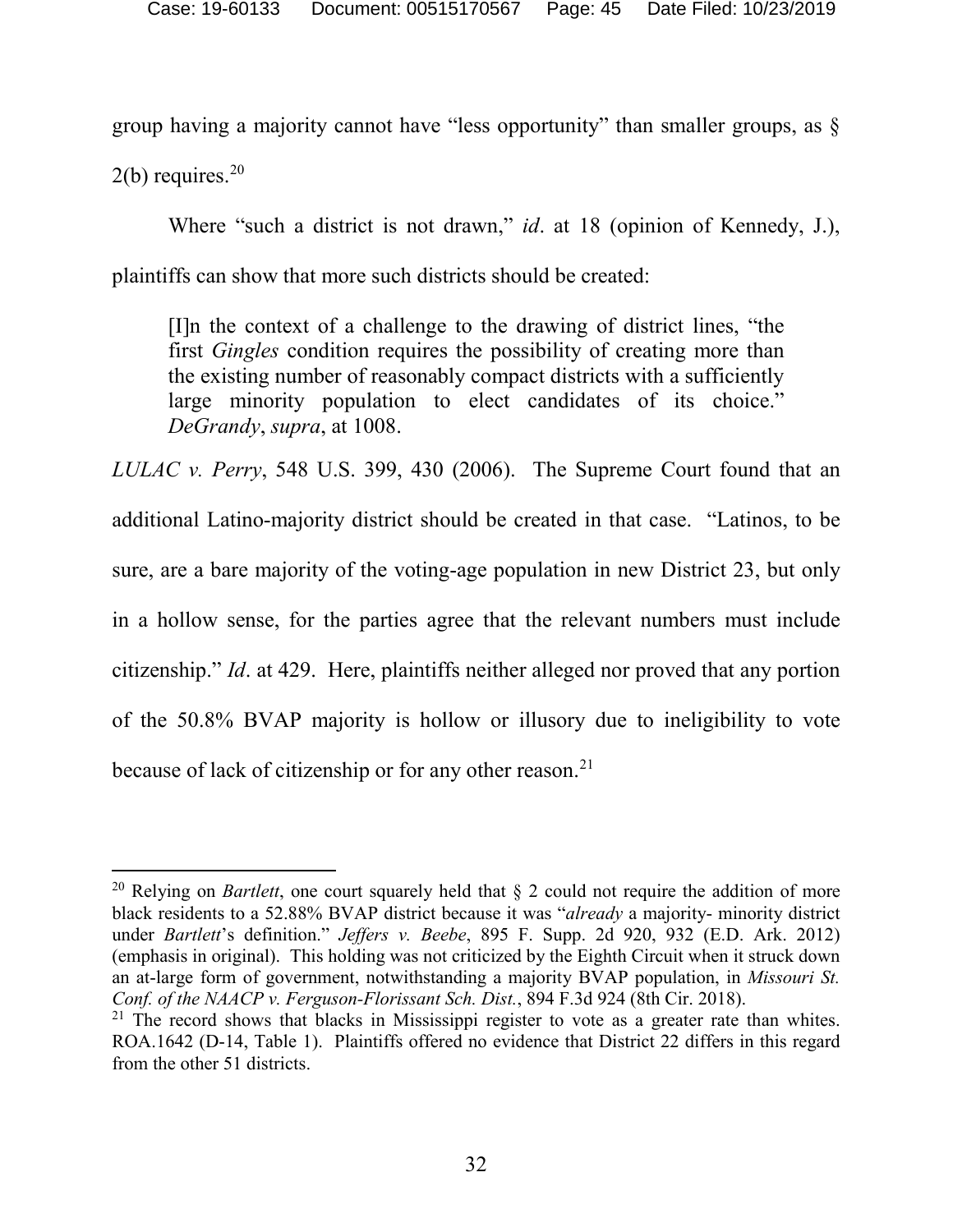The Supreme Court has explained the showing that must be made to justify the revision of single-member district lines under  $\S 2$ : "[a] plaintiff may allege a section 2 violation in a single-member district if the manipulation of district lines fragments politically cohesive minority voters among several districts or packs them into one district or a small number of districts, and thereby dilutes the voting strength of members of the minority population." *Shaw v. Hunt*, 517 U.S. 899, 914 (1996). This obligates a plaintiff to offer evidence of packing or cracking minority voters. Although the complaint alleged that, as a matter of arithmetic and geometry, additional blacks could be added to District 22 from "one or two adjacent districts," ROA.71, ¶ 30, RE 8, plaintiffs neither alleged nor proved that those persons were "politically cohesive," *Shaw*, 517 U.S. at 914, with those already in District 22. To the contrary, the district court acknowledged that, "'[t]o the extent possible, consistent with the constitutional and statutory requirements, federal redistricting courts attempt to preserve local political boundaries – city and county lines,' since those lines often reflect 'communities of interest.'" ROA.367, RE 5 (quoting *Smith v. Clark*, 189 F. Supp. 2d 529, 542 (S.D. Miss. 2002), *aff'd sub nom. Branch v. Smith*, 538 U.S. 254 (2003)). However, Plan 1, which the district court ordered into effect, split Warren County and the City of Vicksburg for the first time. ROA.365, RE  $5.^{22}$  $5.^{22}$  $5.^{22}$ 

<span id="page-45-0"></span><sup>&</sup>lt;sup>22</sup> That is why the only evidence of cracking and packing was actually offered by defendants to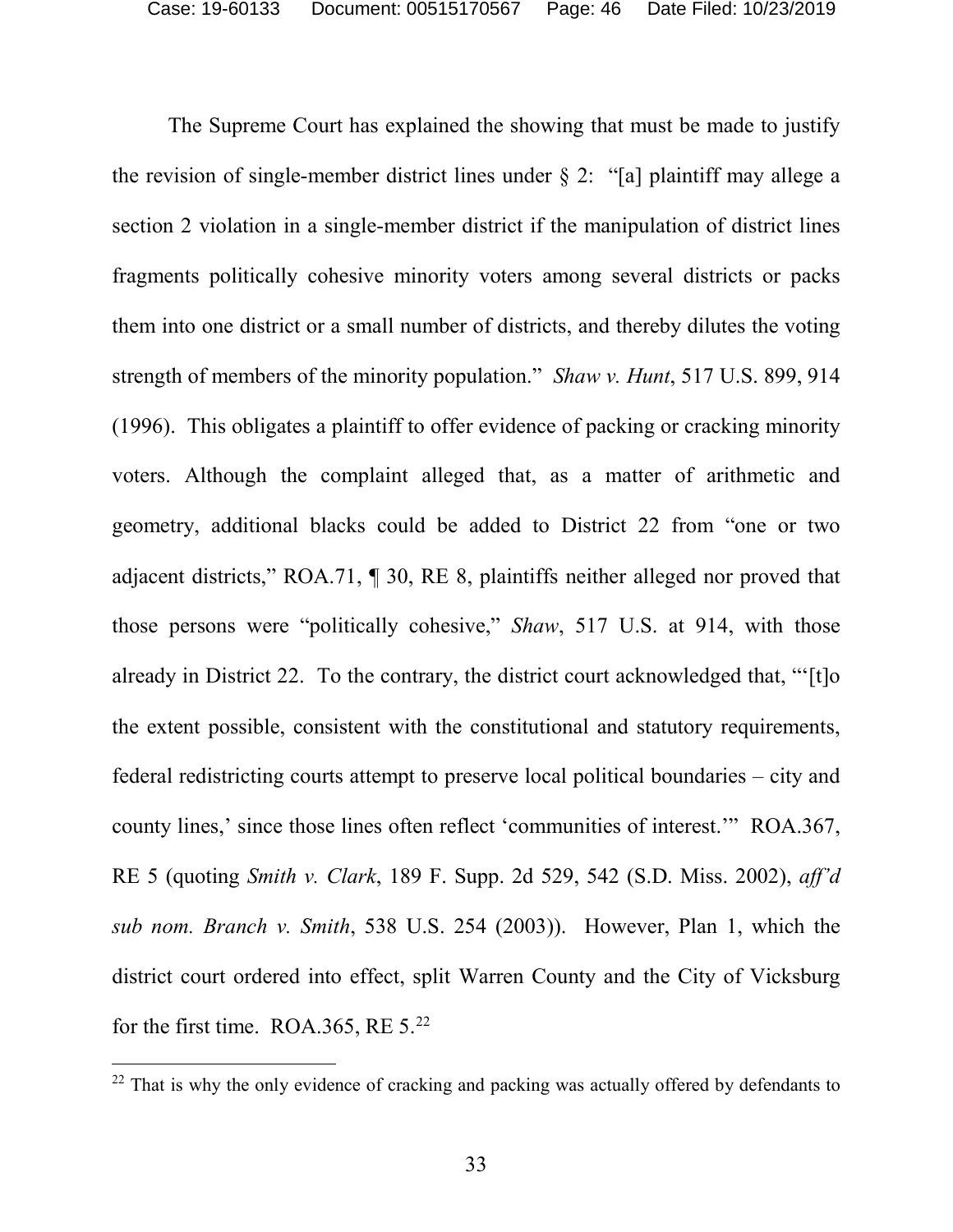Certainly, the intentional "manipulation of district lines" on the basis of race would constitute a § 2 violation, but plaintiffs admit that the legislature behaved with complete innocence in 2012 when it adopted the lines of District 22. As the merits panel dissent cogently asked, "[h]ow can a court conclude that a specific district violates Section 2 without scrutinizing whether and how the minority votes have been manipulated across various districts?" *Thomas*, 938 F.3d at 181 (Willett, J., dissenting). Further, "[n]o court has ever ruled that a majority-minority district violates § 2 in isolation." *Id.* Indeed, nothing in Supreme Court jurisprudence or this Court's cases suggests what unintentional manipulation might look like. Plaintiffs simply allege that the legislature could have created a larger BVAP majority, but failed to do so, ROA.71, RE 8, a theory that has never been authoritatively accepted. Indeed, the Supreme Court in *Miller v. Johnson* rejected the contention that the Voting Rights Act requires the creation of black-majority districts wherever possible, 515 U.S. at 924-27, a holding that is completely inconsistent with plaintiffs' argument that even a BVAP majority district is not good enough to satisfy the Act.

 As plaintiffs' counsel explained to the district court, "[n]ormally in these sorts of cases if there is going to be an allegation of cracking, we're going to show specifically where the cracking took place." ROA.997. Plaintiffs made no such

 $\overline{a}$ 

demonstrate the illegality of Plan 1. ROA.937-40.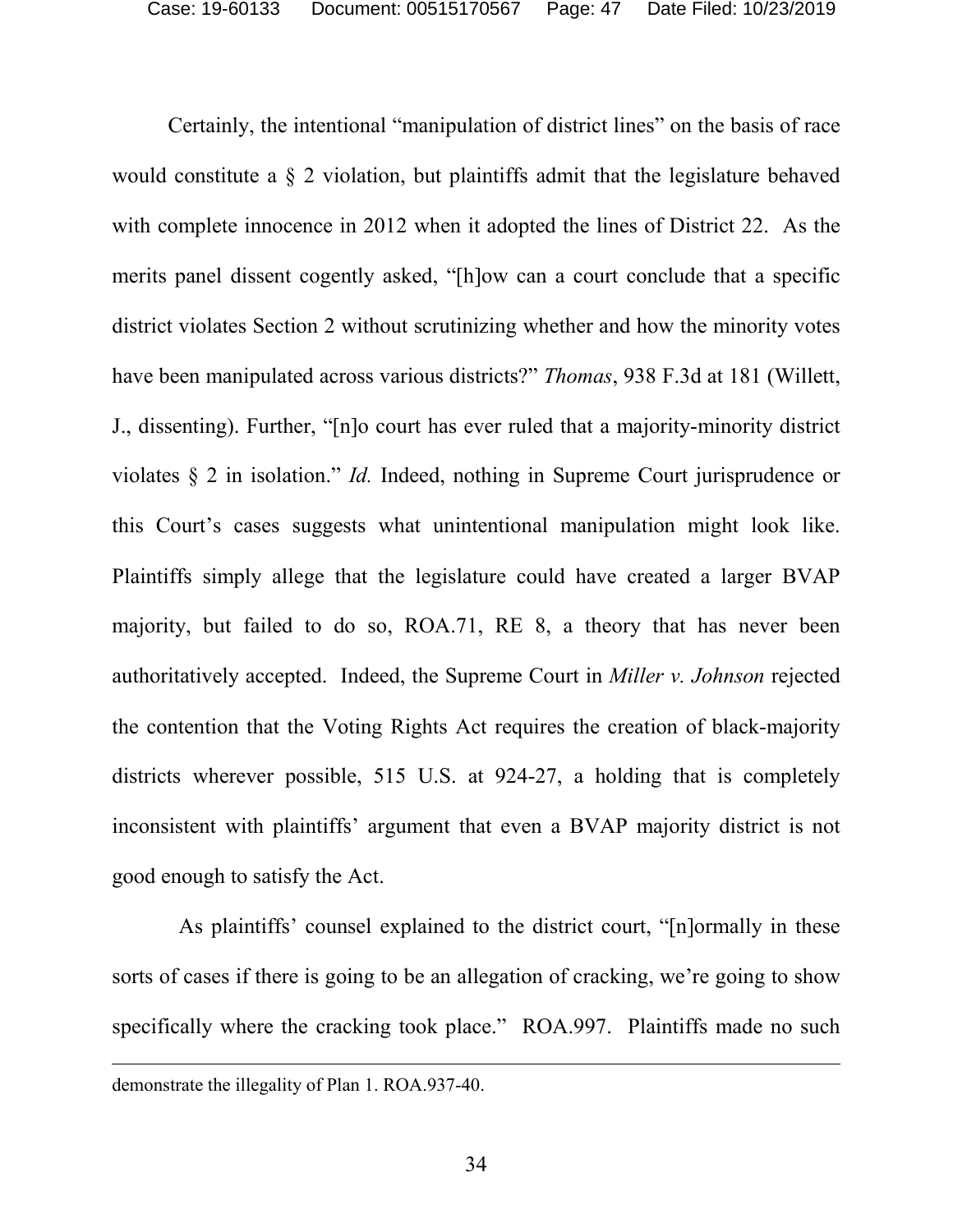allegation or showing here. In the absence of evidence establishing the "packing" or "cracking" of minority voters, plaintiffs cannot establish that the district lines resulted in minority vote dilution in violation of § 2. Plaintiffs failed to offer any evidence to establish that minority voting strength in District 22 was manipulated through the district lines. Plaintiffs failed to offer any evidence to establish that, in derogation of traditional redistricting criteria, minorities were "packed" or "cracked" into neighboring districts, nor did they even raise such an allegation in their Complaint or Amended Complaint.<sup>[23](#page-47-0)</sup> Rather, the district court acquiesced in plaintiffs' argument that, due to historical discrimination in Mississippi, a BVAP in excess of 60% is necessary in District 22 in order for the minority to elect the candidate of their choosing.[24](#page-47-1)

The district court, in a footnote, asserted its reason for concluding that "more than 50 percent of the voting-age population in the relevant geographical area," *Bartlett*, 556 U.S. at 18, might nevertheless lack equal opportunity under § 2(b). "Practically speaking, this prohibits entrenched political powers from drawing a series of extremely marginal majority-minority districts with the expectation that

<span id="page-47-0"></span><sup>&</sup>lt;sup>23</sup> As the merits panel dissent recognized, "the complaint (neither original nor amended) never mentions 'packing' or 'cracking.' But it did mention that District 22 needed 'a significantly increased black voting age population,' specifically '60% rather than the exiting 50.8%.' And the evidence, such as it was, focused solely on District 22, not on any adjoining districts." *Thomas*, 938 F.3d at 181 (Willett, J., dissenting).

<span id="page-47-1"></span> $24$  It is worth noting that the district court gave the legislature no guidance on what percentage was necessary to achieve equal opportunity, ROA.387, RE 5, even though defendants explicitly asked for it. ROA.1028-29.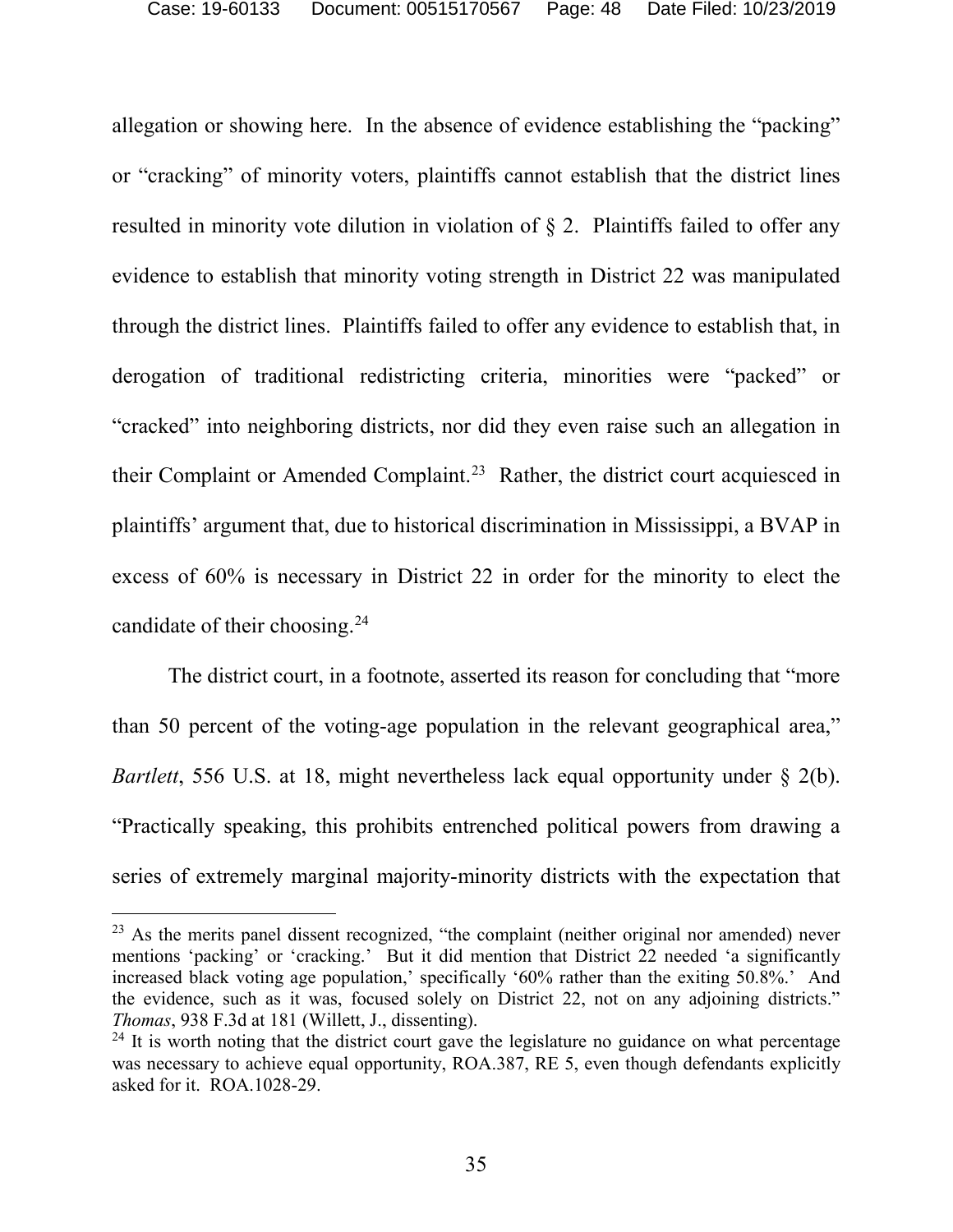the majority-minority group will be unable to turn out in numbers sufficient to ever elect a candidate of their choice." ROA.387 n.80, RE 5. *Bartlett*, however, makes clear that its "holding does not apply to cases in which there is intentional discrimination against a racial minority." 556 U.S. at 20. Plaintiffs could have alleged that the legislature designed District 22 "with the expectation that the majority-minority group would be unable to turn out in numbers sufficient ever to elect a candidate of their choice," but they explicitly declined to do so. Absent manipulation of lines to achieve an expected result, there can be no lack of equal opportunity in this BVAP-majority district.

Plainly, § 2 does not protect the right of minorities to elect the candidate of their choosing. "The district court and the majority seem to think that simply because a district *can be* drawn in a way that will guarantee a minority an election win, the Voting Rights Act *compels* that such a district be drawn. Not so." *Thomas*, 919 F.3d at 320 (Clement, J., dissenting in motions panel) (emphasis in original). "[N]othing in [§ 2] establishes a right have members of a protected class elected in numbers equal to their proportion to the population." 52 U.S.C. § 10301(b). In fact, as the merits panel dissent correctly recognized, "[t]he VRA explicitly disavows the maximization of minority electoral success and explicitly emphasizes electoral participation and opportunity." *Thomas*, 938 F.3d at 180 (Willett, J., dissenting). "[T]he ultimate right of § 2 is equality of opportunity, not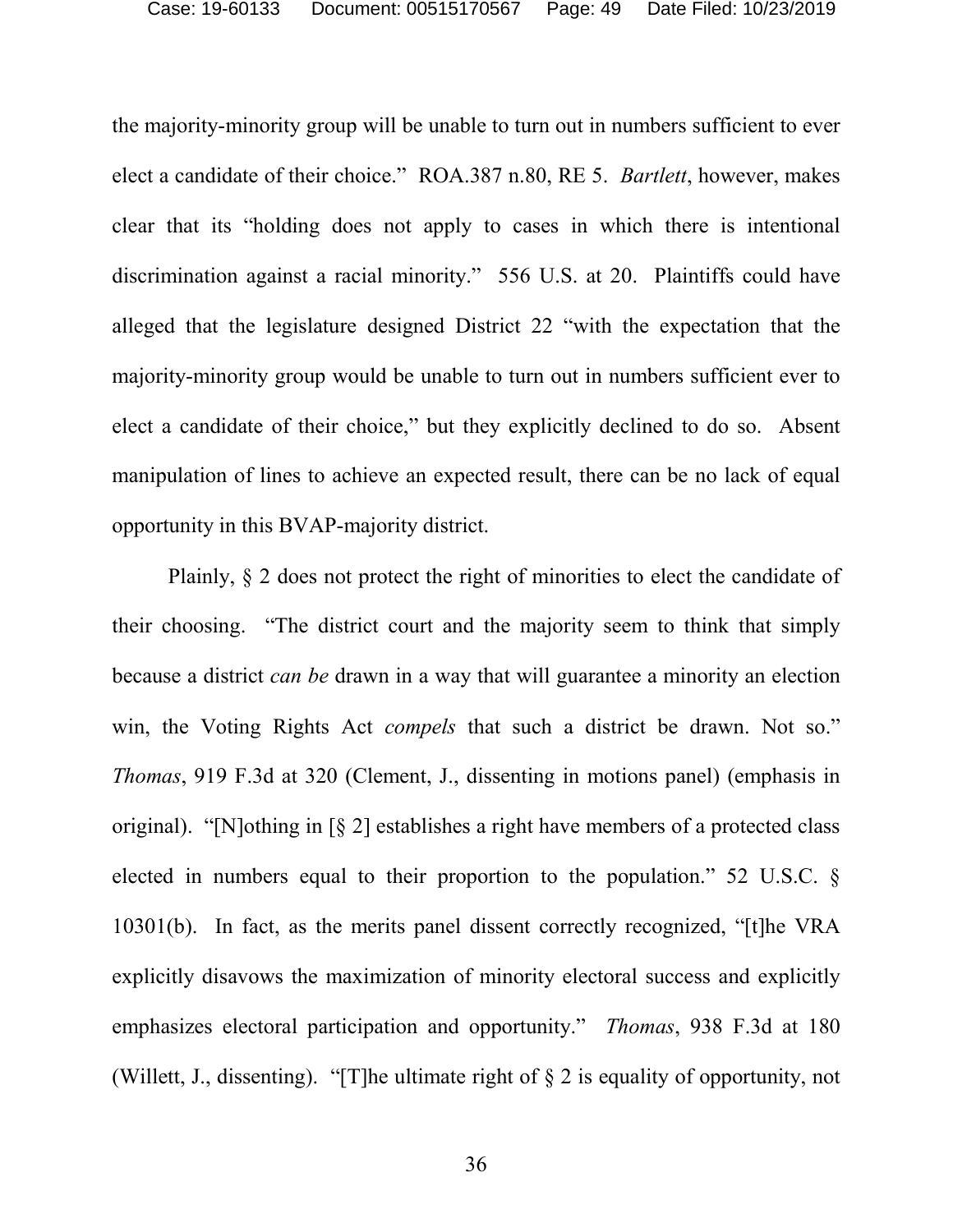a guarantee of electoral success for minority-preferred candidates of whatever race." *De Grandy*, 512 U.S. at 1014 n.11.

A majority in a single-member district, as matter of law, cannot have "less opportunity" than a minority, unless, as in *LULAC v. Perry*, it proves that it is not really a majority. Plaintiffs offered no such allegation or proof, and their claim must fail.

# <span id="page-49-0"></span>**B. The results test of § 2 is not violated unless participation in the political process is depressed among black citizens.**

Assuming *arguendo* that plaintiffs stated a § 2 claim, the Supreme Court has mandated that plaintiffs must establish three preconditions before a court may examine the "totality of circumstances," as  $\S$  2(b) requires:

(1) the group is sufficiently large and geographically compact to constitute a majority in a single-member district; (2) it is politically cohesive; and (3) the white majority votes sufficiently as a bloc to enable it usually to defeat the minority's preferred candidate."

*LULAC v. Clements*, 999 F.2d 831, 849 (5th Cir. 1993) (citing *Gingles*, 478 U.S. at

50-51; *Growe v. Emison*, 507 U.S. 25, 40 (1993)).

Plaintiffs submitted three different maps, each including parts of District 22 and adjoining districts and encompassing a larger BVAP majority. ROA.1282 (P-6); ROA.1284 (P-7). They claim this evidence meets the first requirement of *Gingles*, even though a BVAP majority district already exists. For the reasons stated above, because District 22 already contains a majority-minority voting age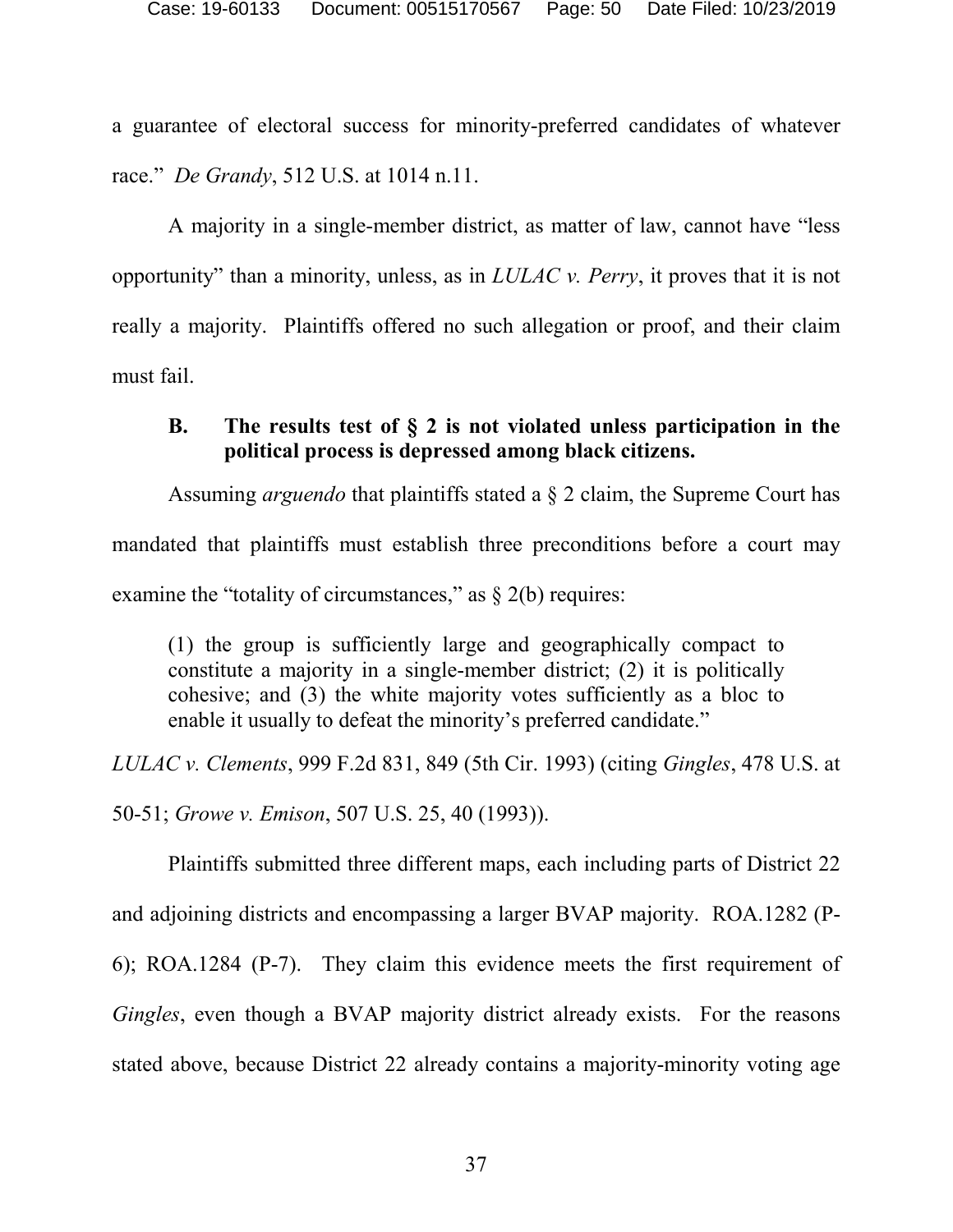population, plaintiffs cannot meet the first *Gingles* precondition and their claim must be dismissed. *Jeffers*, 895 F. Supp. 2d at 932 (holding that if a district already contains a majority-minority voting age population, the first *Gingles* precondition fails as a matter of law).

Plaintiffs attempted to satisfy the second and third *Gingles* preconditions without a single election for senator that has ever been properly conducted in District 22. Instead, they offered analyses of the outcome of certain statewide elections in this century,  $25$  as well as Senate elections in other districts in other years.<sup>[26](#page-50-1)</sup> ROA.1065 (P-1). Accordingly, plaintiffs must carry the burden of demonstrating that "the white majority votes sufficiently as a bloc to enable it usually to defeat the majority's preferred candidate," *LULAC v. Clements*, 999 F.2d at 849, without being able to prove that white voters have ever actually defeated "the minority's preferred candidate" for senator in District 22.

While *Gingles* erects three prerequisites to the consideration of a claim under the results test, the question for determination by the Court, under  $\S$  2(b), is whether black citizens "have less opportunity than other members of the electorate to participate in the political process and to elect representatives of their choice."

<span id="page-50-0"></span><sup>&</sup>lt;sup>25</sup> Significantly, they exclude the Attorney General race, won by a Democrat each year. ROA.1069-70 (P-1).

<span id="page-50-1"></span> $26$  The elections in 2003, 2007, and 2011 involved a different district with different boundaries, although denominated as District 22.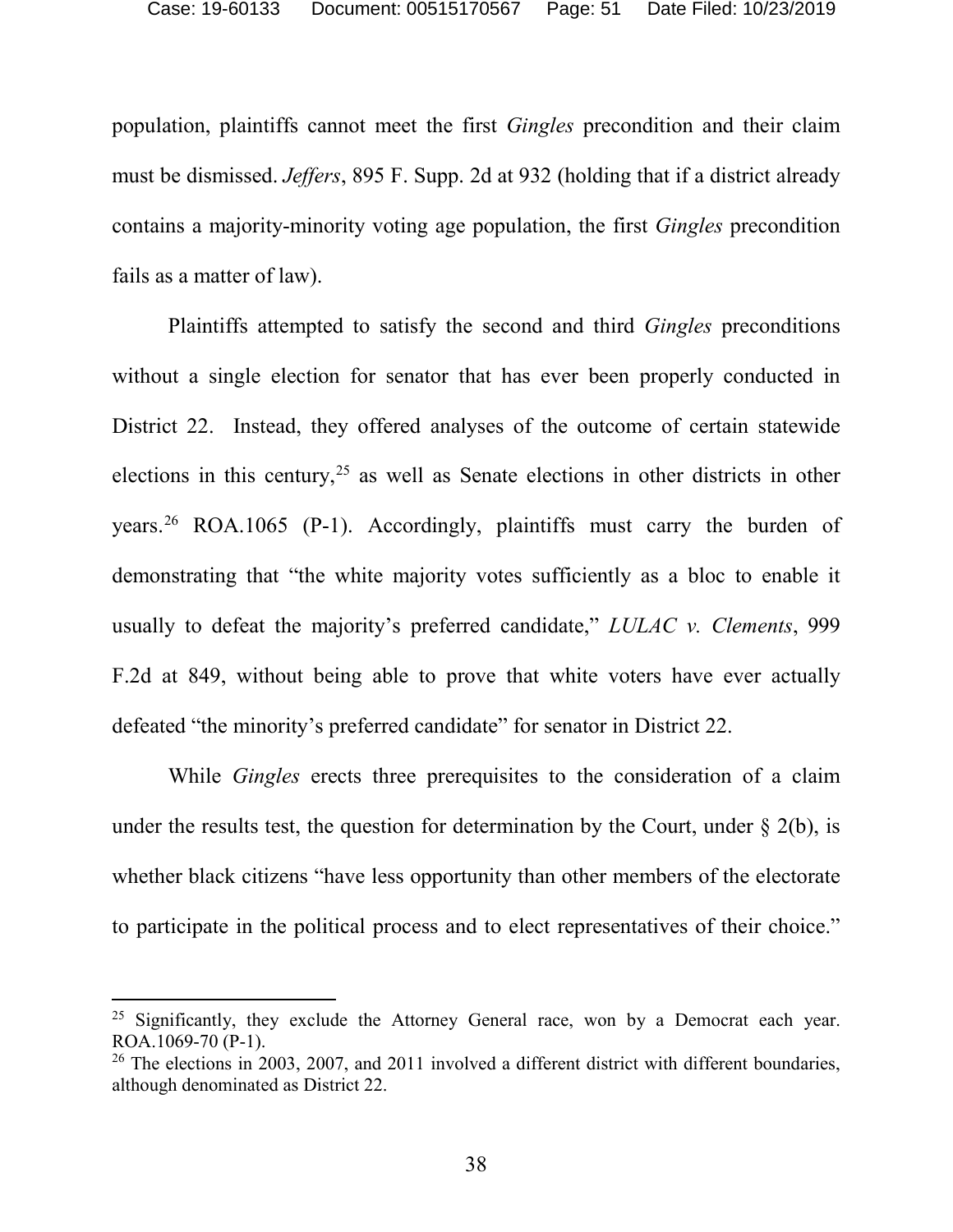In order to prevail, plaintiffs "bore the burden to demonstrate that the African-American citizens of Mississippi 'do not in fact participate to the same extent as other citizens.'" *N.A.A.C.P. v. Fordice*, 252 F.3d 361, 368 (5th Cir. 2001) (quoting *LULAC v. Clements*, 999 F.2d at 866).

Plaintiffs, however, claimed that black voters in District 22 have a lower rate of turnout than whites. Census Bureau figures established that black turnout rates exceed white rates in Mississippi in even-numbered years, ROA.1642 (D-14, Table 1), and this Court has previously acknowledged evidence that black turnout was relatively higher in odd-numbered years. *N.A.A.C.P. v. Fordice*, 252 F.3d at 368 n.1. That supposed lower rate of turnout in a single district is the indispensable foundation of their contention "that minority voters *in this case* failed to participate equally in the political process." *LULAC v. Clements*, 999 F.2d at 867 (emphasis in original). There are two problems with that argument, one legal and one factual.

Every decade, the Mississippi legislature must engage in multiple redistrictings on a statewide basis. In *N.A.A.C.P. v. Fordice*, which involved districts for the election of Supreme Court justices, it was no accident that this Court required proof of the participation levels of "the African-American citizens of *Mississippi*." 252 F.3d at 368 (emphasis added). In that case, which involved only three districts, it might arguably have been possible to obtain reliable evidence of participation levels in the separate districts. That kind of knowledge is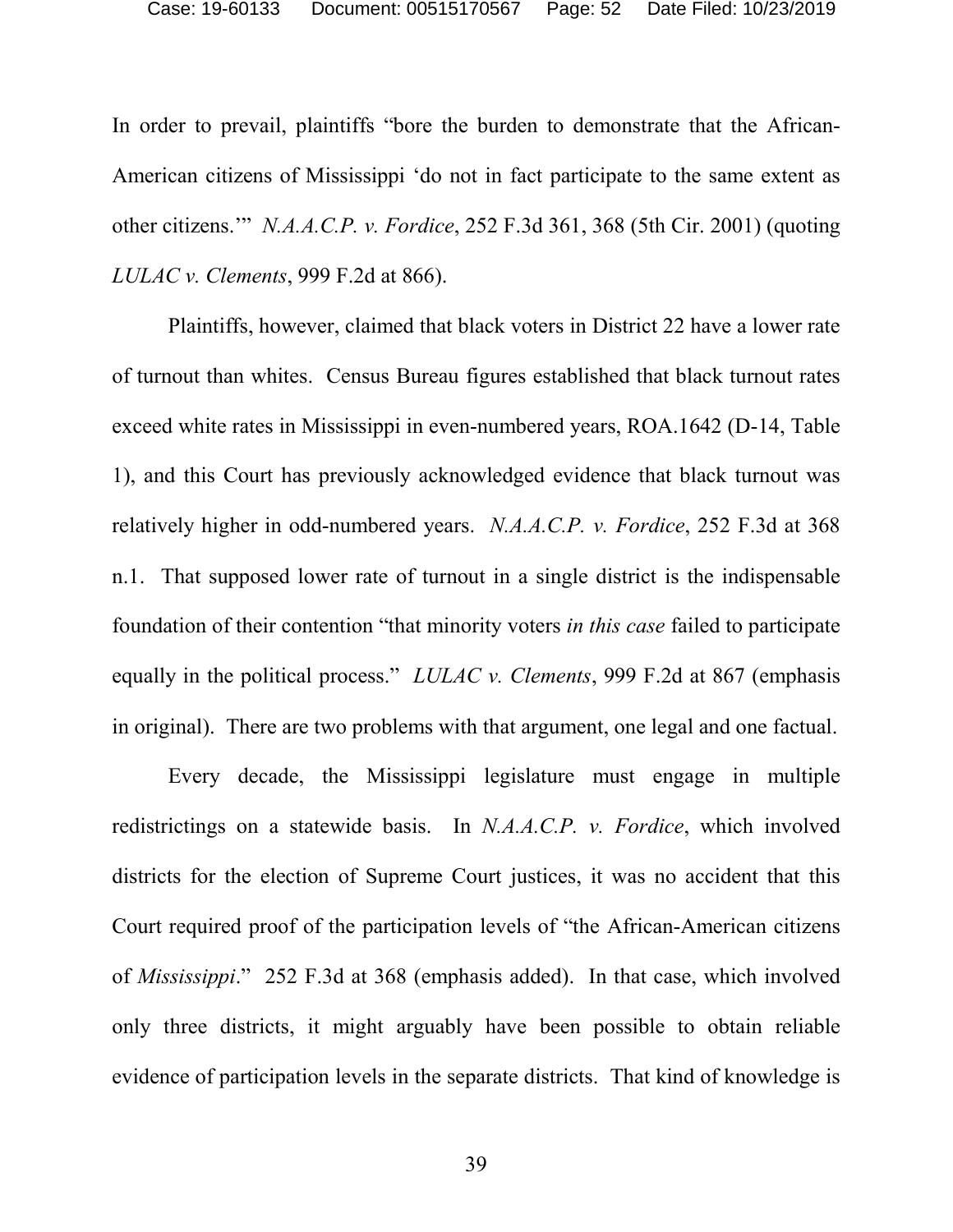simply impossible to obtain at a district level when the legislature is redrawing 52 senate districts and 122 house districts. To deny the legislature the right to rely on Census Bureau statistics means that any one of the 174 districts can be challenged at any time on the basis of district-specific statistical estimates of which the legislature could not have been aware at the time of enacting the statute.<sup>[27](#page-52-0)</sup> The law should bar the imposition of any such burden.

Moreover, the district-specific estimates offered by plaintiffs in this case are unreliable because no properly conducted election has ever been held in District 22. The district court described the 2003, 2007 and 2015 Senate elections as "the 'endogenous' elections most relevant to this case," ROA.363, RE 5, but the 2003 and 2007 elections were held under different District 22 boundaries, and it is undisputed that the 2015 election featured a "significant election administration error" in Bolivar County. ROA.780:11-12, RE 9. Endogenous election "refers to elections for the particular office and district that is at issue." *Cano v. Davis*, 211 F. Supp. 2d 1208, 1235 (C.D. Cal. 2002), *aff'd*, 537 U.S. 1100 (2003). Instead of analyzing earlier elections under reconstituted election analysis, as described in

<span id="page-52-0"></span> $27$  Plaintiffs cite no case in which legislators have been unable to rely on Census Bureau figures on any subject. *See Shelby Cnty. v Holder*, 570 U.S. 529, 535 (2013) (finding under the Census Bureau's Voting and Registration data that "African-American voter turnout has come to exceed white voter turnout in five of the six States originally covered by § 5").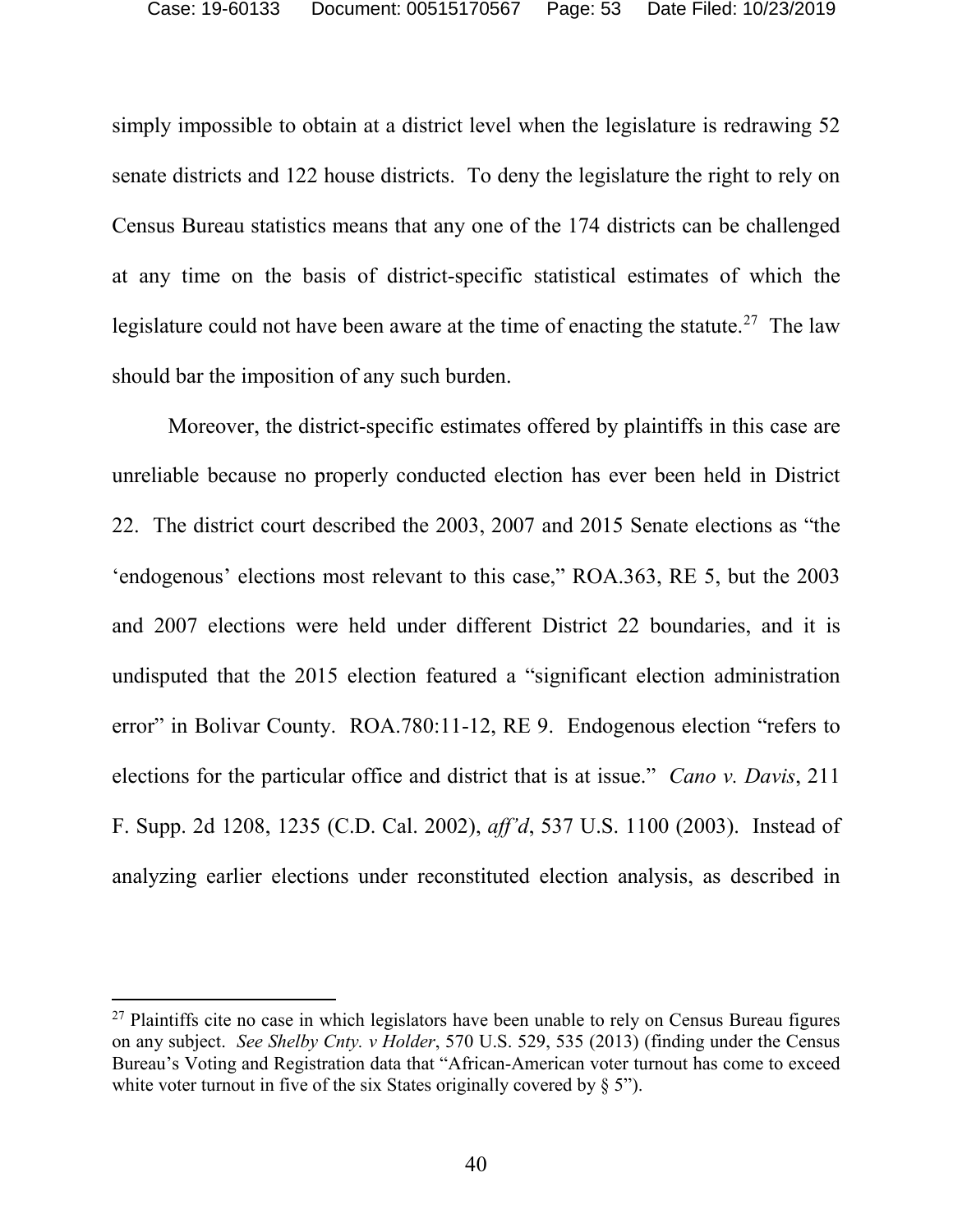*Rodriguez v. Bexar County*, 385 F.3d 853, 861 (5th Cir. 2004), plaintiffs chose to stake their entire case on a single "endogenous" election missing 10% of the vote.

Most importantly for the legal issues presented in this case, the mistakes in Bolivar County fatally undermine the statistical estimates of white and black turnout in that sole election. Plaintiffs' expert estimated that 29.6% of the black voting age population participated in that general election, as compared to 36.9% of whites. ROA.1071 (P-1). The expert's admitted exclusion of the Cleveland precincts, where voters were given the wrong ballots, distorted both of those estimates, particularly with regard to white participation. The population of the excluded Cleveland portion of District 22 is predominantly white, but this Court can take judicial notice that Cleveland is the location of Delta State University, a predominantly white institution. ROA.785-86, RE 9. College students are counted as part of the voting age population in the census, but college students are notoriously unlikely to register and to vote.<sup>[28](#page-53-0)</sup> Had those non-voting white students been taken into consideration in plaintiffs' turnout estimates, the level of estimated white participation throughout District 22 would necessarily have fallen.

Here, the vote totals from the only endogenous election involving the challenged districting boundaries excluded votes from two District 22 precincts

<span id="page-53-0"></span><sup>&</sup>lt;sup>28</sup> Previous redistricting litigation in Mississippi has recognized that university students "are unlikely to vote." *Fairley v. City of Hattiesburg*, 122 F. Supp. 3d 553, 570 n.6 (S.D. Miss. 2015), *aff'd*, 662 Fed. Appx. 291 (5th Cir. 2016).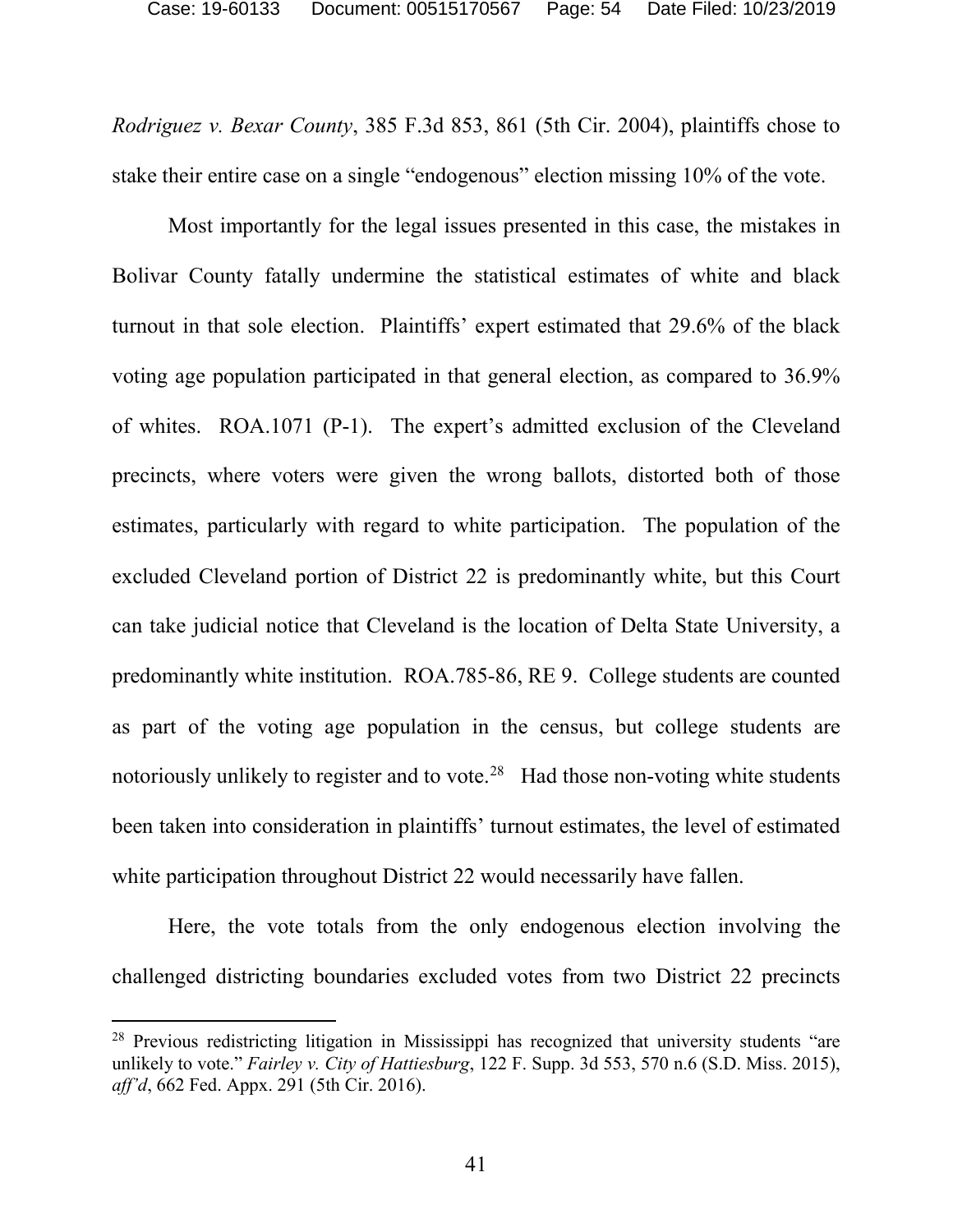and *included* votes from two non-District 22 precincts. ROA.775:22-778:11, RE 9. This four-precinct error, which simultaneously resulted in an overvote and undervote in Bolivar County, caused Dr. Palmer to exclude 10% of the actual vote totals for his analysis. ROA.779:9-14, RE 9. This Court has reversed earlier cases granting relief on a stronger record. *Rangel v. Morales*, 8 F.3d 242, 246 (5th Cir. 1993) ("evidence of one or two elections may not give a complete picture as to voting patterns within the district generally.") In *Rangel*, the Court reversed the district court's decision finding legally significant white bloc voting based on a single contest.

Of course, plaintiffs themselves discussed possible impediments to black participation, but their own testimony showed those impediments not to be insurmountable. Plaintiff Melvin Lawson observed that blacks are less likely than whites to have their own means of transportation, but he confirmed that he and other politically active individuals drive voters to the polls on election day. ROA.825; ROA.834, RE 5. Whatever impediments may still exist, plaintiffs have failed to prove that they resulted in a depressed level of black participation, either in District 22 or in Mississippi as a whole.

Plaintiffs relied on a single flawed endogenous election to support their claim that white bloc voting operated to defeat the minority-preferred candidate. They offered no proof of how the state had manipulated adjacent district

42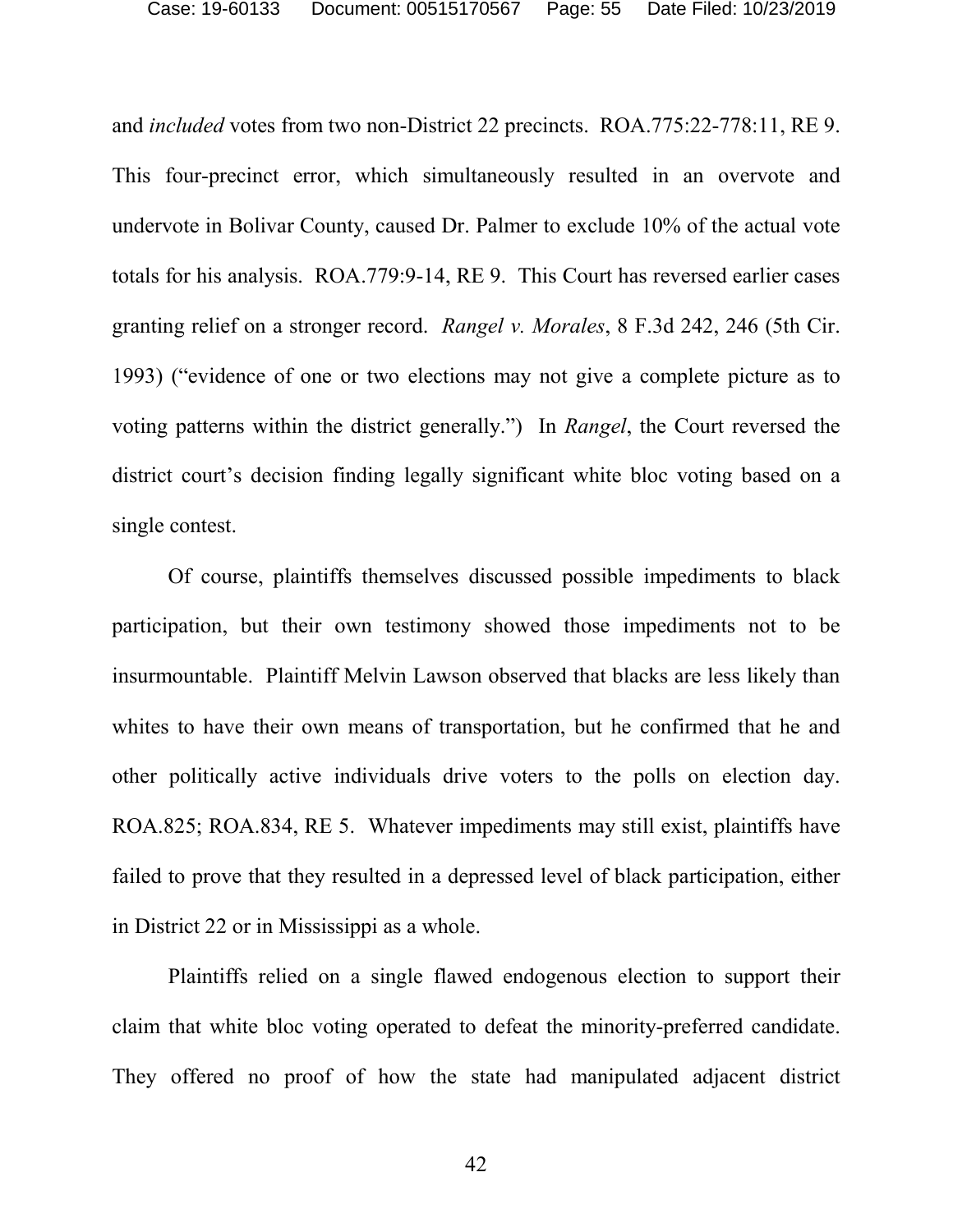boundaries to crack and pack voters for a dilutive effect.<sup>29</sup> As a result, the district court's judgment "effectively requires electoral success. But the statutes and caselaw focus on genuine opportunity. Not guaranteed victory." *Thomas*, 938 F.3d at 184 (Willett, J., dissenting). In this BVAP majority district, the evidence fails to show that black participation is in any way depressed. Absent such proof, *LULAC v. Clements* and *N.A.A.C.P. v. Fordice* declare that the results test of § 2 cannot be satisfied.

# <span id="page-55-0"></span>**C. Section 2 must be construed as precluding liability here to avoid the severe constitutional doubts raised by the district court's judgment.**

Although the district court's opinion reviewed evidence and case law in some detail, it was far from clear in identifying how the borders of District 22 cause "members of a racial group … [to] have less opportunity … to participate in the political process and to elect representatives of their choice," as  $\S$  2(b) requires. However vague the violation may have been, the remedy the district court found it to compel was mathematically precise. The district court added thousands of individuals from Yazoo and Warren Counties, about whom this record reflects nothing but their race, in sufficient numbers to raise the black voting age population of District 22 to 61.98%. ROA.365, RE 5; ROA.473. Similarly, the

<span id="page-55-1"></span> $29$  "The allegation that the minority's majority is not large enough to overcome white bloc voting would only become actionable if the minority's majority is being artificially lowered to dilute the minority vote." *Thomas*, 919 F.3d at 319 (Clement, J., dissenting in motions panel).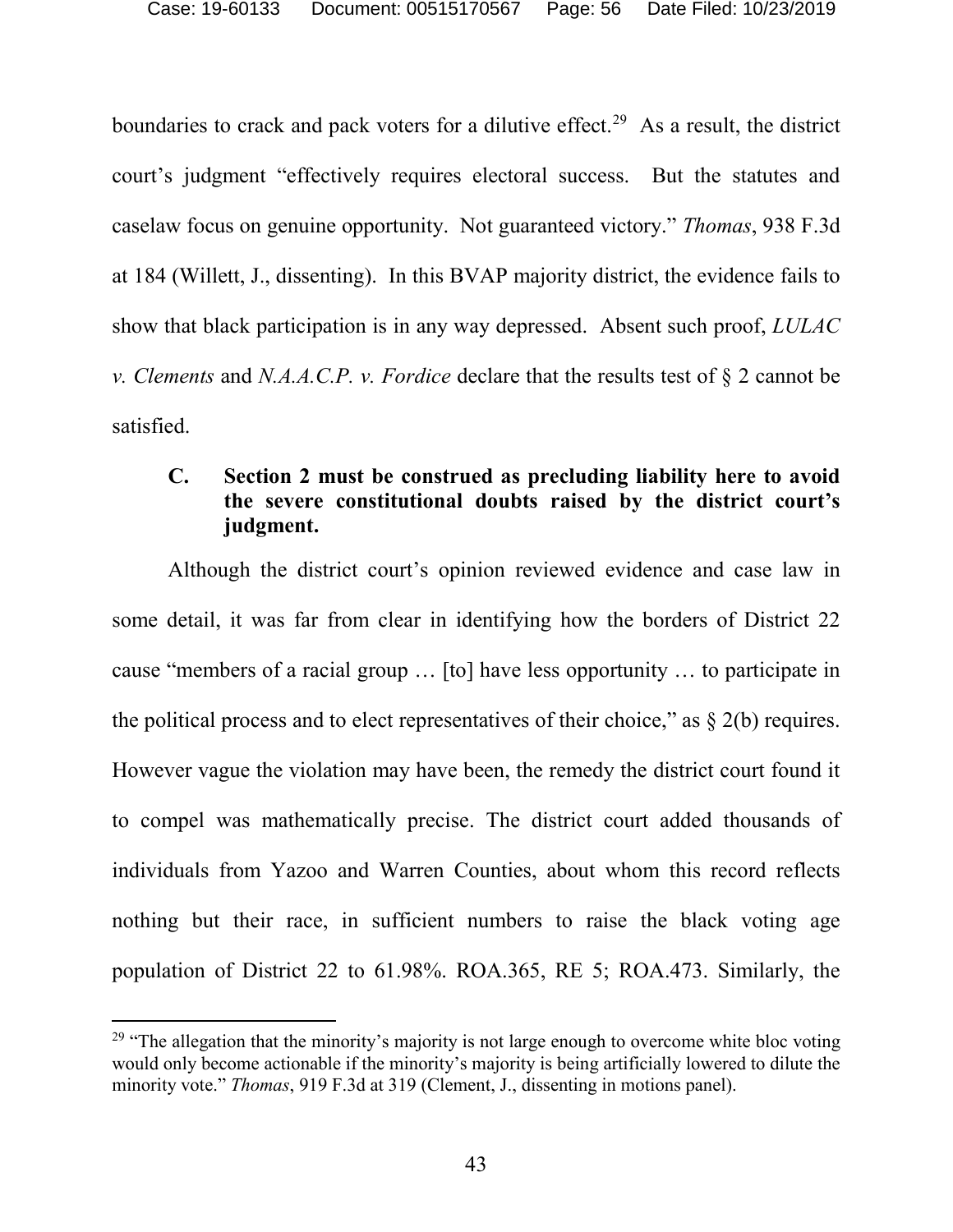legislature, in order to satisfy the district court and plaintiffs, found a different group of people in Bolivar and Sunflower Counties sufficient to raise the black voting age population to 58.13%. ROA.638. The assignment of Americans to particular voting districts on the sole basis of their race ordinarily violates the Fourteenth and Fifteenth Amendments. *Miller*, 515 U.S. at 916; *Shaw v. Reno*, 509 U.S. 6[30](#page-56-0) (1993).<sup>30</sup> Defining a statutory violation in such a way as to require a presumptively unconstitutional remedy, then, necessarily casts doubt on the constitutionality of § 2 as applied to define that violation.

Federal courts must construe the federal statutes in such a way as to avoid constitutional doubt. "When the validity of an act of the Congress is drawn in question, and even if a serious doubt of constitutionality is raised, it is a cardinal principle that this Court will first ascertain whether a construction of the statute is fairly possible by which the question may be avoided." *Crowell v. Benson*, 285 U.S. 22, 62 (1932); s*ee generally* Scalia & Garner at 247-51.[31](#page-56-1)

In *Northwest Austin Municipal Utility Dist. No. One v. Holder*, 557 U.S. 193 (2009), the Supreme Court applied that principle to construe  $\S$  4(a) of the Voting Rights Act, 52 U.S.C. § 10303(a), in such a way as to avoid serious constitutional

<span id="page-56-0"></span> <sup>30</sup> *Accord Cooper v. Harris*, 137 S. Ct. 1455, 1487 (2017).

<span id="page-56-1"></span><sup>&</sup>lt;sup>31</sup> Even where there may not be "a serious doubt of constitutionality," courts presume that Congress does not intend to encroach on state authority. "[U]nless Congress conveys its purpose clearly, it will not be deemed to have significantly changed the federal-state balance." *United States v. Bass*, 404 U.S. 336, 349 (1971); *see generally San Diego Bldg. Trades Council v. Garmon*, 359 U.S. 236, 247-48 (1959).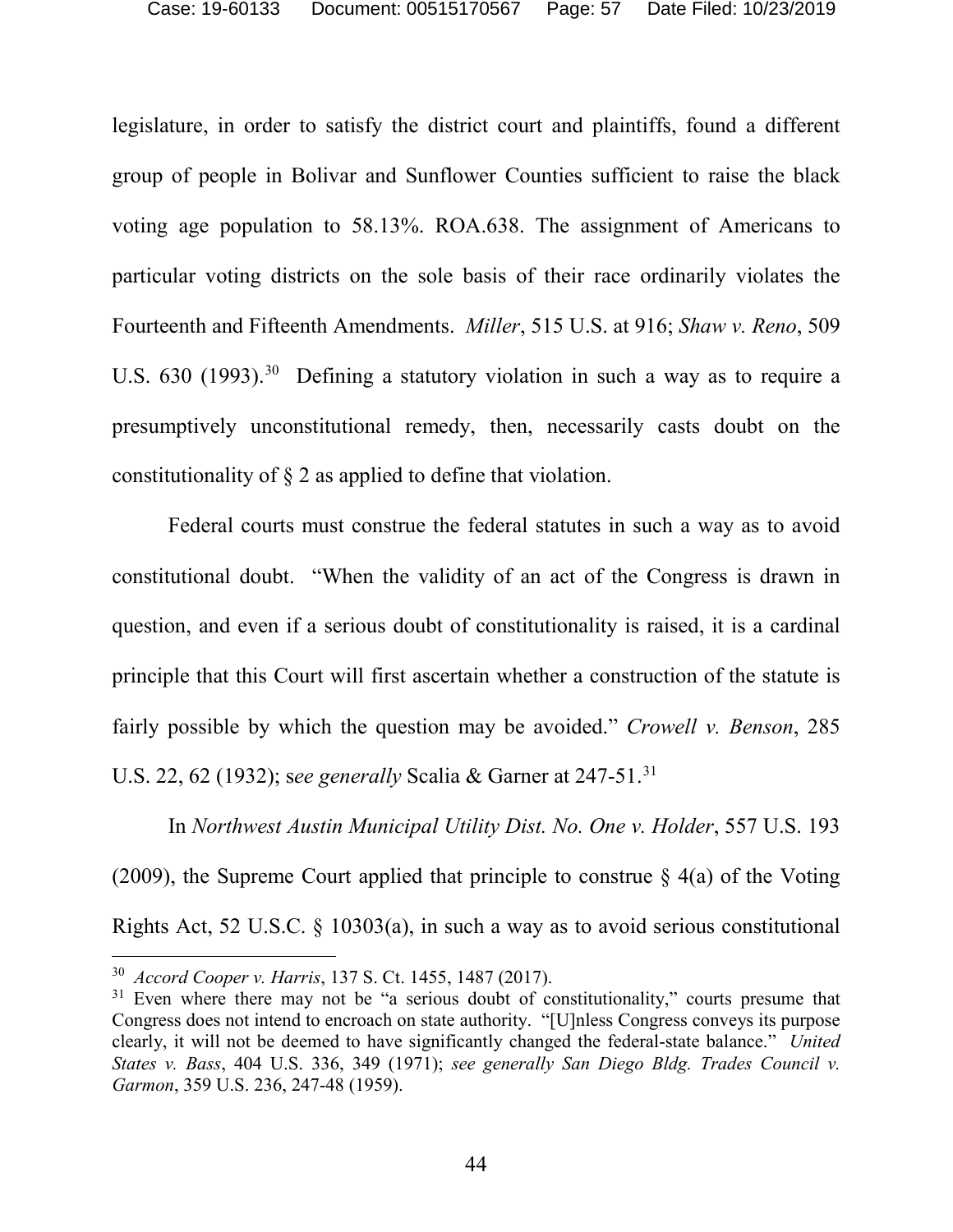questions. The application of the statutory definition of "political subdivision" in  $\S$ 14(c)(2), 52 U.S.C.  $\frac{10310(c)}{2}$ , would have precluded the district from employing the bailout provisions of  $\S$  4(a), notwithstanding the lack of any "evidence that it has ever discriminated on the basis of race." *Id*. at 200. After discussing the difficult constitutional questions presented, the Court held that "specific precedent, the structure of the Voting Rights Act, and *underlying constitutional concerns* compel a broader reading of the bailout provision." *Id*. at 207 (emphasis added). The same principle of constitutional avoidance that drove the Supreme Court's construction of  $\S$  4(a) should now drive this Court's construction of  $\S$  2(b).<sup>32</sup>

Here, the district court altered the border between two senate districts out of 52 districts contained in a statute adopted by the legislature and approved by the Attorney General under § 5 of the Voting Rights Act, 52 U.S.C. § 10304. Neither these plaintiffs nor anyone else has ever assailed any portion of the 2012 redistricting statute as violating any provision of the Constitution. Here, the district court read § 2 as requiring the reassignment of thousands of individuals, solely on the basis of their race, within a plan conceded to be constitutional. No binding authority declares that such a result is constitutionally permissible.

<span id="page-57-0"></span><sup>&</sup>lt;sup>32</sup> Indeed, the principle of avoiding constitutional doubts had earlier led to restrictive constructions of § 2 in *Bartlett*, 556 U.S. at 21, and *LULAC v. Perry*, 548 U.S. at 446.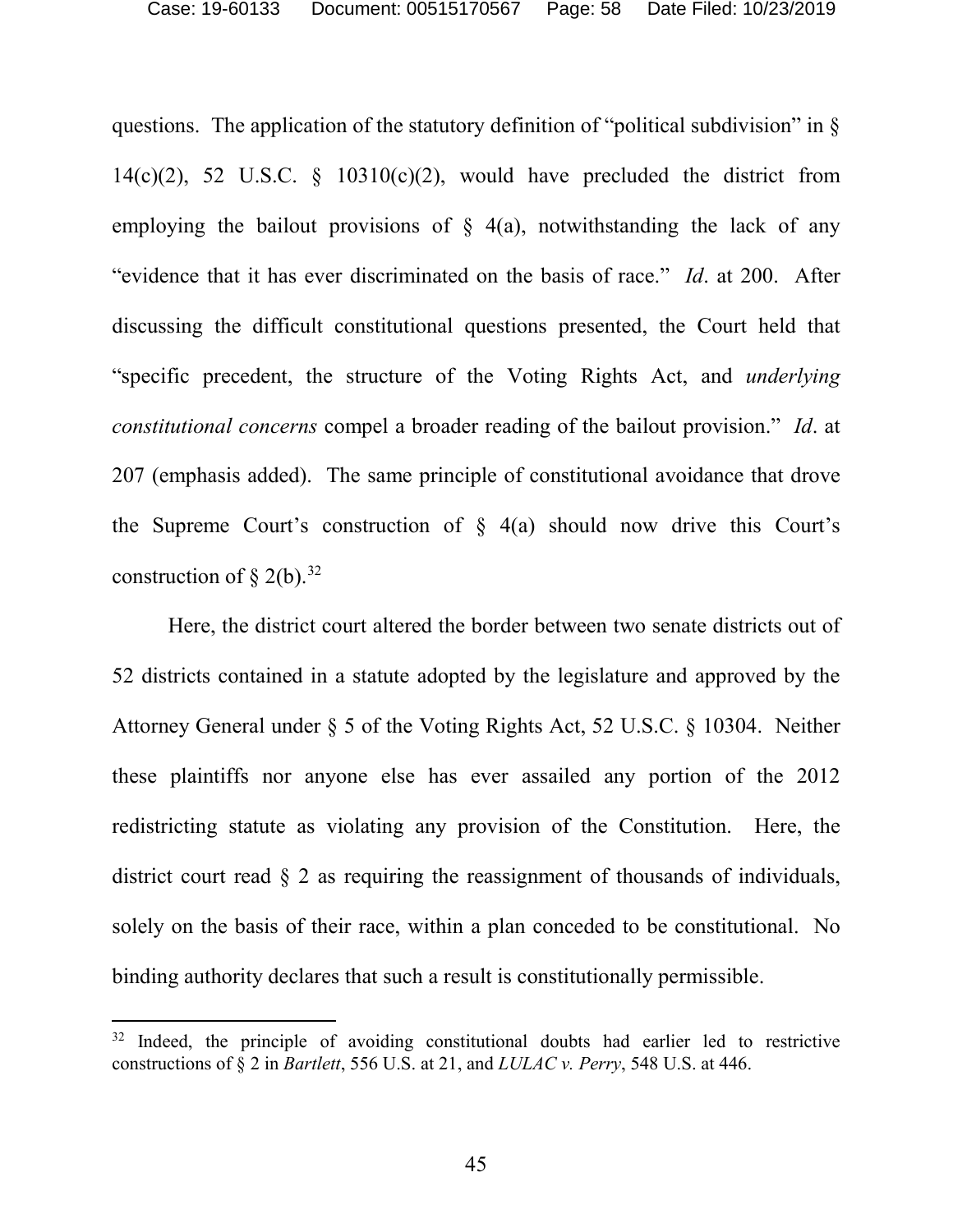The Supreme Court, of course, has never ruled on the constitutionality of any application of § 2, as amended in 1982. In *Jones v. City of Lubbock*, this Court approved its constitutionality as used to invalidate an at-large city government, requiring instead elections from single-member districts.<sup>[33](#page-58-0)</sup> 727 F.2d 364 (5th Cir. 1984). This Court there expressed its belief that Congress in 1982 had modeled § 2 largely on the Supreme Court's decision in *White v. Regester*, 412 U.S. 755 (1973), and this Court's opinion in *Zimmer v. McKeithen*, 485 F.2d 1297 (5th Cir. 1973) (*en banc*), *aff'd on other grounds sub nom*. *East Carroll Parish School Bd. v. Marshall*, 424 U.S. 636 (1976). *Id.* at 379. *Zimmer* involved an at-large parish government, and *White* involved the use of multi-member state legislative districts as part of a plan primarily composed of single-member districts[.34](#page-58-1) Neither *White* nor *Zimmer* nor *Jones* involved a challenge to a plan comprised of single-member districts.<sup>[35](#page-58-2)</sup>

<span id="page-58-0"></span><sup>&</sup>lt;sup>33</sup> When this Court upheld the constitutionality of  $\S$  2 as applied to a voter identification statute, it explicitly distinguished redistricting cases, which "require judges to make complicated, racebased predictions." *Veasey v. Abbott*, 830 F.3d 216, 252 (5th Cir. 2016) (*en banc*).

<span id="page-58-2"></span><span id="page-58-1"></span><sup>&</sup>lt;sup>34</sup> In the at-large government case on which plaintiffs principally rely in this single-memberdistrict case, this Court expressed its expectation of *Zimmer's* forthcoming obsolescence: "[a]s *de jure* restrictions on the right to vote mercifully recede into the historical past, we should expect it to be increasingly difficult to assemble a *Zimmer*-type voting rights case against an atlarge electoral district where a majority-minority population exists." *Monroe*, 881 F.2d at 1333. <sup>35</sup> The Supreme Court has explicitly distinguished claims involving single-member-district legislative plans, saying, "[a]t-large and multimember schemes, however, do not classify voters on the basis of race." *Shaw v. Reno*, 509 U.S. at 649.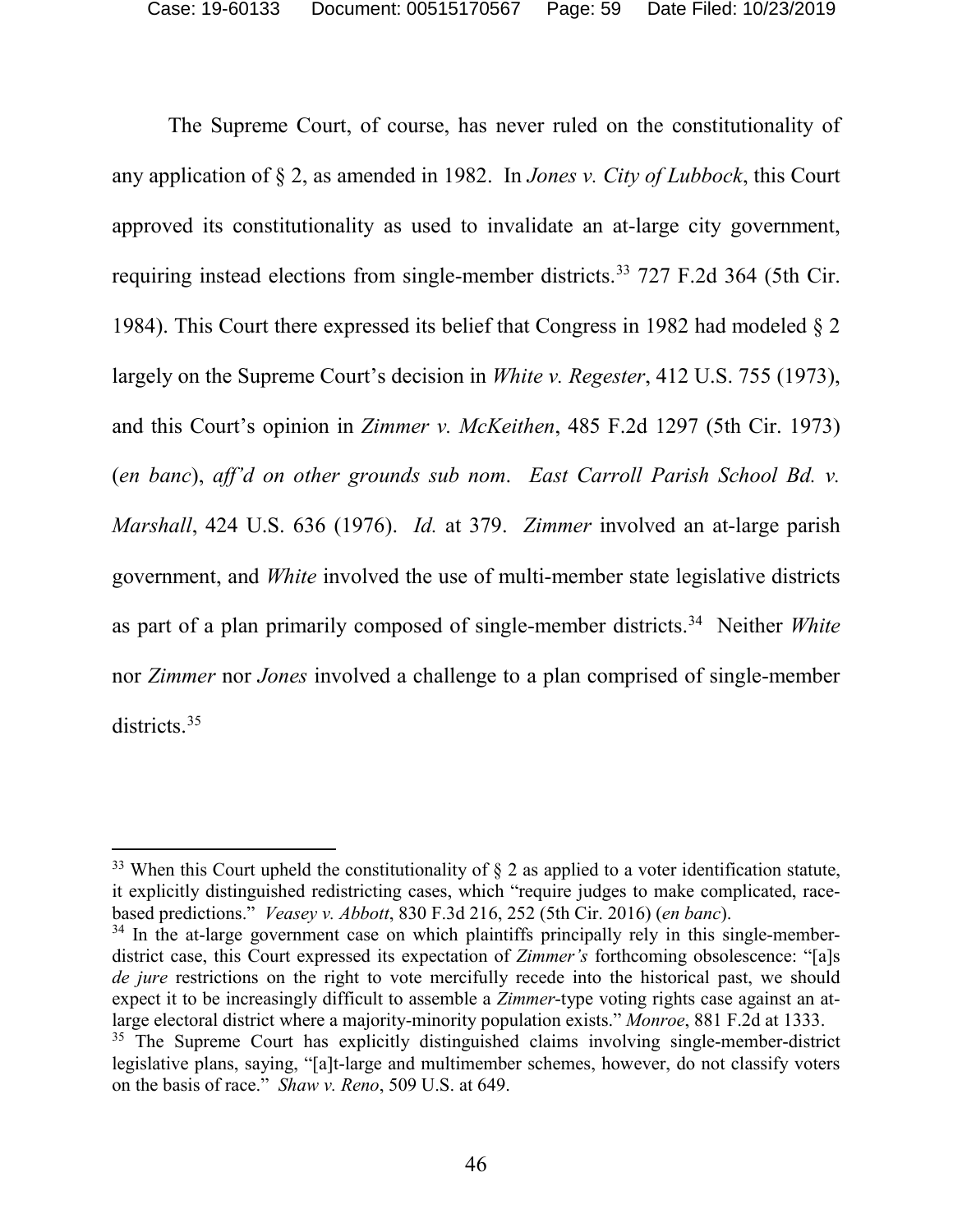*South Carolina v. Katzenbach*, 383 U.S. 301 (1966), establishes that, under certain circumstances, Congress may prohibit the enforcement of state or local legislation, which, like the 2012 redistricting plan here, is conceded to be perfectly constitutional. The Court found this "an uncommon exercise of congressional power," but concluded that "exceptional conditions can justify legislative measures not otherwise appropriate." *Id*. at 334. The Court emphasized that the application of the § 5 remedy was intended to be temporary, "provid[ing] for termination of special statutory coverage at the behest of States and political subdivisions in which the danger of substantial voting discrimination has not materialized during the preceding five years." *Id*. at 331.

In *Shelby County v. Holder*, the Supreme Court decided that the extraordinary circumstances which had authorized Congress to interfere with valid state and local law no longer existed. This was true even though Congress in 2006 had reviewed the existing circumstances and decided to extend coverage for 25 more years. 570 U.S. 529, 538-39 (2013). Whatever the facts may have been in 1965, extraordinary remedies could not be based on 40-year-old data. *Id.* at 549. "[A] statute's 'current burdens' must be justified by 'current needs.'" *Id.* at 551 (quoting *Northwest Austin*, 557 U.S. at 203).

In 1982, when Congress adopted the current language of § 2 as permanent law, it provided no mechanism of escape for a State or jurisdiction "in which the

47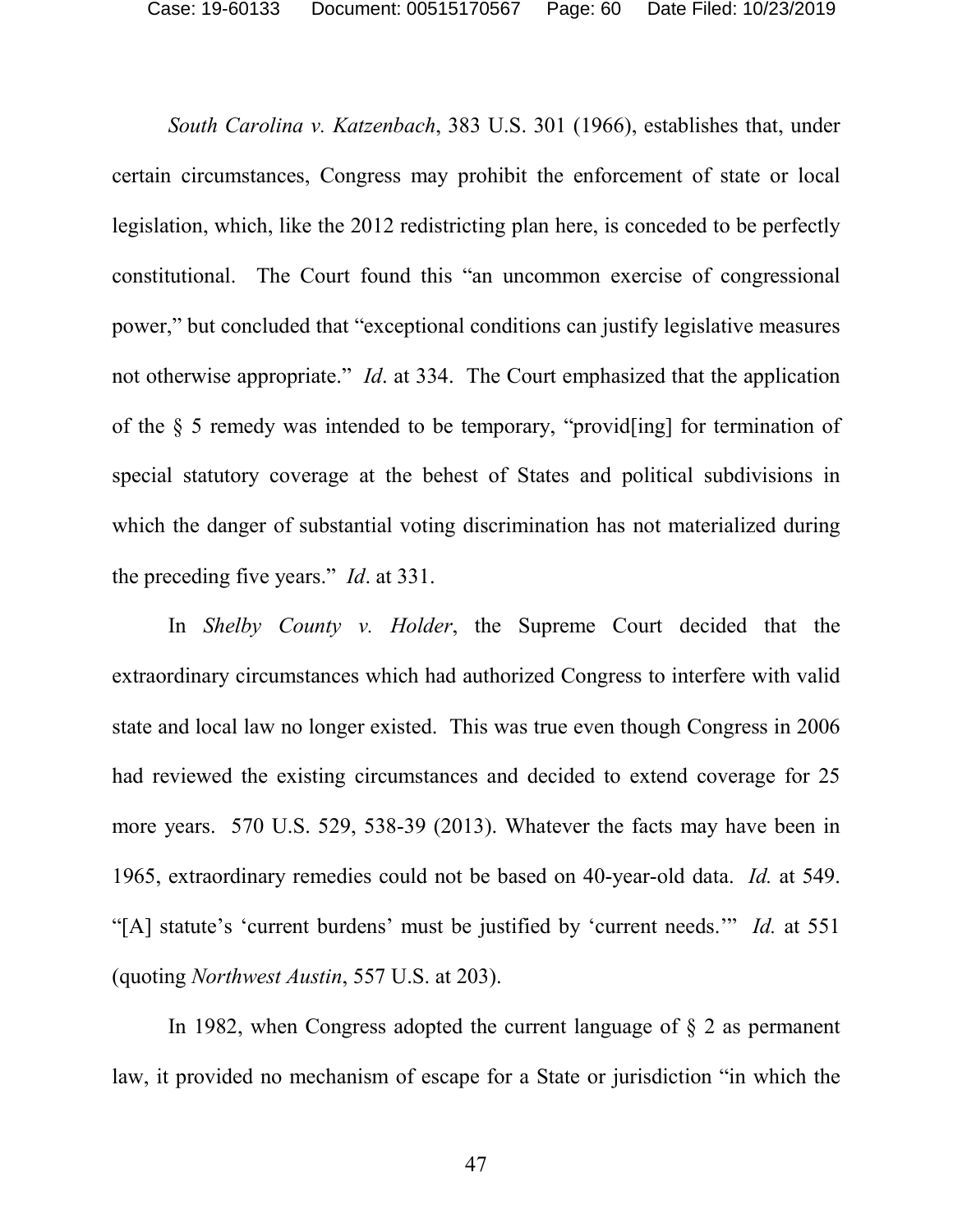danger of substantial voting discrimination has not materialized." *South Carolina*, 383 U.S. at 331. Two years later, this Court upheld the constitutionality of § 2 as applied to an at-large city government because Congress had considered evidence "that the full exercise of the franchise by American minorities still suffered from the effects of electoral systems that hinder minority input into the nation's decision-making." *Jones*, 727 F.2d at 374. In the ensuing 37 years, Congress has never reconsidered § 2, although it revised § 5 on several occasions. Reviewing the sufficiency of the factual record to support the continued extraordinary remedy of § 5, the Supreme Court noted that, as of 2004, black voter registration of 76.1% in Mississippi exceeded white voter registration of 72.3%. *Shelby County*, 570 U.S. at 548. Census Bureau statistics in this record show that black registration rates have continued to exceed white registration in Mississippi through 2016. ROA.1642 (D-14, Table 1).<sup>36</sup> Because current conditions in Mississippi no longer justify the imposition of the extraordinary remedy of  $\S$  5, it is hard to imagine how the continued imposition of the extraordinary remedy of  $\S$  2 can be constitutionally justified.

*Jones* held that extraordinary remedies may be justified "[w]here Congress, on the basis of a factual investigation, perceives that a facially neutral measure" –

<span id="page-60-0"></span><sup>&</sup>lt;sup>36</sup> That will come as no surprise to this Court, which long ago noted that "in recent years" Mississippi's African-American and white citizens have maintained virtual parity in voter turnout." *NAACP v. Fordice*, 252 F.3d at 368 (footnote omitted).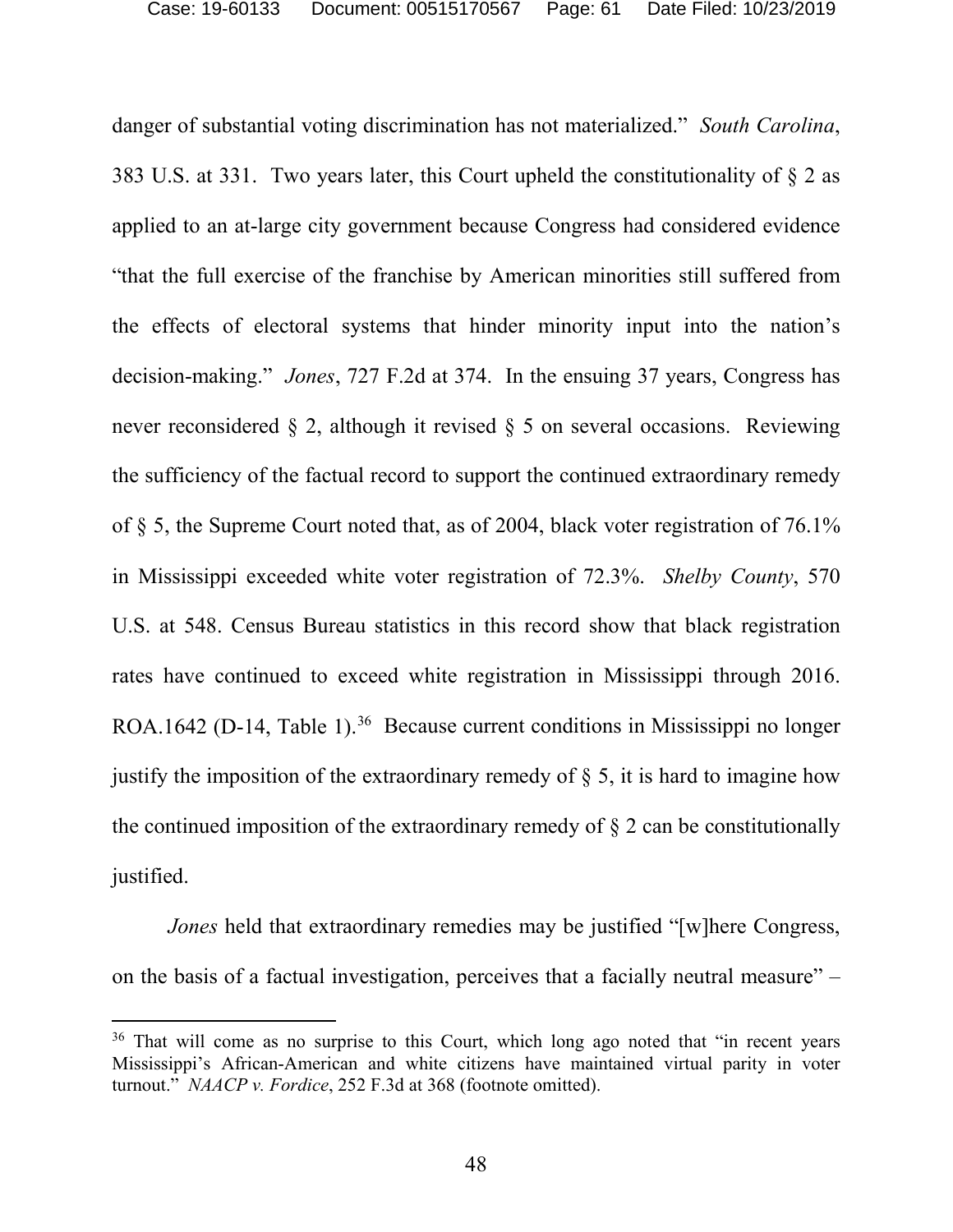here, the statute defining District 22 – "carries forward the effects of past discrimination." *Jones*, 727 F.2d at 375. Assuming that the district court's investigation may take the place of a congressional investigation, this record does not show that District 22 "carries forward the effects of past discrimination." Here, the district court found "evidence of substantial socio-economic disparities between District 22's African-American and white populations … that ultimately reflect the effects of slavery and segregation." ROA.384, RE 5. However, the district court found that plaintiffs were "not required to prove a causal connection between these factors and a depressed level of political participation." *Id. Jones* found that it is precisely that connection which rendered  $\S 2$  constitutional. Absent that connection, the extraordinary remedy cannot be justified.

The district court, in disclaiming the need for proof of causation, apparently relied on this Court's earlier dictum that "*where the level of black participation in politics is depressed*, plaintiffs need not prove any further causal nexus between their disparate socio-economic status and the depressed level of political participation." *LULAC v. Clements*, 999 F.2d at 867 (quoting S. Rep. No. 417 at 29 n.114) (emphasis added by Court); 1982 U.S.C.C.A.N. at 207 n.114. This Court declined to apply that language there for lack of "proof that participation in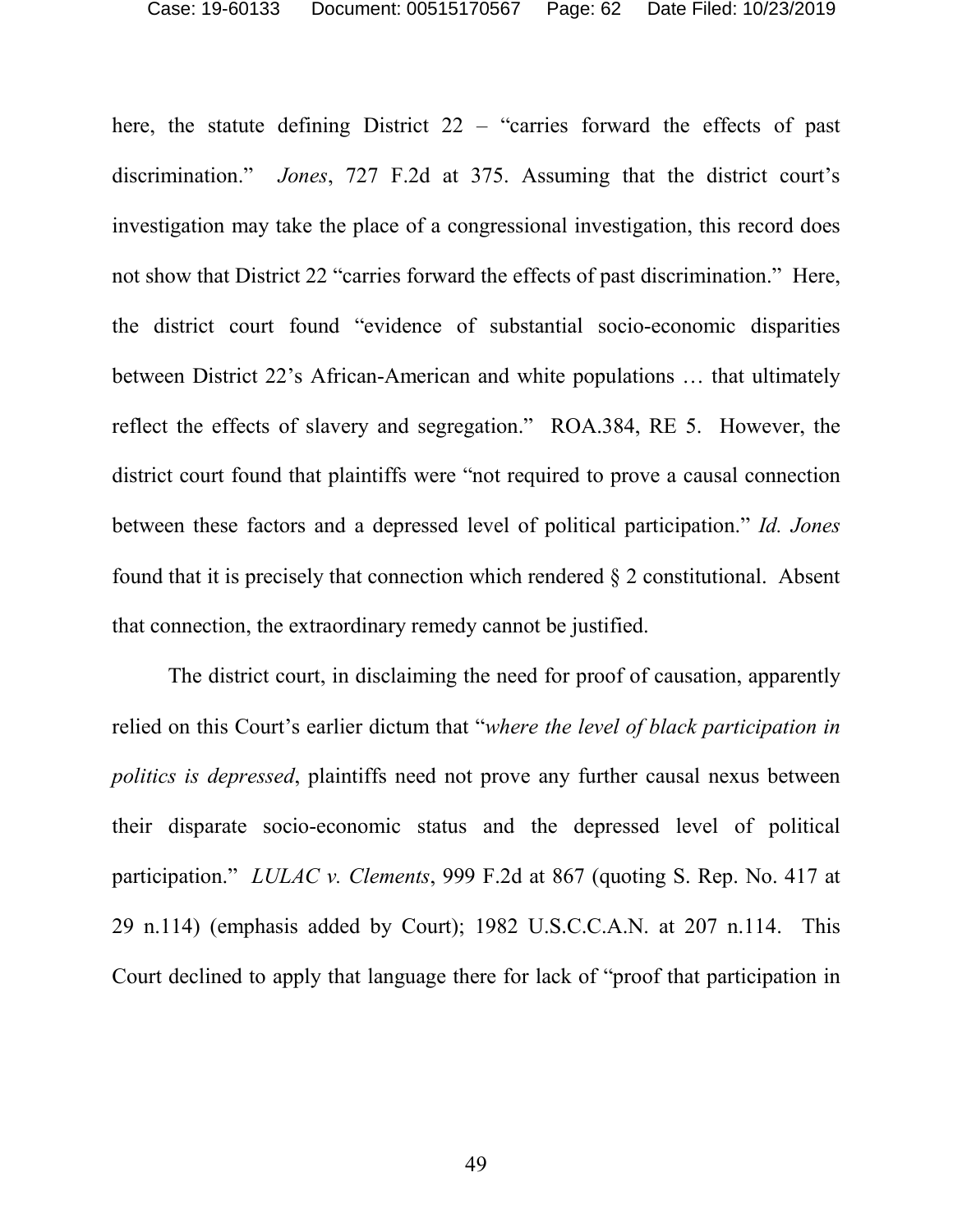the political process is in fact depressed among minority citizens." *LULAC v. Clements*, 999 F.2d at 867.[37](#page-62-0)

More recently, this Court authoritatively applied the language discussed in *LULAC* in a voter identification case, finding sufficient proof of "a disparity in voter ID possession." *Veasey*, 830 F.3d at 259. In neither case did this Court identify anything in the statutory language which excuses a plaintiff from producing evidence that an alleged injury has been caused "on account of race or color," as  $\S 2(a)$  requires.<sup>38</sup> Because *Jones* rests the constitutionality of  $\S 2$  on "the effects of past discrimination," 727 F.2d at 375, § 2 cannot constitutionally be applied to grant relief in the absence of proof of such effects.<sup>[39](#page-62-2)</sup> Any suggestions to the contrary in this Court's prior cases should be overruled.

*Jones* also acknowledges that an extraordinary remedy such as § 2 cannot be applied so as to "violate the substantive guarantees of the [Fourteenth and

<span id="page-62-0"></span><sup>&</sup>lt;sup>37</sup> As explained in Part III.B above, the supposed proof of depressed participation in this record is insufficient to support the judgment.

<span id="page-62-1"></span><sup>&</sup>lt;sup>38</sup> Indeed, this Court has elsewhere held such proof to be necessary. "[L]ow turnout, among a group registered in high percentages, could result from a Voting Rights Act violation. Obviously, plaintiffs must prove it." *Salas*, 964 F.2d at 1551. This Court denied relief because plaintiffs "offered no evidence directly linking this low turnout with past official discrimination." *Id*. at 1556.

<span id="page-62-2"></span><sup>&</sup>lt;sup>39</sup> Where proof of discriminatory intent is not required, "[a] robust causality requirement ensures that '[r]acial imbalance … does not, without more, establish a prima facie case of disparate impact' and thus protects defendants from being held liable for racial disparities they did not create." *Texas Dep't of Housing & Cmty Affairs v. Inclusive Cmtys. Project Inc.*, 135 S.Ct. 2507, 2523 (2015) (quoting *Wards Cove Packing Co. v. Atonio*, 490 U.S. 642, 653 (1989)). Imposition of a lesser standard "raises serious constitutional concerns." 135 S.Ct. at 2523.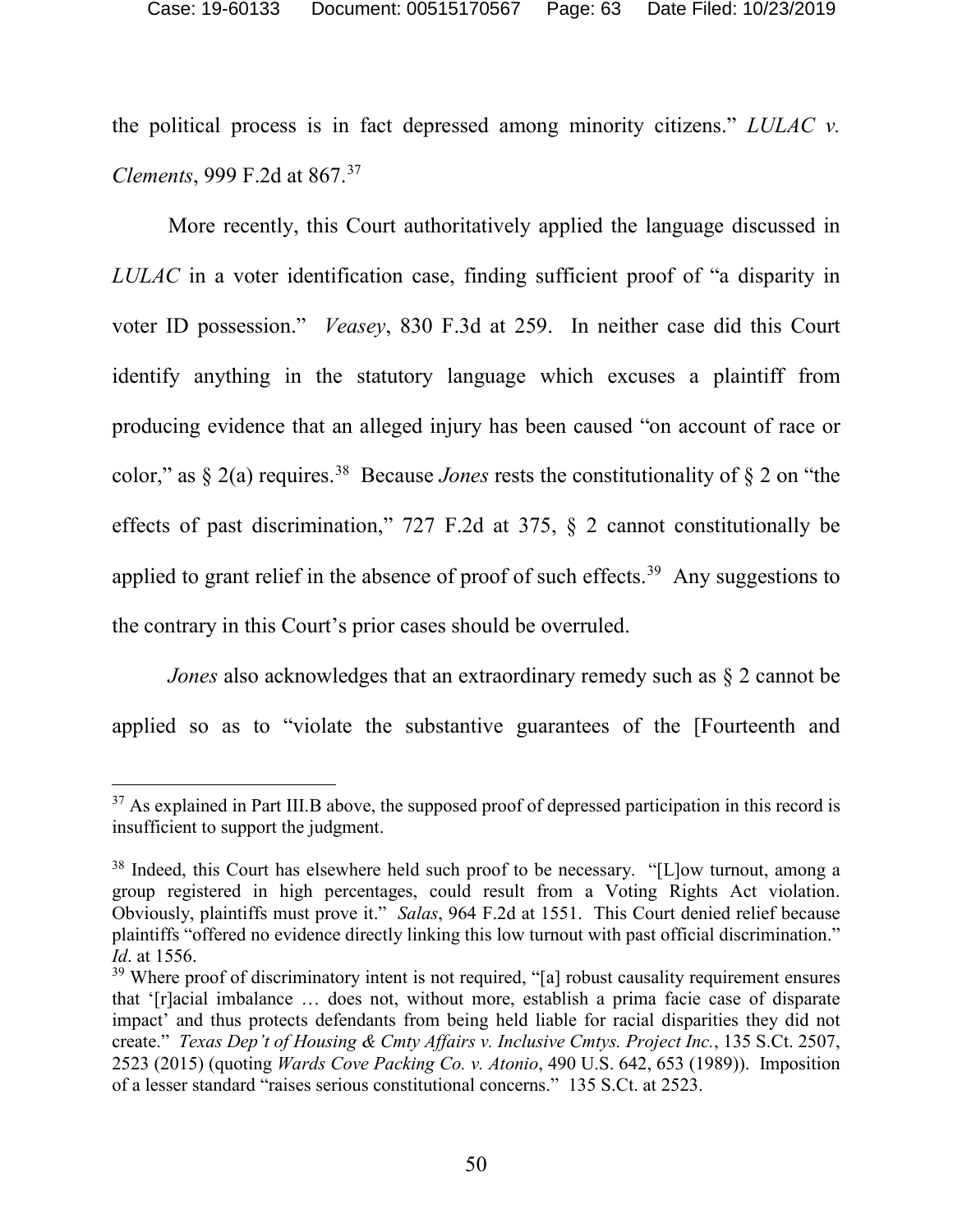Fifteenth] Amendments." 727 F.2d at 374 n.5. Voters have a constitutional guarantee not to be "separated[d] … into different voting districts on the basis of race." *Miller*, 515 U.S. at 911. That is what the district court did in its remedy, and that is what the legislature did in its new statute to escape from that remedy. *Gingles* may arguably be read to suggest that such an otherwise unconstitutional remedy might be permissible if "a bloc voting majority [is] *usually* … able to defeat candidates supported by a politically cohesive, geographically insular minority group." *Gingles*, 478 U.S. at 49 (emphasis in original). By applying § 2 to a district that had held only one election, which was improperly conducted, the district court implied a right to succeed wherever mathematically and geographically possible.

This is exactly the theory which the Supreme Court rejected in *Miller*. There, the Georgia legislature had violated *Shaw* by designing districts on the sole basis of race, simply because "the Justice Department had adopted a 'blackmaximization' policy." *Miller*, 515 U.S. at 921. The Supreme Court held that a "policy of adhering to other districting principles instead of creating as many majority-minority districts as possible does not support an inference that the plan 'so discriminates on the basis of race or color as to violate the Constitution." *Id*. at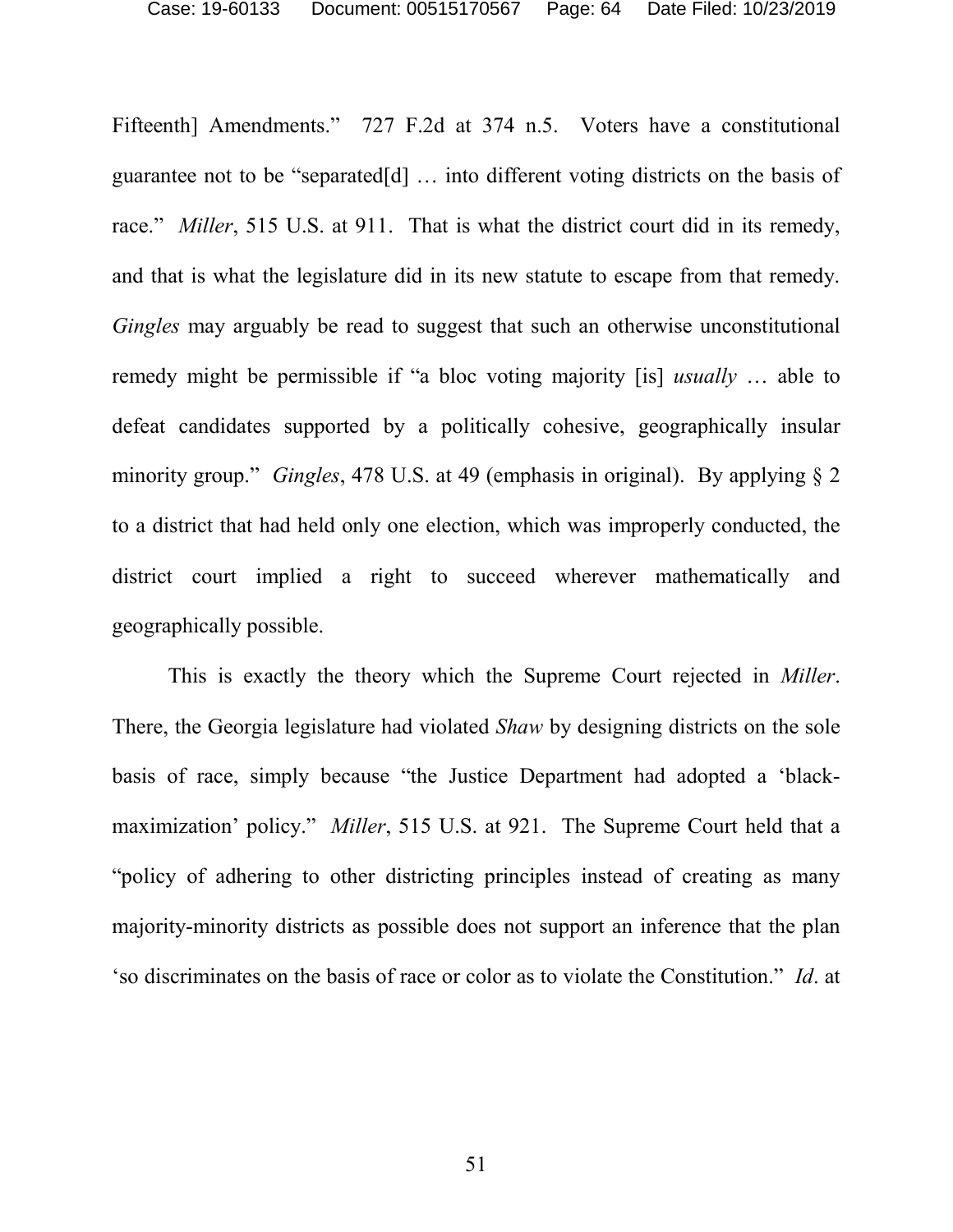924 (citing *Beer v. United States*, 425 U.S. 130, 141 (1976)).<sup>[40](#page-64-1)</sup> Here, all the record shows is that it was geographically and mathematically possible to add more black voters to District 22. What *Miller* forbids on a wholesale basis may not constitutionally be compelled by § 2 on a retail basis.

There can be no doubt, then, that the district court's application of  $\S$  2 on these facts creates severe constitutional problems. This Court should avoid those problems by rejecting the construction of § 2 adopted by the district court.

## **CONCLUSION**

<span id="page-64-0"></span>For the reasons stated above, this Court should vacate the final judgment of the district court and render judgment dismissing plaintiffs' first amended complaint with prejudice.

This the 23rd day of October, 2019.

Respectfully submitted,

*s/ Tommie S. Cardin* TOMMIE S. CARDIN (MSB #5863) B. PARKER BERRY (MSB #104251) BUTLER SNOW LLP Suite 1400 1020 Highland Colony Parkway Ridgeland, MS 39157 Post Office Box 6010

<span id="page-64-1"></span><sup>&</sup>lt;sup>40</sup> Plaintiffs have never even claimed that the 2012 redistricting plan did not "create[] as many majority-minority districts as possible." The Supreme Court has explained that § 2 does not allow relief against a single-member-district plan absent "the possibility of creating more than the existing number of reasonably compact districts with a sufficiently large population to elect candidates of its choice." *De Grandy*, 512 U.S. at 1008.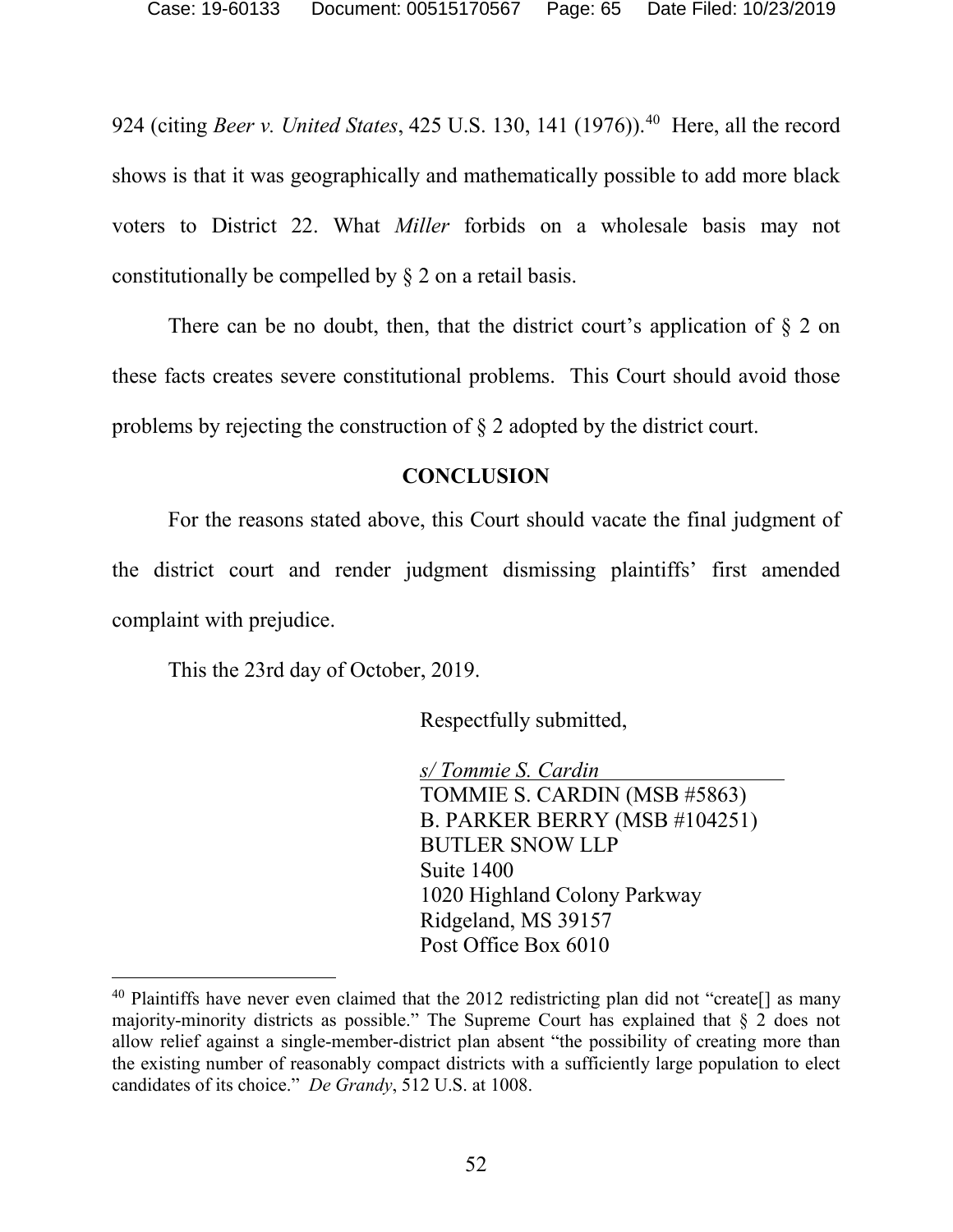Ridgeland, MS 39158-6010 Tel: (601) 985-4570 Fax: (601) 985-4500 E-mail: tommie.cardin@butlersnow.com E-mail: parker.berry@ butlersnow.com

MICHAEL B. WALLACE (MSB #6904) CHARLES E. COWAN (MSB #104478) WISE CARTER CHILD & CARAWAY, P.A. Post Office Box 651 Jackson, MS 39205-0651 (601) 968-5534 mbw@wisecarter.com

*Attorneys for Defendants-Appellants*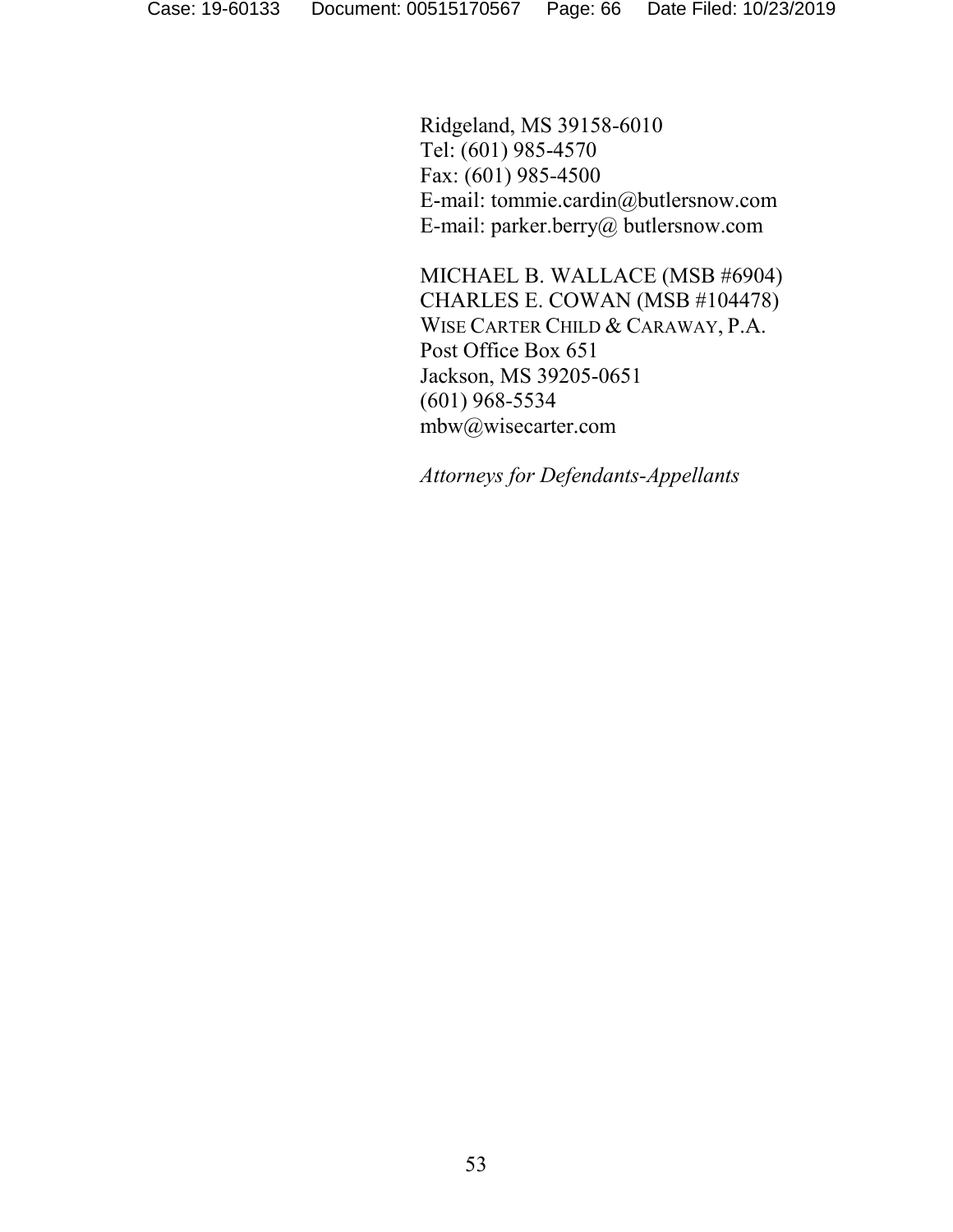# **CERTIFICATE OF SERVICE**

<span id="page-66-0"></span>I, Tommie S. Cardin, hereby certify that I electronically filed the foregoing with the Clerk of Court using the CM/ECF system which will automatically send email notification to all counsel of record.

This the 23rd day of October, 2019.

*s/ Tommie S. Cardin* TOMMIE S. CARDIN